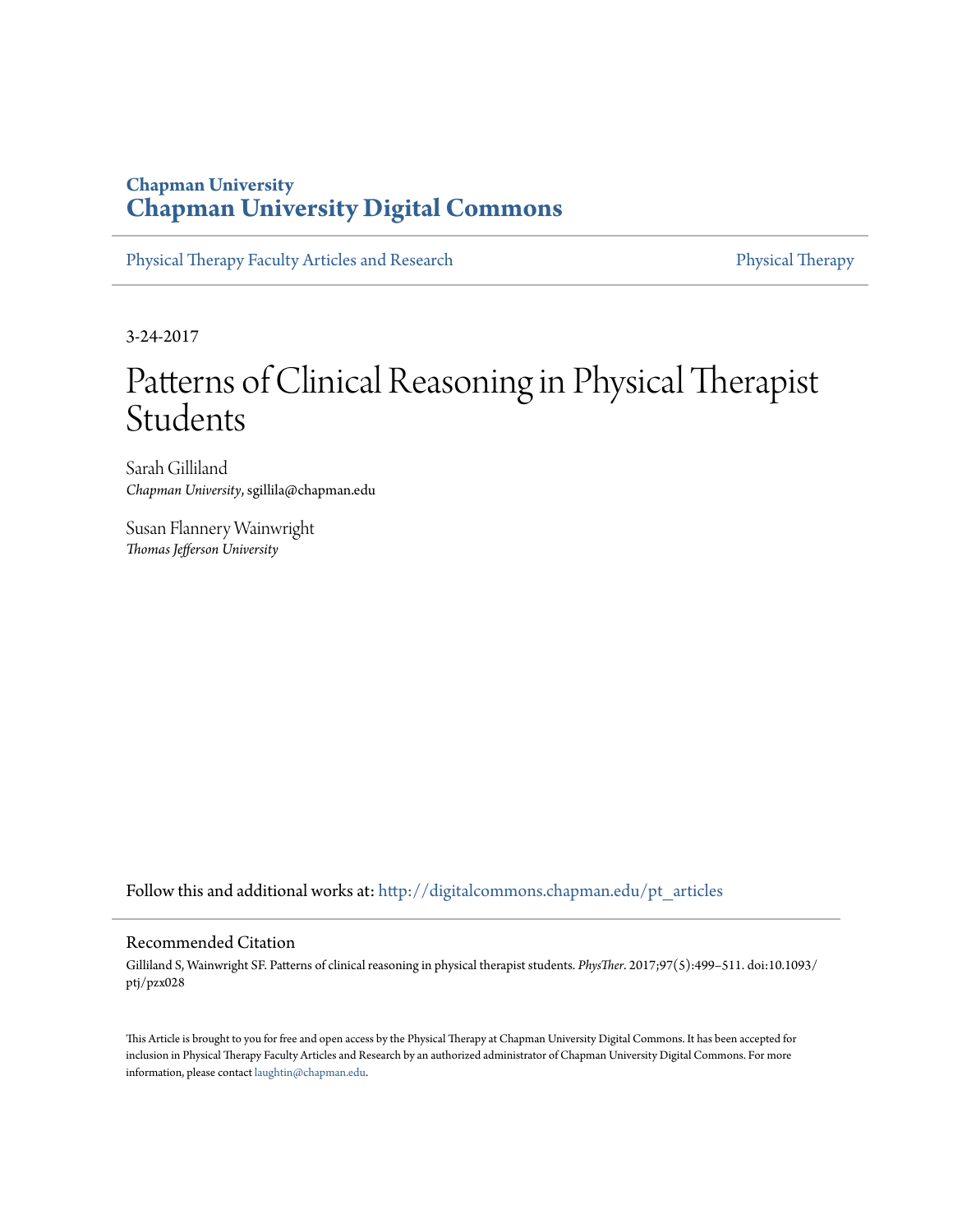## Patterns of Clinical Reasoning in Physical Therapist Students

#### **Comments**

This is a pre-copy-editing, author-produced PDF of an article accepted for publication in *Physical Therapy*, volume 97, issue 5, in 2017 following peer review. The definitive publisher-authenticated version is available online at [DOI:10.1093/ptj/pzx028](http://dx.doi.org/10.1093/ptj/pzx028)

#### **Copyright**

American Physical Therapy Association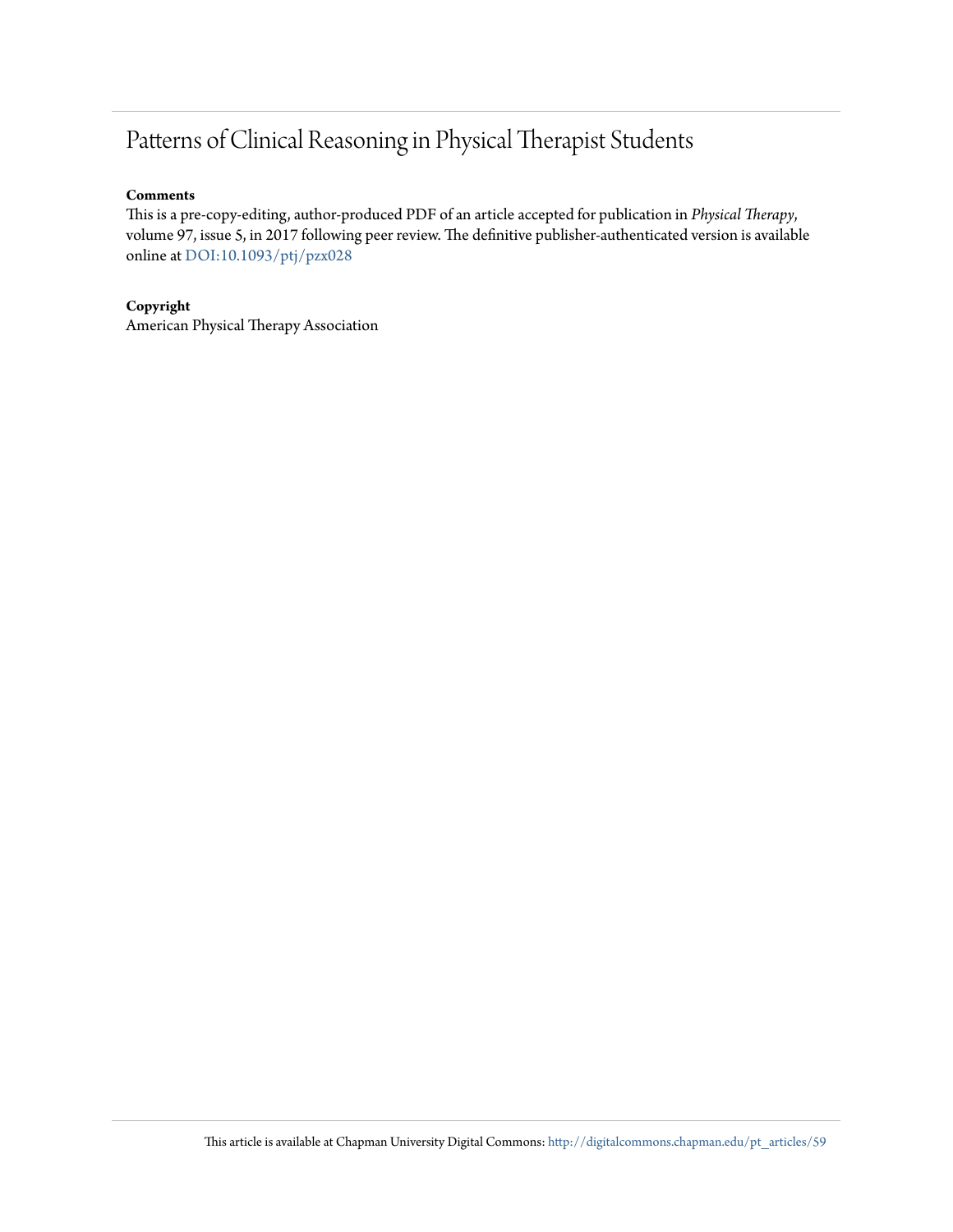Patterns of Clinical Reasoning in Physical Therapist Students

Sarah Gilliland, PT, DPT, PhD, CSCS Department of Physical Therapy Crean College of Health and Behavioral Sciences Chapman University

> Susan Flannery Wainwright, PT, PhD Department of Physical Therapy Jefferson School of Health Professions Thomas Jefferson University

Keywords: Clinical Reasoning, Education: Physical Therapist Students, Reflection

Word count: 7492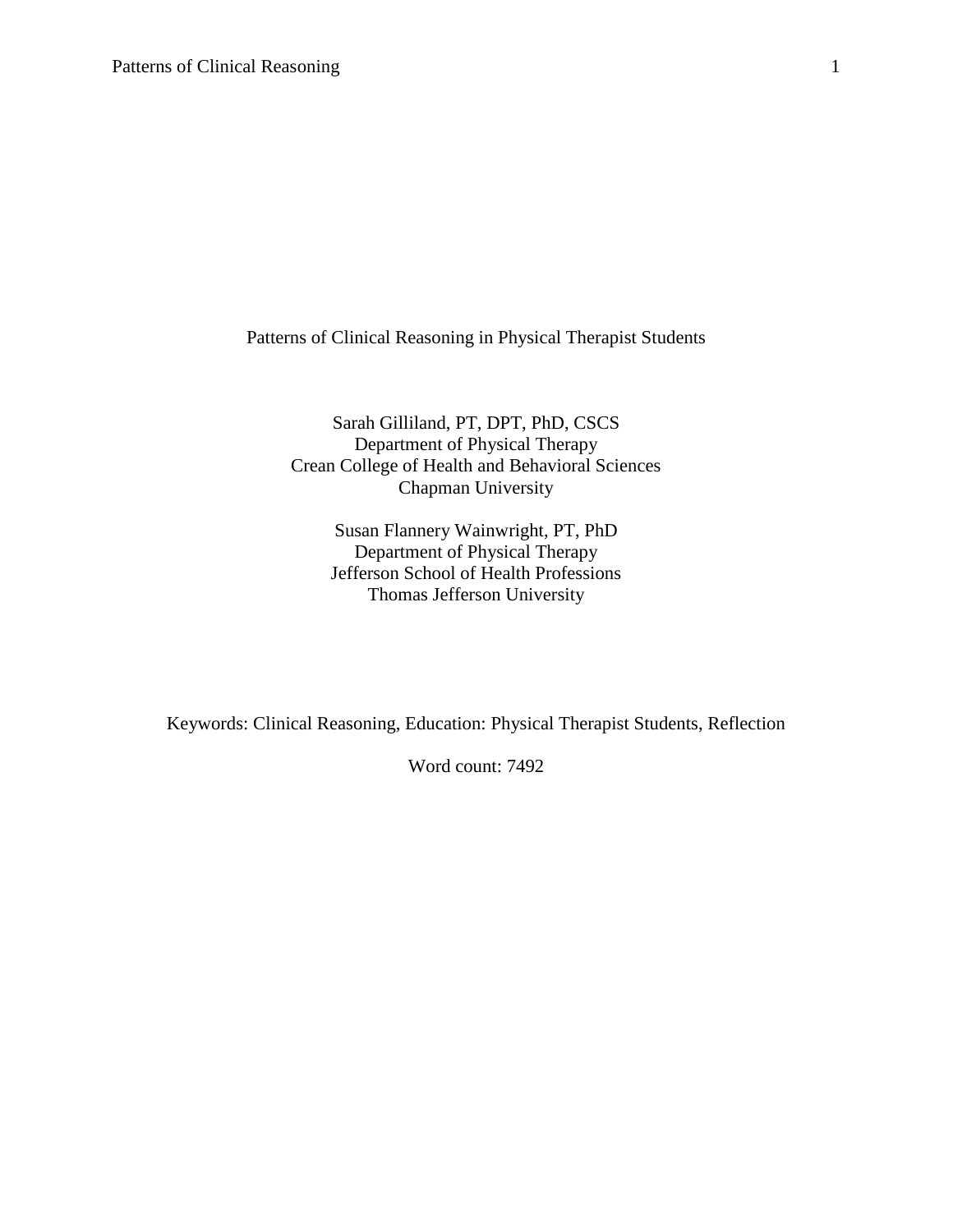#### **Abstract**

**Background and Purpose.** Clinical reasoning is a complex, non-linear problem solving process that is influenced by models of practice. The development of physical therapists' clinical reasoning abilities is a crucial yet under-researched aspect of entry-level physical therapist education. **Objectives.** The purpose of this qualitative study was to examine the types of clinical reasoning strategies physical therapist students engage in during a patient encounter. **Methods.** A qualitative descriptive case study design involving within and across case analysis was used. Eight, second-year, entry-level physical therapist students from two different programs completed an evaluation and initial intervention for a standardized patient followed by a retrospective think aloud interview to explicate their reasoning processes. Participants' clinical reasoning strategies were examined using a two-stage qualitative analysis of thematic analysis. **Results.** Participants demonstrated consistent signs of development of physical therapy specific reasoning processes, yet varied in their approach to the case and use of reflection. Participants who gave greater attention to patient education and empowerment also demonstrated greater use of reflection-in action during the patient encounter. One negative case illustrates the variability in the rate at which students may develop these abilities. **Conclusions.** Participants demonstrated development towards physical therapist specific clinical reasoning yet demonstrated qualitatively different approaches to the patient encounter. Multiple factors including the use of reflection-inaction may enable students to develop greater flexibility in their reasoning processes.

Manuscripts Word count: 7492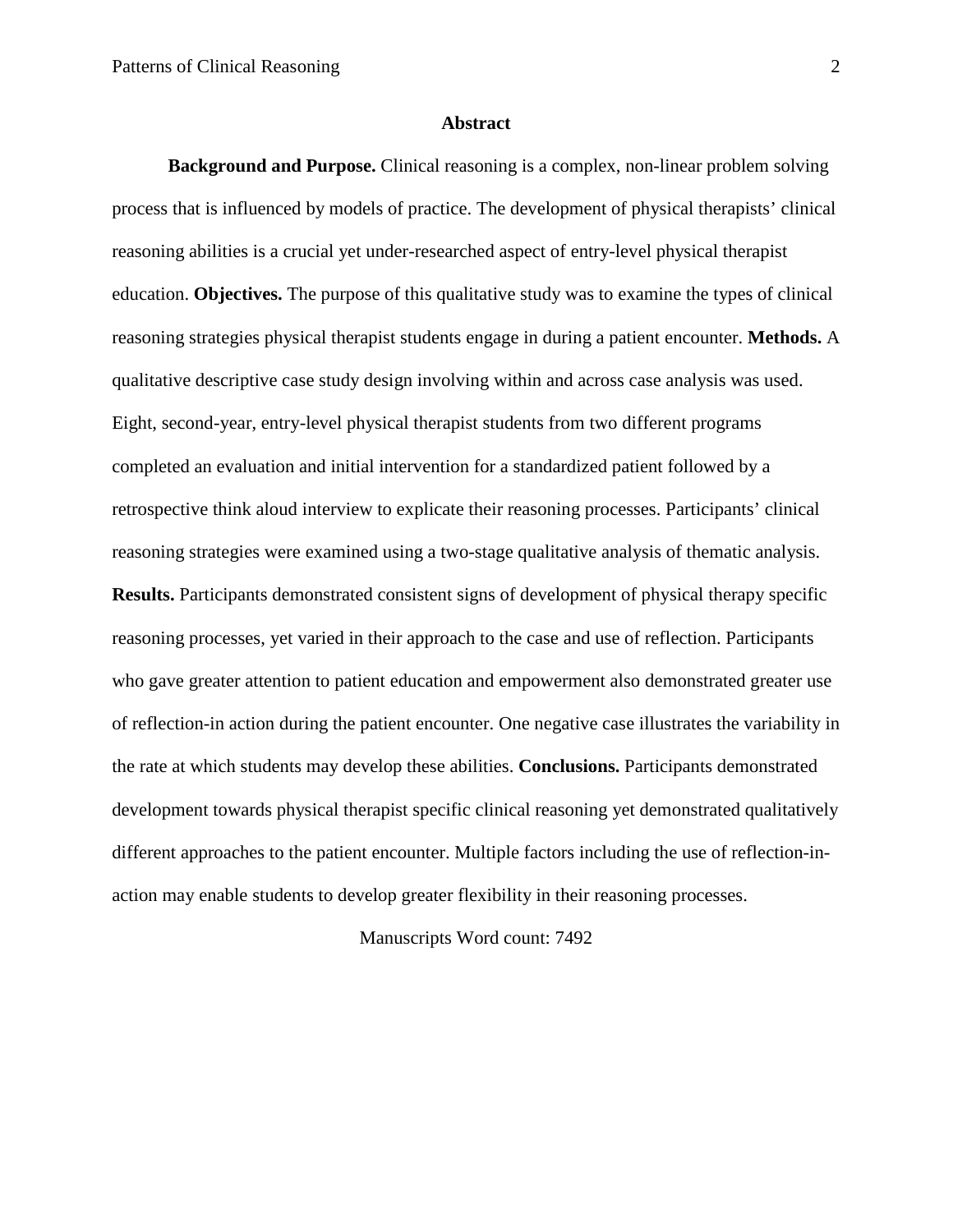#### **Introduction**

Clinical reasoning is a complex problem-framing, problem-solving, and decision-making process necessary for effective healthcare practice. This highly context-dependent process requires interaction with the patient, caregivers, and other healthcare team members and is influenced by models of practice.<sup>1</sup> The process of clinical reasoning encompasses how a healthcare practitioner's knowledge is translated into patient care,  $\frac{2}{3}$  yet many factors, including beliefs and models of practice, influence what resources a practitioner uses during rapid decision making.<sup>3</sup> Additionally, the iterative process of clinical reasoning requires clinicians to make decisions and continually re-assess actions taken in the face of uncertainty.<sup>1,2</sup>

## **Importance of Clinical Reasoning Specific to Physical Therapy**

While studies have addressed the issue of diagnostic reasoning in medical students, 4-6 three key differences in physical therapy practice suggest the need to examine teaching strategies and the development of clinical reasoning in students specific to physical therapy. Studies of medical reasoning have focused on diagnostic reasoning to identify active pathology (medical diagnosis). 4-9 Within physical therapy practice diagnostic reasoning must not only identify the active pathology but also identify the reason for the problem and the consequences of illness/disease process.<sup>10-13</sup> Second, physical therapists' (PTs') clinical reasoning includes an emphasis on the analysis of movement<sup>10,13</sup> that is central to experienced PTs' clinical reasoning processes<sup>14</sup> across varied PT practice settings.<sup>15-18</sup> Third, due to the ongoing and interactive nature of therapeutic work, physical therapists work collaboratively with the patient to determine ways to engage and motivate the patient in the treatment process.<sup>19,20</sup> The interactive process of clinical reasoning includes gaining an understanding of the patient's context and perspective on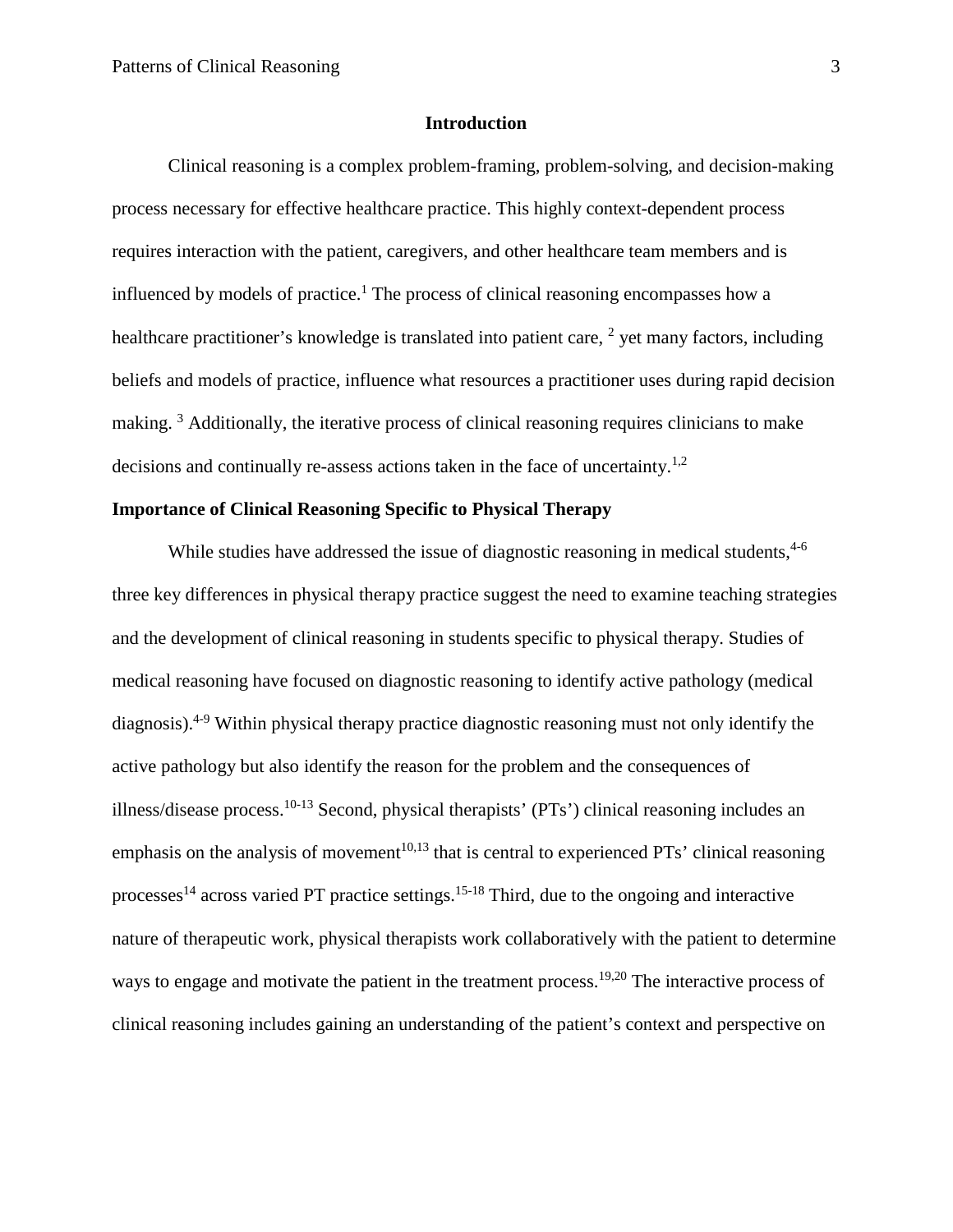the illness or injury.<sup>12,21</sup> As PT students progress through their education, they should develop these physical therapy specific characteristics in their reasoning processes.

The process of hypothesis formation and evaluation is central to clinical reasoning.<sup>22</sup> During the diagnostic process, health care practitioners develop hypotheses that guide data collected during examination<sup>12</sup> and the development of treatment.<sup>23</sup> A hypothesis is any  $diagnostic idea<sup>2</sup> that may identify pathology, an impairment, functional deficit, or causes of and$ factors influencing the patient's disability.<sup>9,10,23</sup> These hypotheses represent the way practice specific knowledge is organized.<sup>24</sup> A critical component of clinical reasoning in orthopedic physical therapy is the generation of comprehensive hypotheses that address factors related to the patient, the therapist, and the specific context.<sup>25</sup> The hypotheses a clinician develops during the patient examination and assessment represent his/her unfolding diagnostic process.

Patient cases are ambiguous by nature; thus clinical reasoning requires practitioners to develop a reasoning framework when not all the facts are known. <sup>2</sup> The lack of explicit structure in patient cases requires the clinician to determine what to focus on prior to solving the problems presented.<sup>26</sup> The approaches PTs take to interacting with, examining, and assessing patients are shaped by the way the therapists frame the patient's problems<sup>27</sup> and are observable reasoning strategies. The types of reasoning strategies used represent the nature and scope of the specific healthcare practice.<sup>28</sup> The reasoning strategies physical therapists engage in, alongside the hypotheses they form represent the scope and shape the clinical decisions they make. Analyses of the reasoning strategies PT students draw on and the hypotheses they form can provide insight into their approaches to framing clinical problems.

Expert physical therapists demonstrate not only efficient forward-reasoning processes, but also a balance of analytical problem solving with narrative reasoning focused on the patient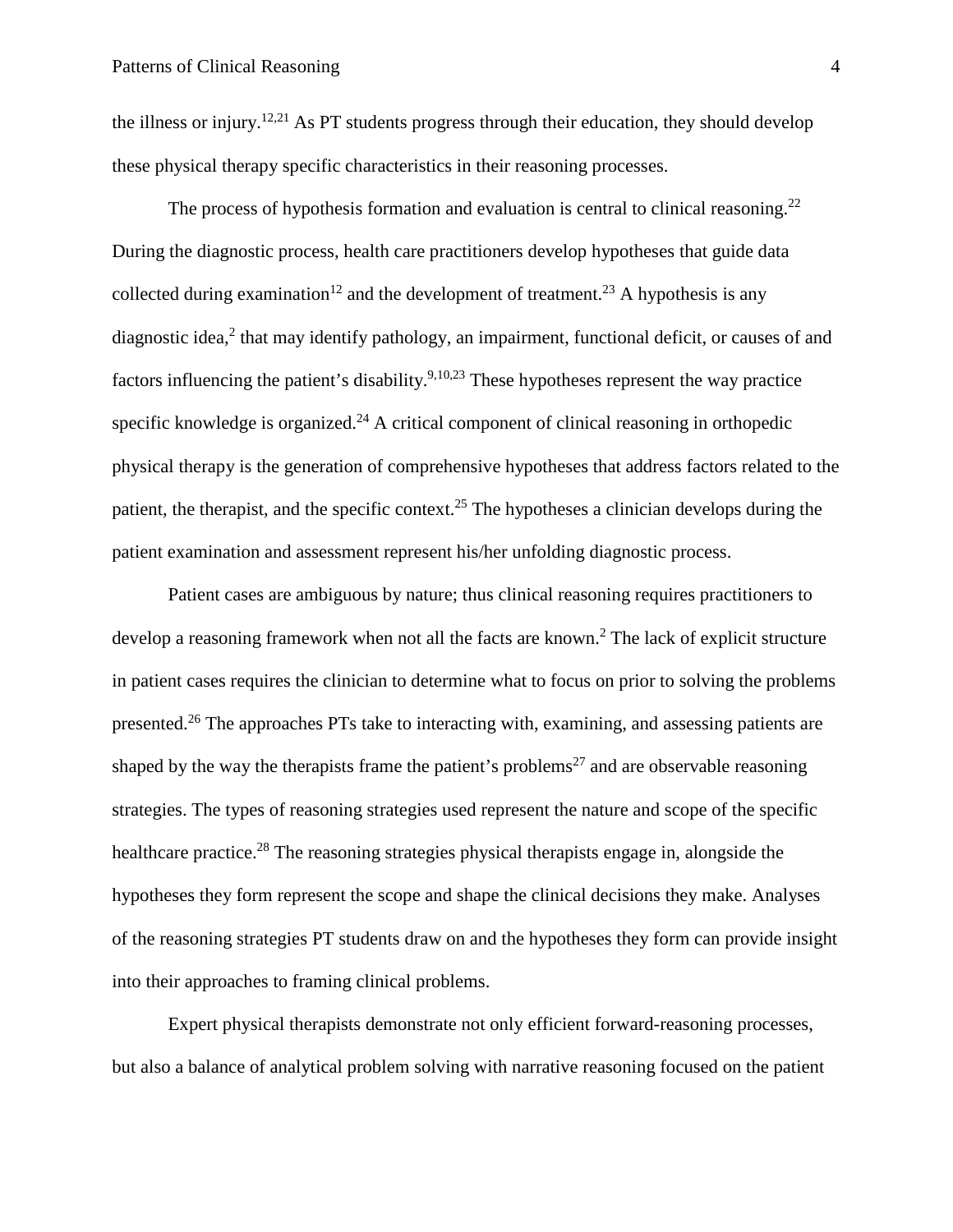as an individual.<sup>28,29</sup> Expert PTs demonstrate ongoing collaborative reasoning with the patient while drawing on diverse knowledge sources through a seamless flow of social interaction integrated with assessment and treatment.<sup>14,30</sup> Further, expert PTs give more attention to empowering, engaging, and educating the patient than to their own skills and techniques.<sup>31,32</sup> These prior studies of clinical reasoning and expert practice in physical therapy have provided a framework for describing practice, yet have provided minimal insight into how students develop these capacities.

To date, there has been little work addressing how to bridge what is known about expertise and expert practice with entry-level educational practices for instruction and assessment of clinical reasoning.<sup>33,34</sup> Entry-level physical therapist educators lack consensus on what constitutes clinical reasoning and describe great variation in approaches to teaching it.<sup>35</sup> To effectively prepare entry-level physical therapist students for autonomous practice,  $36,37$  entrylevel educational programs must support students in developing their clinical reasoning skills. One important step towards elucidating PT students' development of clinical reasoning is to examine how they engage in clinical reasoning. Building on the existing frameworks of clinical reasoning in experienced physical therapists, this study examined the patterns of reasoning strategies and assessments second year physical therapist students demonstrated during a patient encounter. The primary research question for this study was: During an encounter with a patient, what clinical decisions do PT students make, and what clinical reasoning strategies underlie their decisions?

#### **Methods**

This qualitative, descriptive multiple case study design involving within and across case analyses<sup>38</sup> allowed analysis of the individual students' reasoning, patterns within the two Doctor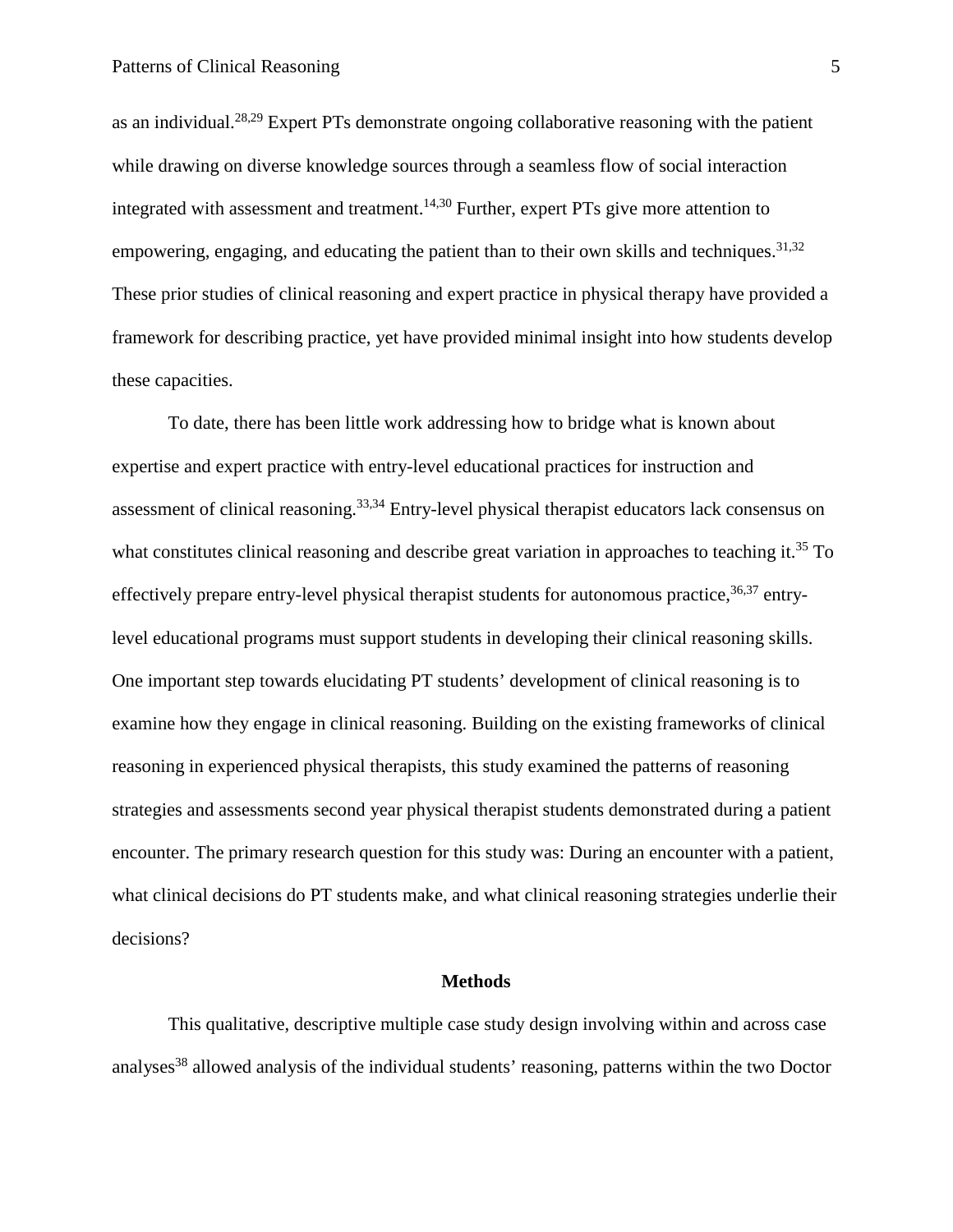of Physical Therapy (DPT) programs, and patterns across all students.<sup>39,40</sup> The participants' clinical decisions and reasoning strategies were analyzed using the qualitative method of thematic analysis. 41

#### **Participants and Contexts**

Students were recruited from two entry-level physical therapist educational programs. These educational programs were selected based on differences in their overall program structure. Both programs use traditional curricula<sup>42</sup> but differ in the sequencing of their courses, the types of pre-clinical experiences included, and the scheduling of students' full time clinical experiences. University A uses primarily terminal clinical experiences, while University B uses integrated clinical experiences. At the time of this study, students from University A had participated in 6 weeks of full-time off campus clinical affiliations and one semester part-time at an onsite clinic, while students at University B had participated in 16-20 weeks full-time, off-site clinical experiences. Table 1A summarizes the preliminary differences and Table 1B presents the entire curriculum at each program, highlighting the different timing of clinical experiences.

#### **Participant Selection**

To best identify differences due to the influences of program structure rather than clinical experiences, students were selected from the final term of their second year in the three-year doctoral programs. A random sample of four student volunteers representative of gender distribution within each program was selected from each program to participate in this study.

#### **Participants**

The participants at both programs had similar demographics. No participant had prior experience as a PTA or athletic trainer. All participants had prior experiences as PT aides and/or volunteers. Most also had personal experience as a patient in physical therapy or with a family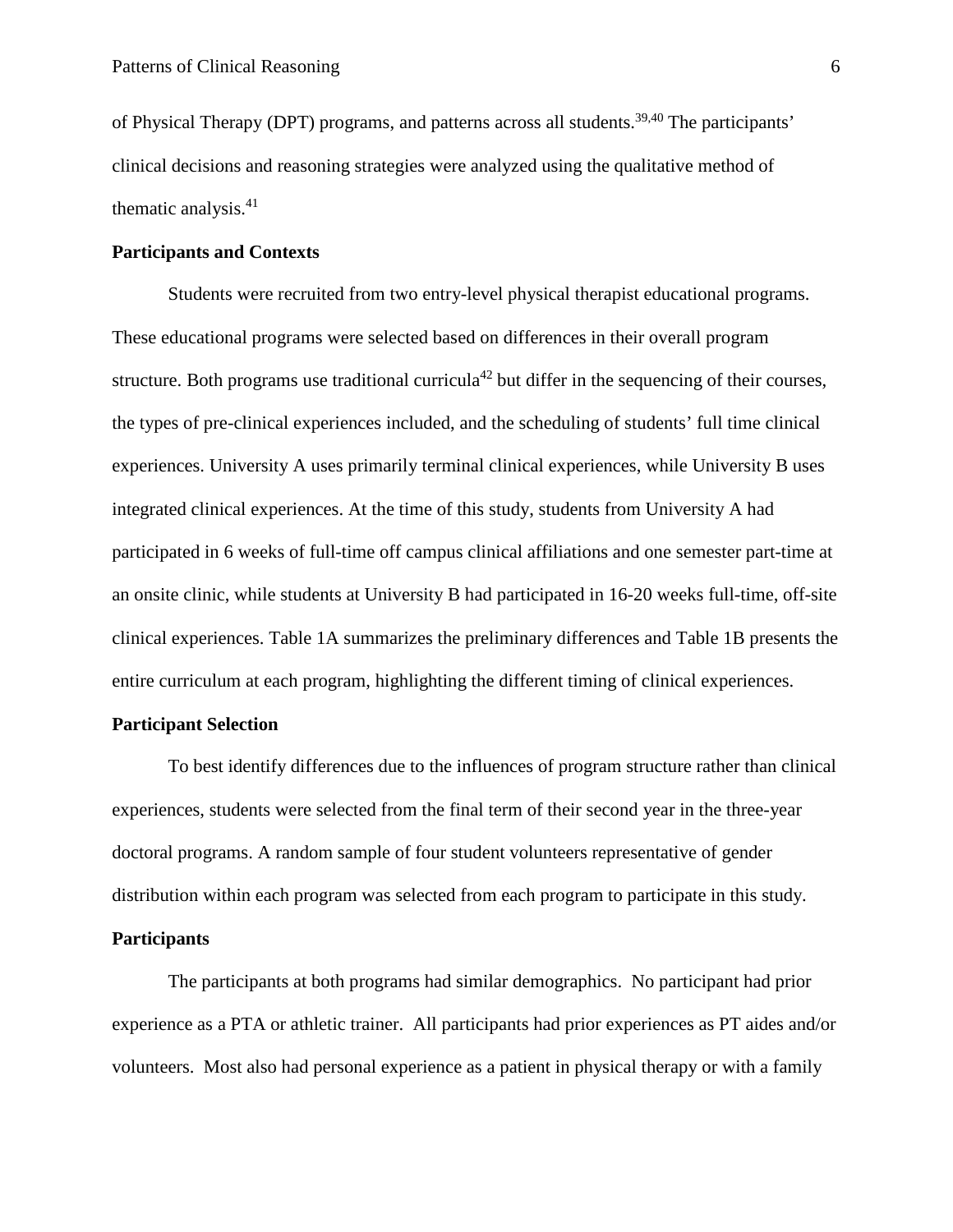member as a patient. Average age at University A (mean age 27 years) was slightly higher than University B (mean age 25.25 years). Participants expressed interest in a variety of physical therapy practice settings, but the spectrum of practice areas was evident across both programs.39,40 Table 2 summarizes the demographic information of the participants.

#### **Data Collection**

Participants completed the standardized patient (the patient) encounter<sup>43</sup> that entailed a physical therapy examination, assessment and intervention. Prior to meeting the patient, each participant was presented with instructions and given the patient's referral information (see Appendix 1). If the participant had not completed the assessment in 35 minutes, he/she was instructed to proceed to the treatment phase. Participant-patient interaction during the encounter were video and audio recorded. The primary researcher took notes on the participant's actions during the patient encounter to guide the post-encounter interview. The duration of the patient encounters ranged from 20 to 40 minutes with an average time of 28 minutes, similar to initial assessments in many clinics.<sup>44</sup> The standardized patient did not provide any feedback to the participant.

Immediately following the patient encounter, the primary researcher interviewed the participant regarding his/her reasoning processes during the patient encounter (see Appendix 2 for interview guide and guide development). Review of the patient session video was used to prompt discussion of participants' thought process underlying actions taken during the encounter. All interviews were audio recorded and transcribed verbatim.

#### **Analyses**

Transcripts from the patient encounter were annotated to indicate the participant's and the patient's actions alongside the verbal exchange. The first stage of coding used structural coding<sup>45</sup>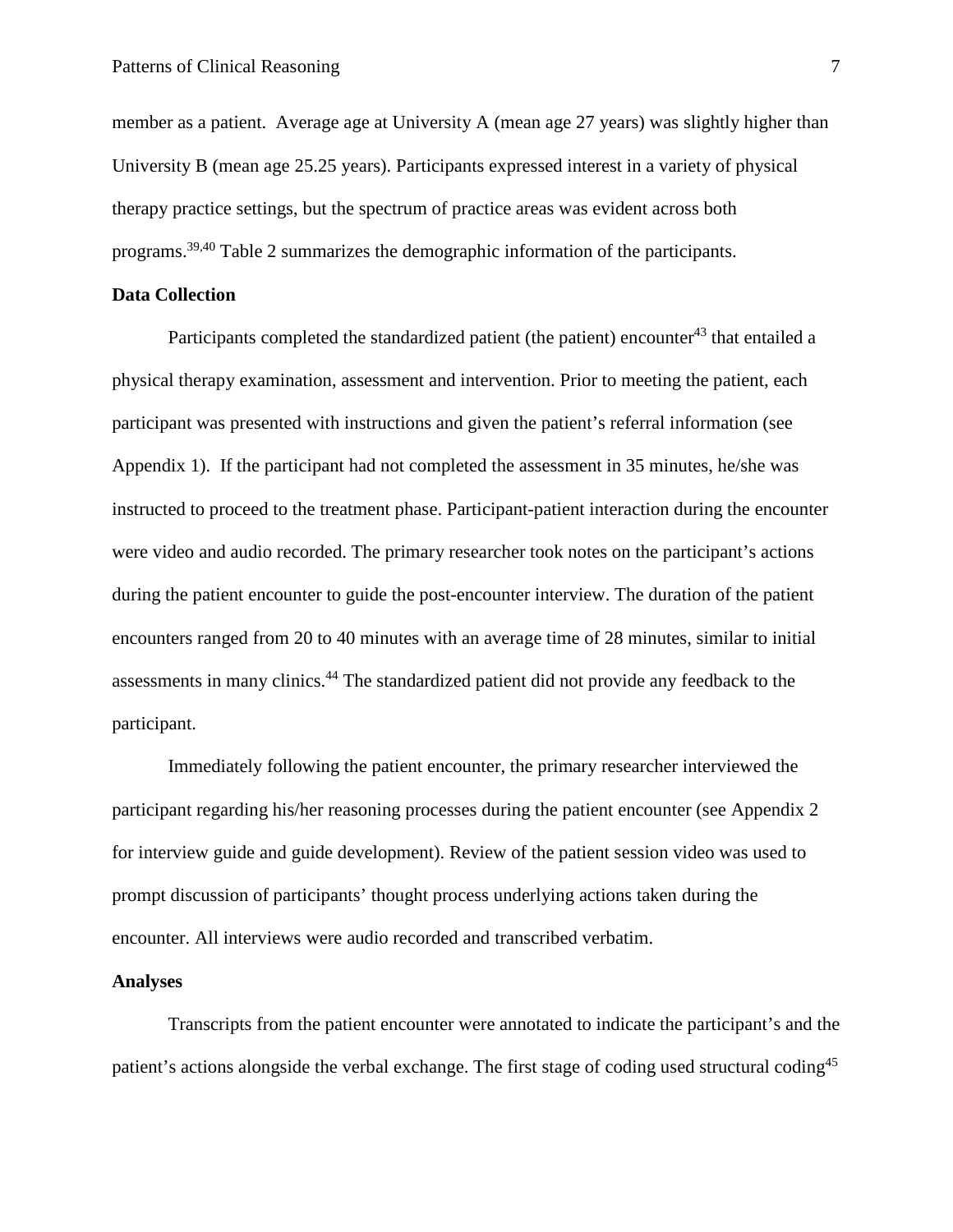#### Patterns of Clinical Reasoning 8

to identify the participant's actions during the patient encounter, hypotheses formed, and interventions selected based on the elements of physical therapy examination. <sup>46</sup> Each participant's statements of diagnostic ideas, contributing factors, and judgments were coded as hypotheses.<sup>2,24</sup> Each statement coded as a hypothesis could be coded in two categories, for example, a statement identifying muscular weakness as a cause of the patient's injury could be coded as both an impairment and a contributing factor. Hypotheses represent the clinician's synthesis and interpretation of clinical data.<sup>24</sup> Hypotheses and clinical reasoning strategies represent the clinician's knowledge structure and organization during the patient encounter.<sup>24</sup> PT clinicians generate hypotheses related to physical therapist diagnosis and management.<sup>47</sup> The categorization of the hypotheses generated using the coding scheme described by Jones et al<sup>24</sup> can be used to relate the particular clinical reasoning and decision making to the broader International Classification of Functioning (ICF) framework. Coding categories for the hypotheses were derived from Jones et al.' $s^{24}$  hypothesis categories, with additional codes emergent from the data (See Table 3 for definitions of Hypothesis codes). Participant's selected treatment interventions were categorized based on the physical therapy interventions described in the APTA *Guide to Physical Therapist Practice* <sup>46</sup> and the dimensions of the ICF.<sup>48</sup>

All stages of analysis, including the preliminary coding frames, were informed by the existing literature in the field.<sup>49</sup> Within each coding category, additional emergent codes were added using an iterative process during the initial data coding. As this work was part of a doctoral dissertation, the original and revised coding frames were reviewed by the primary researcher's dissertation committee prior to final coding of the data. Further, subsets of the transcripts were coded by secondary coders (trained research assistants) to establish the reliability of the coding.<sup>50</sup> Finally, the final coding of the data was reviewed by the committee to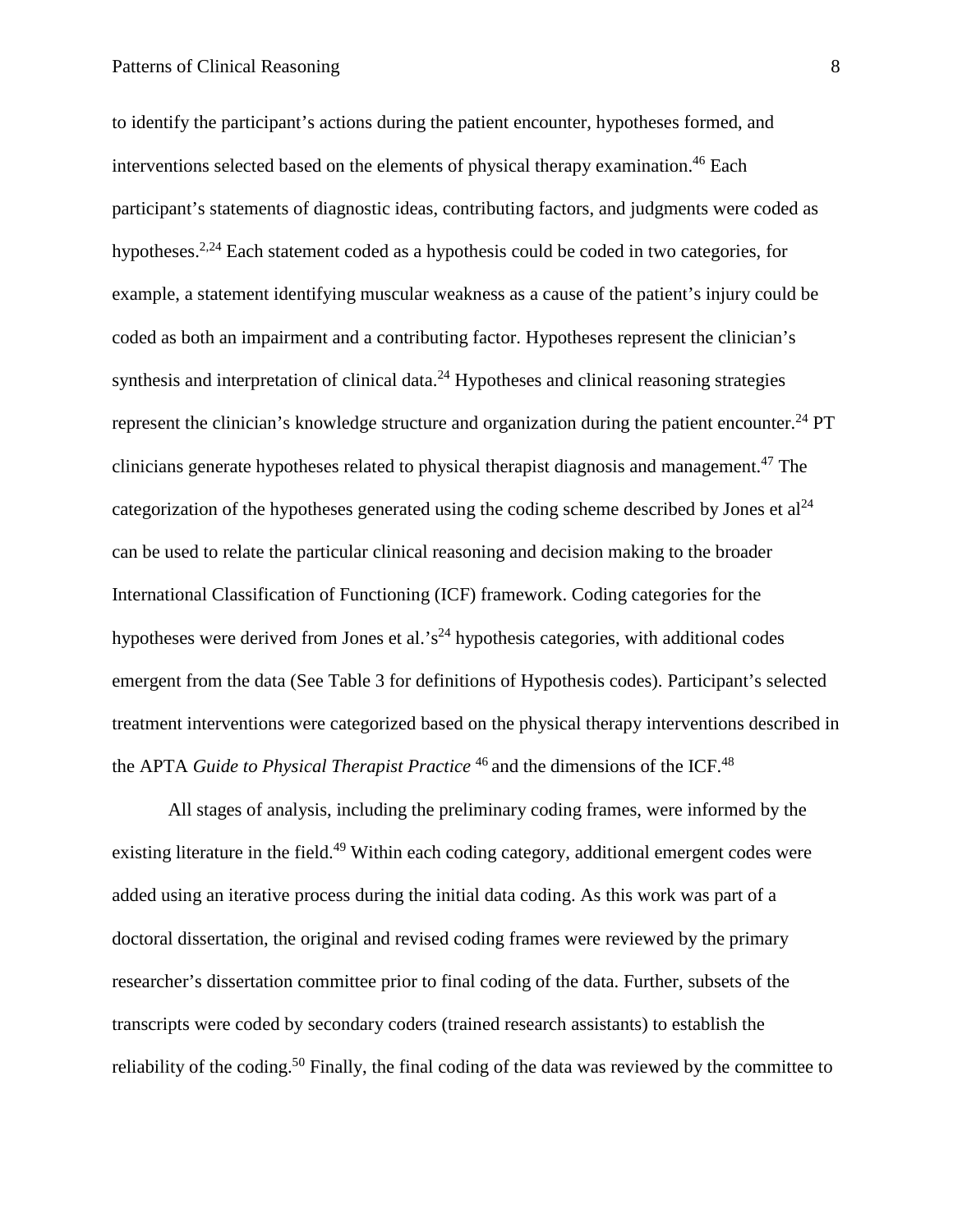establish consensus on the application of the codes. The primary researcher maintained a log of the coding and analysis process (including initial impressions from the data collection sessions) to document the evolution of the final analysis.

To enhance the credibility and consistency of these findings, a random sub-sample of the data were coded by a second coder trained on the coding system. The primary investigator and the second coder achieved 97% agreement (kappa .964) for coding of clinical actions and 72% agreement (kappa 0.69) for coding of hypotheses. Discrepancies between coders when coding hypotheses occurred due to the use of co-occurrences of the codes. Almost all of the discrepancies arose when one coder had applied only one code (usually a "contributing factors" code) and the other coder had applied two (the "contributing factors" and the type of factor such as "impairment"). Following discussion between coders, consensus on the use of multiple codes was achieved. The higher level of agreement on the reasoning strategies (see below) that built on the identification of the hypotheses demonstrates the overall level of agreement in the analysis. Further, each participant confirmed his/her actions during the post-encounter interview.

The second stage of coding examined the relationship of the hypotheses participants formed, examination data collected, and actions taken to identify their reasoning strategies. Reasoning strategies represent the range of clinical decisions and actions physical therapists make across practice fields.<sup>28</sup> The participants' reasoning strategies were coded based on the strategies defined by Edwards et al.<sup>28</sup> (See Table 4 for strategy code definitions) Again, a random sample of the data was coded by the primary researcher and second coder trained on the coding system, achieving 90% agreement (kappa 0.88). During the retrospective think-aloud each participant's explanations were analyzed for instances of reflection in- and on-action.<sup>51,52</sup> Also, any reasoning errors the participant made were classified based on the nature of erroneous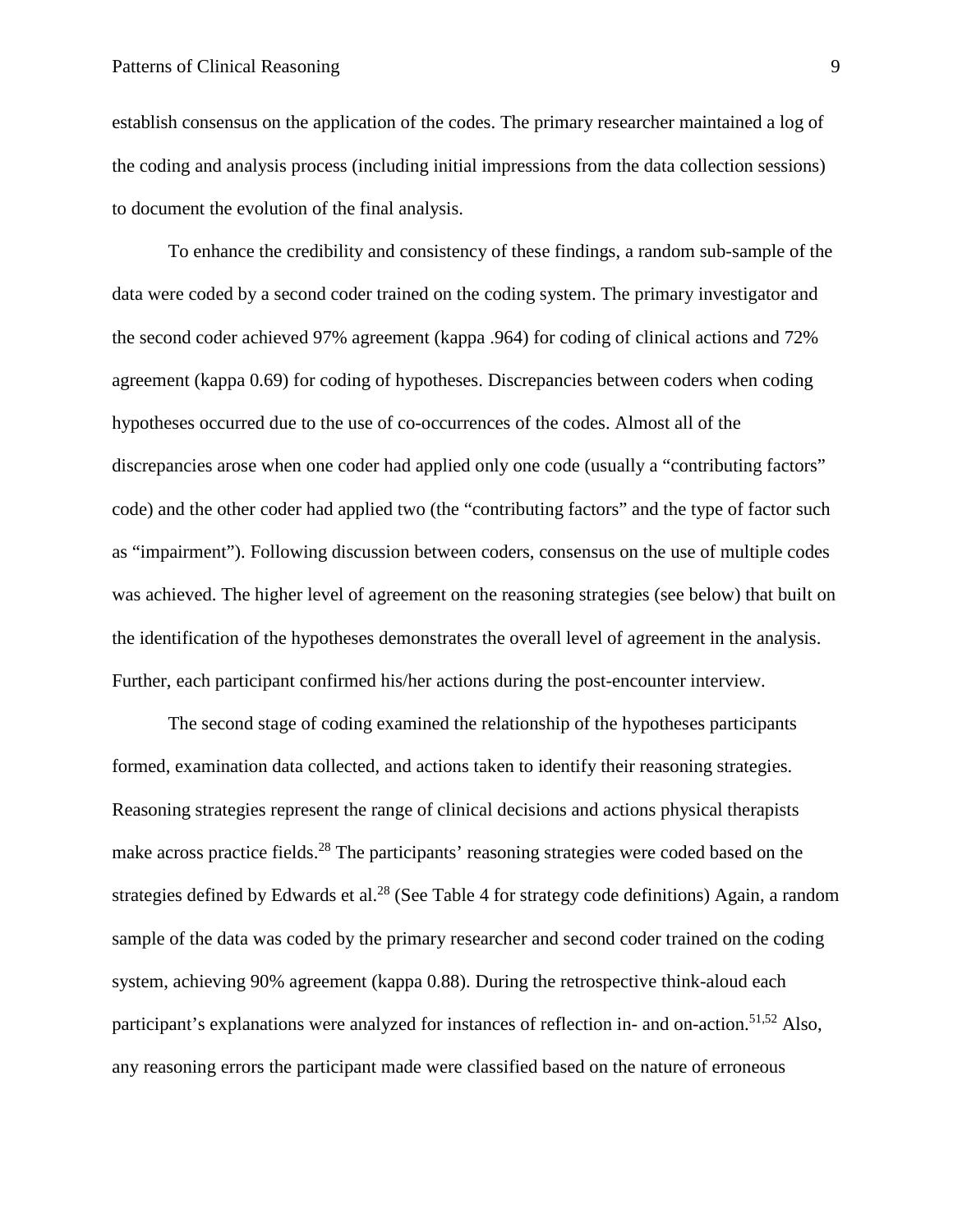conclusions drawn. <sup>53</sup> In this second stage, the relationship between the treatment interventions to examination data collected and participant's stated overall goals for the patient was also analyzed.

#### **Results**

The following section describes the students' clinical actions and reasoning processes during the patient encounter. The section begins by describing their actions during the examination process and the types of hypotheses they generated. The relationships between the students' examination processes and hypotheses generated are presented in terms of their reasoning strategies, reasoning patterns, and reasoning errors. The section continues with explanation of the relationship between the students' reasoning processes and the goals and interventions they selected for the patient. Finally, this section presents evidence of the participants' use of reflection in- and on-action during their work with the standardized patient.

## **Examination Process**

During the standardized patient encounter, students demonstrated many similarities across programs. Consistent with elements of the physical therapist examination process, 46 all students began the patient encounter with an interview and transitioned to examination/tests/measures aimed at identifying the patient's pathology and biomechanical or structural links to the pathology. These biomechanically focused examination tests included assessing posture and active range of motion (AROM) of the spine, palpating the painful region, and conducting special tests aimed at identifying affected tissues.. All participants sought information about the patient's description of chief complaint, goals for therapy, and details of the patient's pain. Most (three of four at each program) participants elicited information about the patient's employment and recreational interests, and past and current medical history.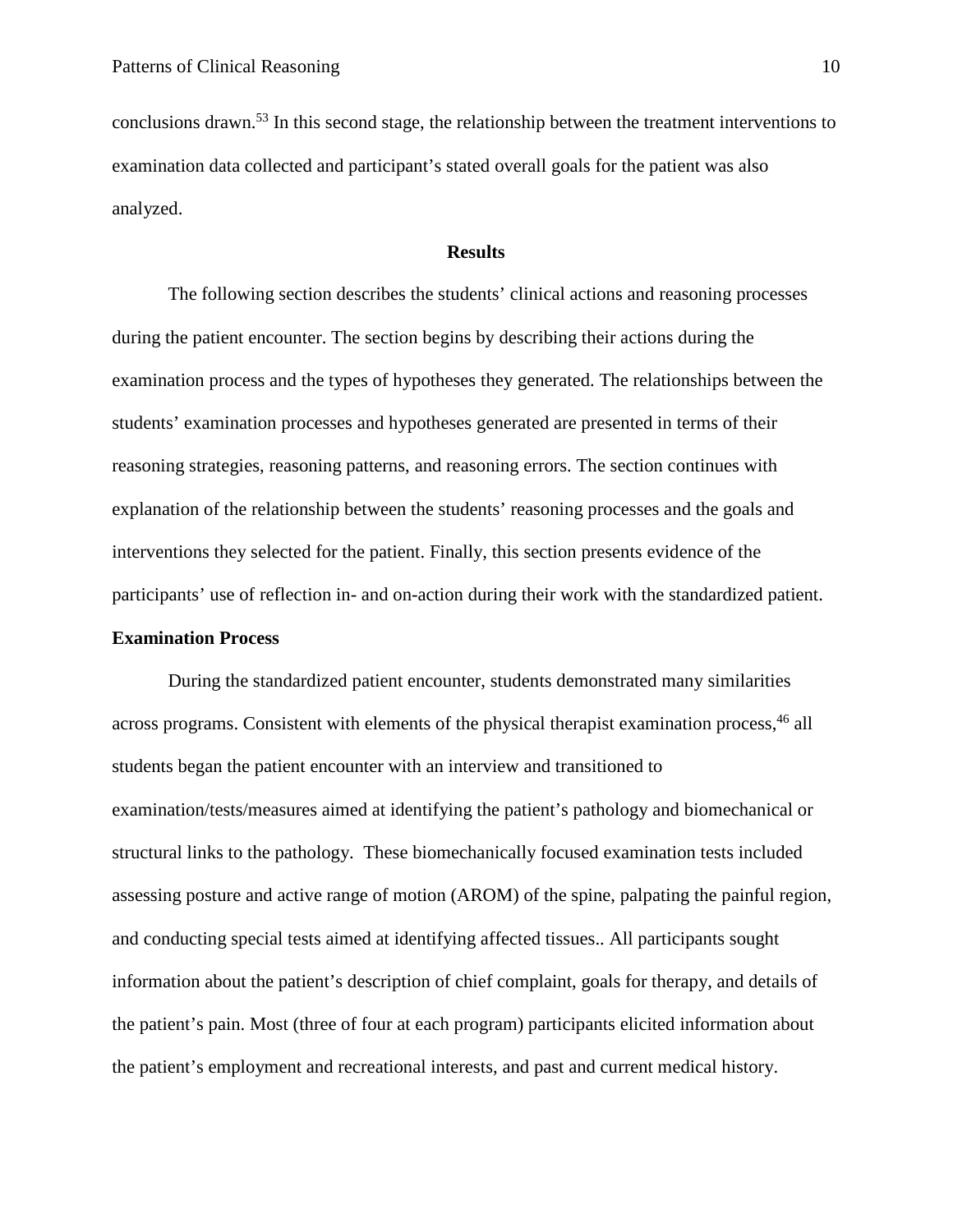The students from the two programs differed in how they responded to the patient's disclosure of her Type II Diabetes. At University A, participants inquired if she took medication and then asked no further questions when they learned that she did not. At University B, upon learning that the patient did not take medication for the diabetes, the participants asked further follow up questions regarding her management of the diabetes.

#### **Hypotheses**

Students formed hypotheses about the patient's condition throughout their examination process. The hypotheses the participants formed focused primarily on identifying the patient's affected body structure. Figure 1 displays the hypotheses participants named most frequently and Table 5 provides example quotations. For example, Hannah (from University B) hypothesized about the relationship of the patient's tight hamstrings to her back pain: "She was really tight… For somebody that tight anytime you bend would be strenuous if you don't have that give through your hips" Three students demonstrated a pattern of generating hypotheses focused on understanding the patient's behavioral characteristics in addition to identifying the pathology. For example, Lisa (from University B) hypothesized about the patient's willingness to move following observation of a forward bend: "So I wanted to see how willing she was to move for one thing… Very cautious with bending forward." The pattern of identifying behavioral characteristics was unique to these students (from University B) and not present universally in the participants. Participants, however, rarely discussed the impact of the pathology on the patient's life (participation) or the patient's perspective on her condition.

Statements coded as hypotheses could be coded in two categories (code co-occurrences) if the statement was representative of two categories. The hypothesis code co-occurrences further illustrate the elements of physical therapy diagnosis in the students' problem solving processes.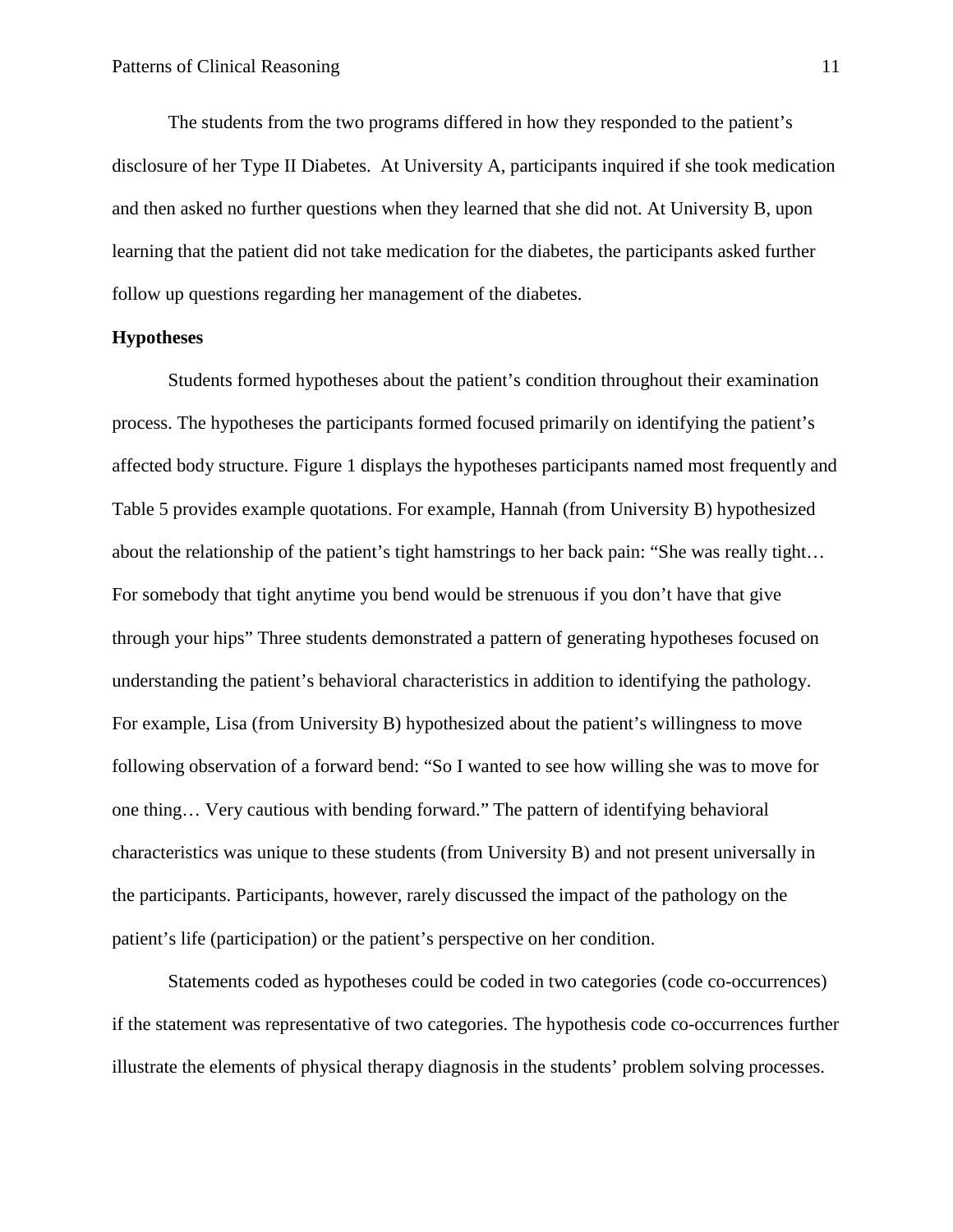Table 6 summarizes the most common co-occurrences. Each count in table 6 indicates an occurrence of a statement that was coded in both identified categories. Following from their focus on identifying the affected structure, the most common co-occurrence involved ruling out a structure that had previously been identified. For example, following negative findings on neurological testing, Kelly stated "Probably can rule out nerve at that point that's causing her pain." This statement was coded as "ruling out" and "structure." For example, Hannah explained her testing of the patient's hamstring length: "She had a lot of tightness in her hamstring. She couldn't do (forward flexion) with her knees straight, so I'm thinking okay well, you're supposed to be moving your hips but you're getting a lot of from your back so that could be contributing to some of your pain." Hannah's statement was dual coded as "impairment" and "contributing factor." Students also frequently linked a structure (such as a specific muscle) to a pathological process (such as a strain). This pattern of linking an anatomical structure to a pathological process (for example identifying a paraspinal muscle strain) was also evident in the students' final assessments of the patient.

#### **Reasoning Strategies**

The students' reasoning strategies were identified based on the relationships between their examination data collection and hypothesis generation. The most common reasoning strategy<sup>28</sup> was Diagnostic Reasoning, demonstrating a focus on diagnosis of the primary pathology as well as movement patterns that contribute to and are affected by the pathology. Students also frequently exhibited diagnosis of movement impairments, reasoning about procedures (identifying possible interventions and strategies for implementing the interventions), and diagnosis of causal factors (see Figure 2 and Table 7 for examples) Two participants (Lisa from University B and Bethany from University A) demonstrated greater reasoning focused on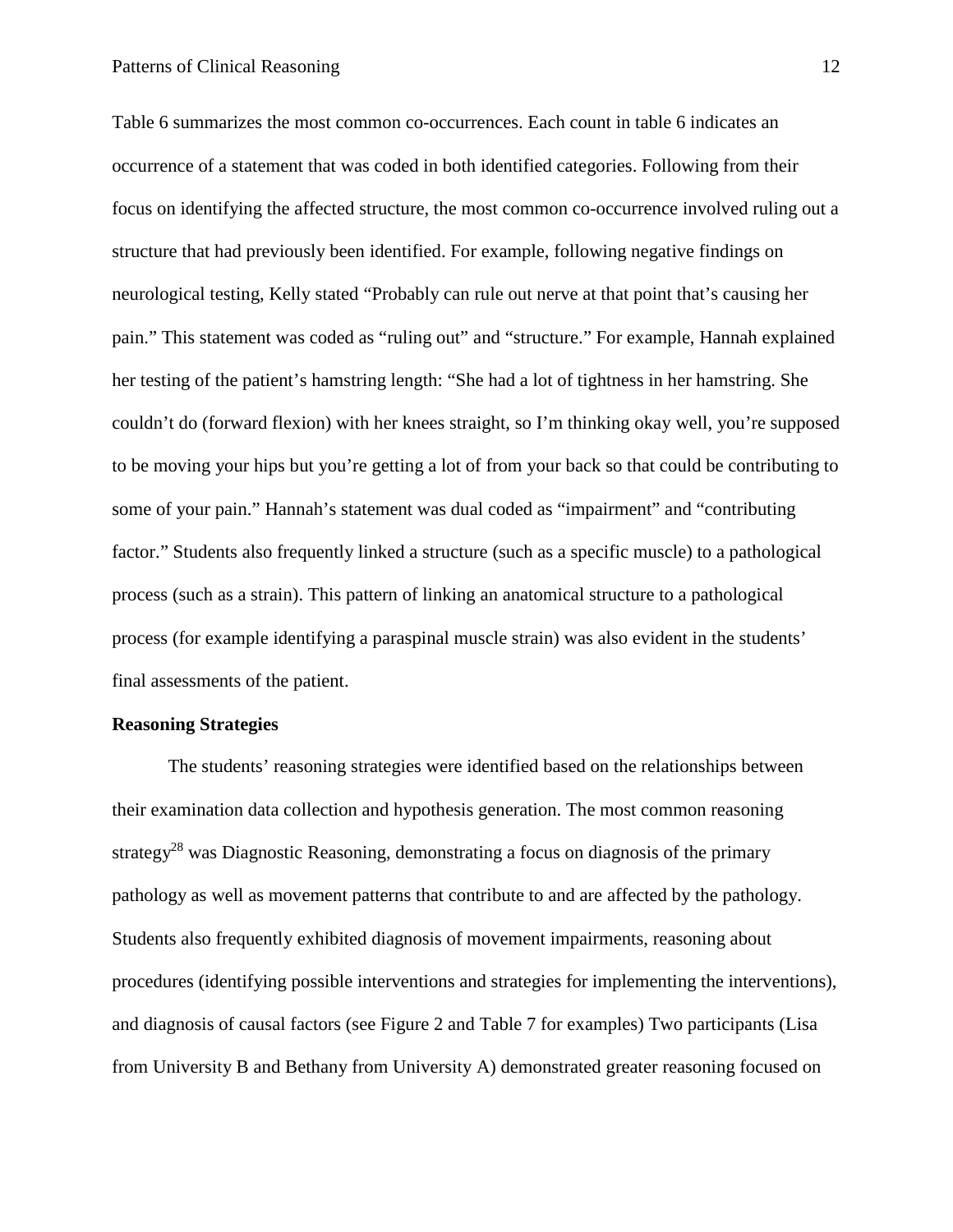identifying the patient's personal needs and impact of the pathology. Bethany explained her reasoning for asking the patient about her goals for therapy: "Just to know where she is heading to and make sure we're on the same page. Obviously I want her to get better, I want to not have pain. I want her to know there are a million things we want patients to do, but we can only prioritize so much."

#### **Overall Reasoning Patterns**

The organization of the students reasoning strategies determined their overall reasoning patterns. Four primary patterns of reasoning emerged including: following protocol, the hypothetico-deductive process, reasoning about pain, and analysis of patient behavioral patterns. Figure 3 presents the overall distribution of reasoning patterns.

**Protocol.** Six of the eight participants initiated their patient encounter by creating an examination form based off their memory of forms they had used in classes or clinical experiences. Mason (from University A) explained the notes he had written prior to meeting the patient:

I was jotting things down because those little notes, they make sense to me, and that's what I would use to go back to write my initial evaluation to document I can go back and sort of like when we were taught to go through a typical evaluation exam an eval and we needed to hit these points, so I'm just kind of making a written note as to what the points are for documentation purposes, but also if I go back, say I do my exam, and I realized that I forgot to ask her something, I could look over there to see if I wrote it down or if I did forget to ask, I can ask it next time.

A seventh participant, Sophia (from University B), did not create a form, but during the interview she referred to information and structure from prior examination forms as part of what guided her examination process. Drawing on the structure of these examination forms helped participants organize their examination process and make sure they addressed the information they had learned was important during a patient evaluation. Most participants expressed that they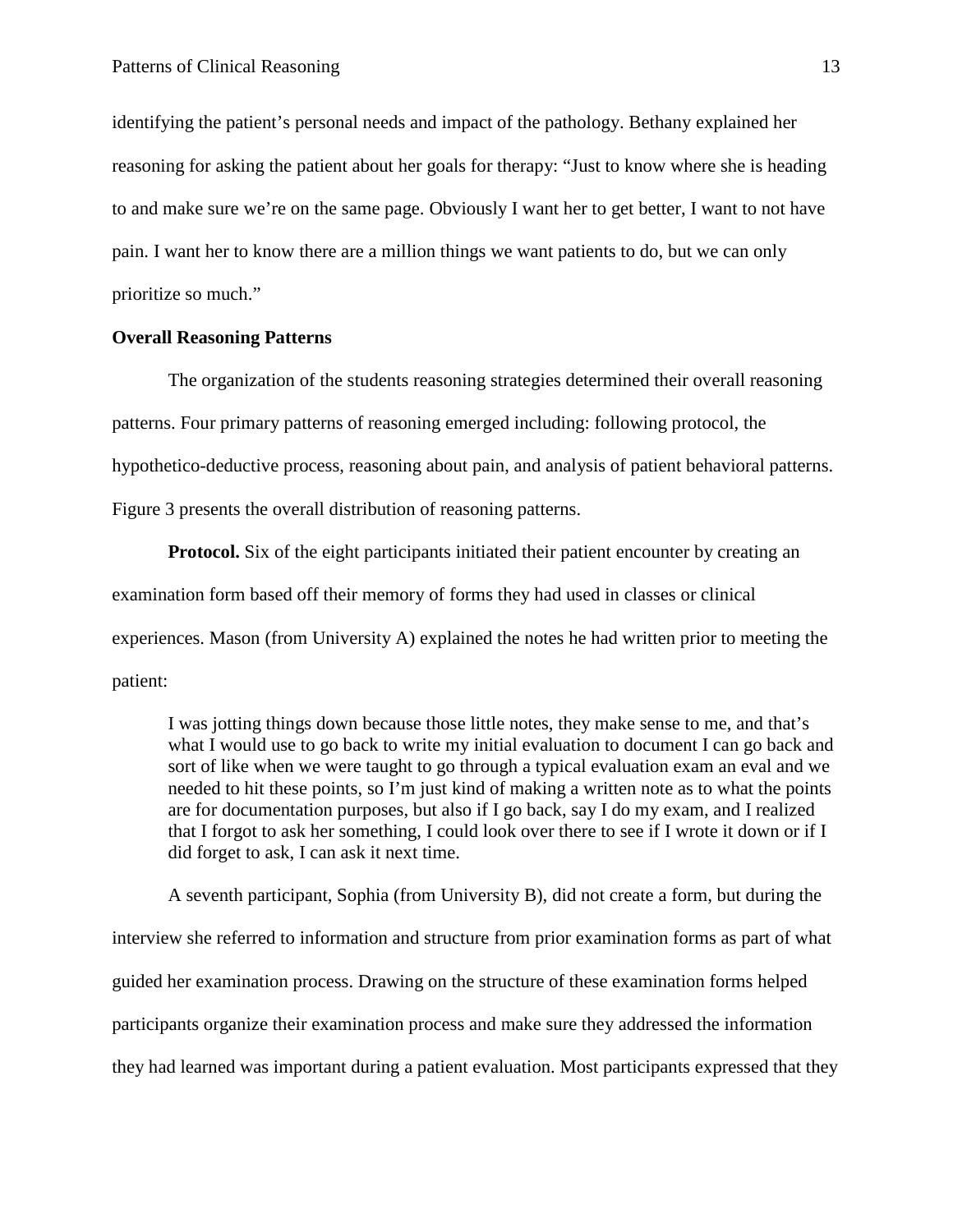were afraid they might forget to elicit important information from the patient if they did not write themselves the examination sheet as a reminder.

**Hypothetico-Deductive Process.** All but one participant demonstrated use of the established reasoning pattern, the hypothetico-deductive process, through their identification of multiple primary hypotheses with follow up testing to rule in or out selected hypotheses <sup>5,7</sup> The students used this process not only to identify the patient's primary pathology (medical diagnosis) but also in a physical therapy specific pattern of identifying the impairments that contributed to the patients pathology.

**Reasoning About Pain.** Participants demonstrated two distinct patterns of reasoning about pain that have been identified in the literature. First, all participants demonstrated a biomedical approach to reasoning about pain.<sup>54</sup> This process included using the location and description of the patient's pain to develop hypotheses about the primary pathology. Hannah (from University B) demonstrated the biomedical approach to reasoning about pain as she explained her use of the patient's pain description in guiding her thinking.

Because different structures causes different types of pain and I would like to know which structure is most likely caused her pain and her describing what it feels like can help differentiate.... Achy, I thought it could be muscle or joint but then the sharp made me think okay, there might be some involvement with the joint. Maybe a fracture or even just nerve involvement if it's like any other symptoms associated with it so I wanted to ask more about that.

Further, six participants used the patient's ratings of her pain to determine the level of severity of the injury. Finally, five participants also used the patient's ratings of her pain to set goals for treatment. Mason (from University A) explained that the patient's pain ratings could help him determine if his treatment had been effective

I kind of have to have a range of a pain scale and pain is something I can document over time, like patients, if I see that her pain is going down over time, that is another objective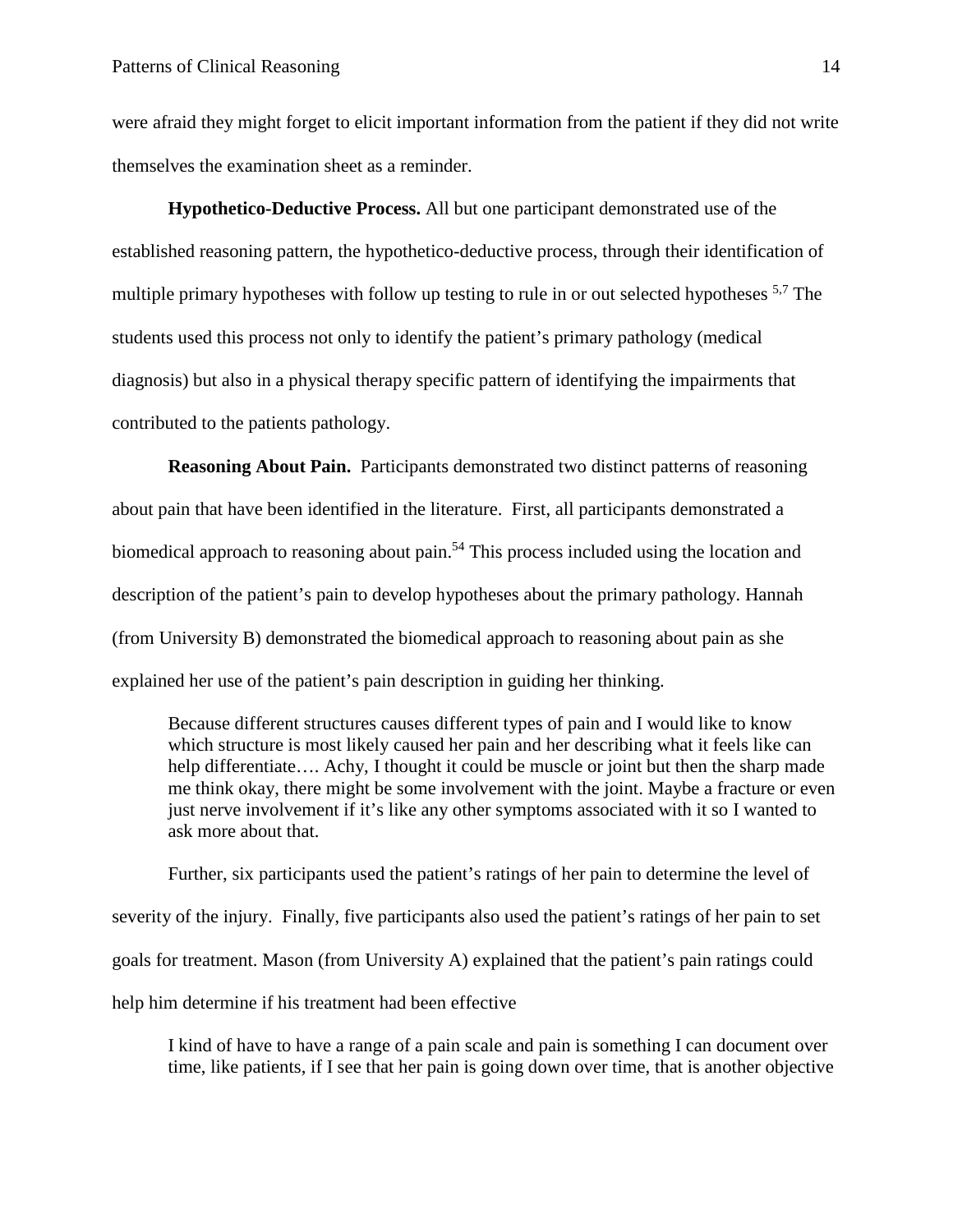measure I could use to be like alright the treatment seems to be working, so a couple different reasons.

Three of the participants from University B demonstrated a behavioral approach to reasoning about pain in addition to the biomedical approach. These three students formed assessments about the patient's behavioral responses to the pain and the patient's perspective on the pain, in addition to their biomedical analysis of the location and description of her pain. Lisa (from University B) interpreted the patient's ratings of the pain as an indication of how the patient reacts and perceives her injury.

So the visual-analog scale obviously is very subjective, it's hard to compare one person to another but really for me it just gives me a good idea of how this person reacts to pain. What their idea of pain is. So at rest she gave it a 1 out of 10 and at best a 1 out of 10. That means it is bothering her all the time, which is good to know which is still kind of in that inflammatory phase, but it's a pretty low level, not too bad and then it's getting to a 7 or 8 out of 10 at the end of the day and that's a big jump and I am a little bit more inclined to believe her.

These different approaches to reasoning about pain demonstrate that even though all the participants collected similar data from the patient, their reasons for collecting that data and their interpretations differ.

**Behavioral Analysis.** Two of the three participants (from University B) who demonstrated a behavioral analysis approach to reasoning about pain also reasoned about the patient's overall behavioral responses. Their analysis of patient's immediate and current management of back pain and management of diabetes demonstrated a focus on the patient's overall behavioral patterns that was not present in the other participants' work with the patient. For example, Lisa explained that the patient's current approach to managing her back pain provided insight into the patient's behavioral profile and how she would respond to a treatment program. Sophia similarly explained how she interpreted the patient's use of diet and exercise to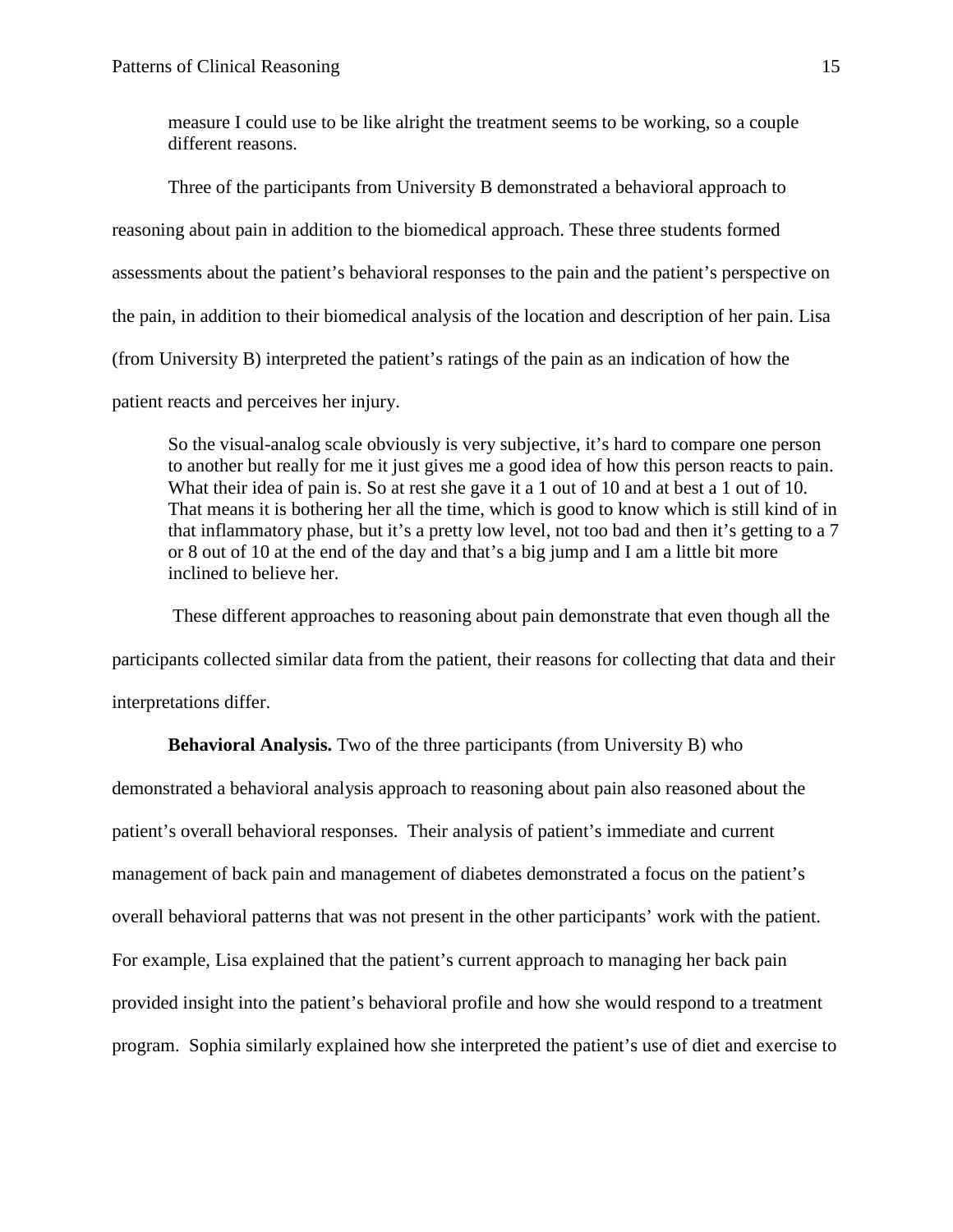manage her diabetes as evidence that she would be likely to follow through on a home exercise program.

So that made me want to, especially ask, what type of exercise is she doing. But that, she's going to make those kinds of changes in her life that probably, her compliance is going to be a little bit better than someone who is not mindful of exercise or their diet.

#### **Reasoning Errors**

The participants in this study demonstrated two primary patterns of reasoning errors during their encounter with the patient: failing to generate a key hypothesis and hanging on to a hypothesis in the face of conflicting findings. Six participants demonstrated a failure to generate key ideas or hypotheses in their evaluation of both the patient's primary pathology and comorbidities due to jumping prematurely to one idea and never generating alternative hypotheses. This pattern is consistent with Croskerry's<sup>55</sup> description of Confirmation Bias and Premature Closure. As a result, these participants failed to appropriately assess the patient's current condition and impact of her comorbidities. Four participants (three from University B and one from University A) maintained a hypothesis of muscle strain despite gathering data that suggested other reasons for the patient's pain. Finally, participants demonstrated different understandings of the process of making a diagnosis of sacroiliac joint dysfunction. Participants from the two programs differed in which factors they gave the most weight to during their assessment: provocation tests or pelvic alignment. The participants discussion of their decision making process following the patient encounter indicated that these differences represent a difference in their learning of the necessary and sufficient conditions for ruling-in an sacroiliac joint dysfunction.

#### **Negative Case Example**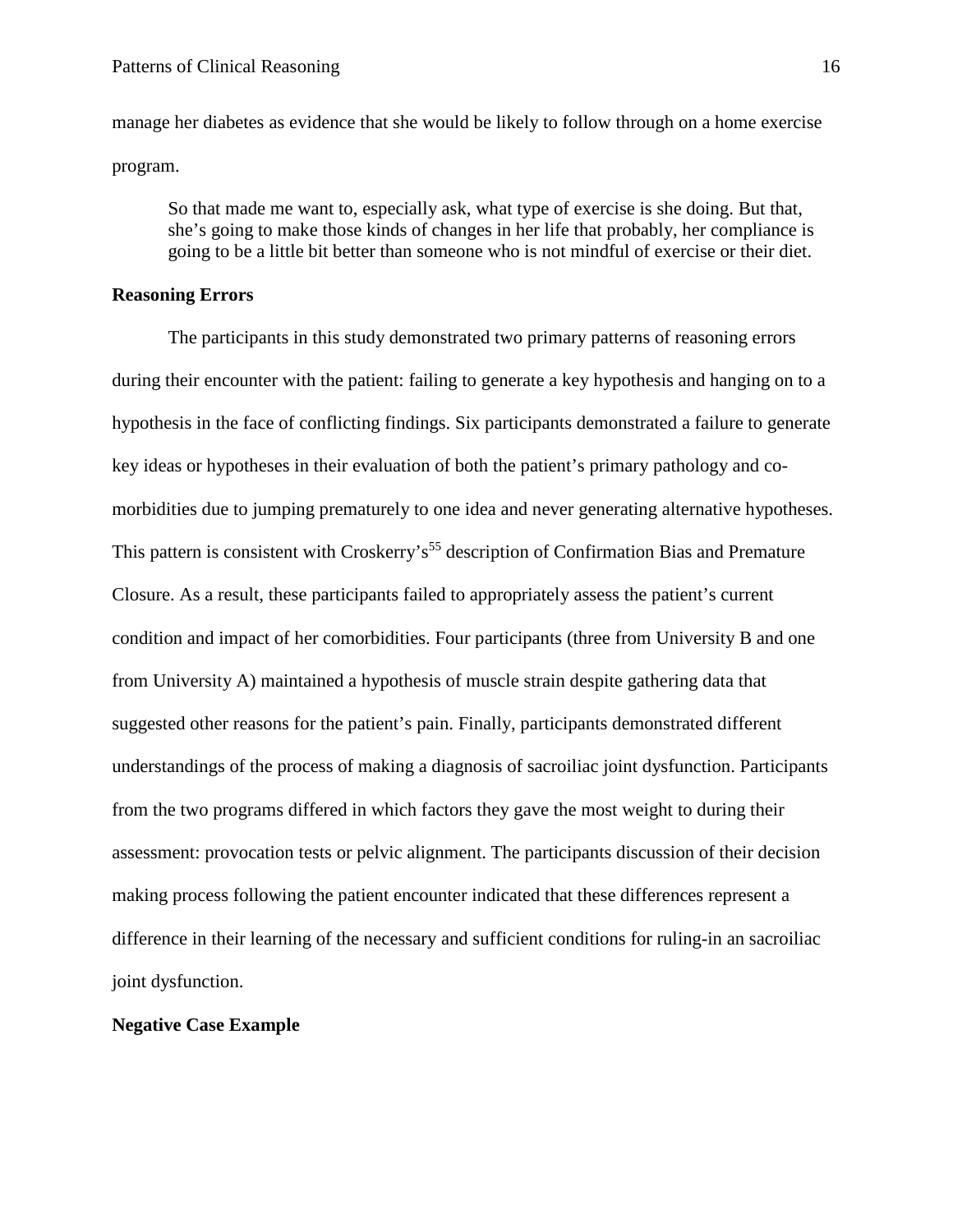One participant demonstrated reasoning patterns that diverged from the consistent use of protocol and hypothetico-deductive processes evident in the other students' work. As a negative case example,<sup>38</sup> Bethany (from University A) relied on trial and error throughout her interactions with the patient. When she conducted a test that elicited the patient's pain, Bethany was unable to form any assessment from that test, as she didn't feel that she had been able to conduct the test as she had learned in class. She also was unable to determine follow-up tests to clarify the results of the test. Bethany further carried out numerous manual muscle tests for the purpose of "documentation." She stopped three-quarters of the way through the examination and asked if a clinical instructor was available to assist her.

#### **Goals, Interventions and Relations to Reasoning Processes**

The relationship between participants' interventions, goals and examination data revealed both strengths and limitations of the reasoning processes across participants. The PT Clinical Performance Instrument (CPI)<sup>56</sup> (item 12 for Plan of Care) and the literature in clinical decisionmaking indicate that the interventions a physical therapist selects should be guided by the examination data and evaluations.<sup>57</sup> Differences were seen in what the students from the two programs prioritized in their treatment plans. Three of the four participants from University A placed the highest priority on pain management. Bethany described her reasoning for prioritizing pain management in her treatment program.

Decrease pain because pain is so limiting. Pain limits her from doing anything. So she says sitting is better, which is good but she works so much and for her to return to work like say 8 hours, I think pain management is a big part. Her active movement and everything, I think she can get by – I think pain is the culprit, and I want her to rest too, but if she's not able to then... I would really love to see if the e-stim helps her.

The students from University B, on the other hand, prioritized patient education and selfmanagement. Sophia explained her reasoning for prioritizing patient education.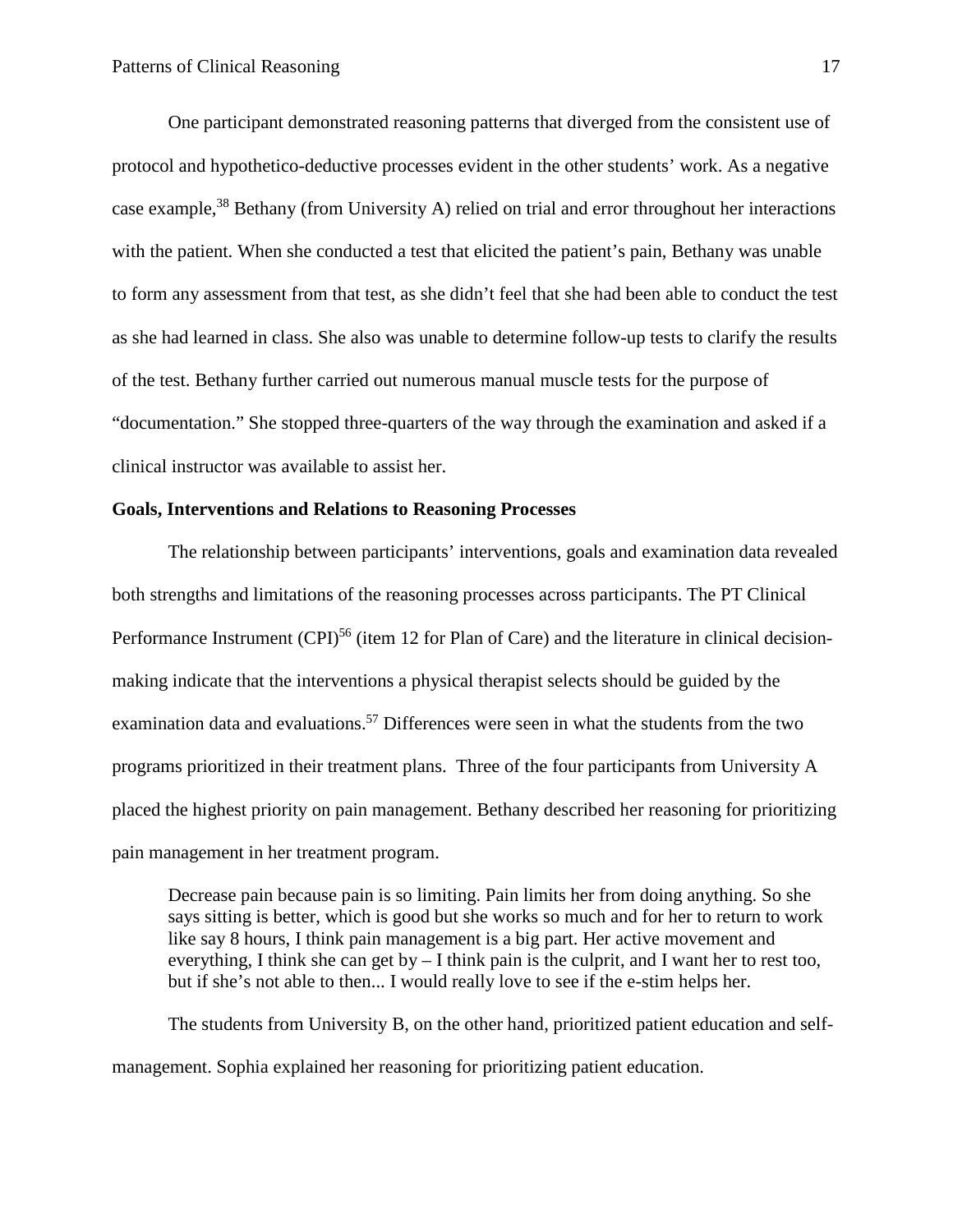Definitely her patient education. So that she has follow through when doing the activities. Telling her why this is beneficial. And then also, as well with what patient education goes, continuing to move instead of stopping altogether. I've seen patients who hurt their back and then they stop moving and it's five months down the road and they can barely move anymore. That's the worst thing you could have done for yourself.

Sophia's attention to patient education paralleled her attention to the patient's behavioral responses throughout the encounter.

Six of the eight participants developed goals that followed from examination data collected and hypotheses formed, and selected interventions based on the goals and examination data selected. Two participants, however, demonstrated disconnections between their examination process and intervention selection. Kelly (from University A), for example, focused her examination on identifying the primary pathology and did not include any functional movement or strength assessments. Her goals, however, addressed participation, and she described interventions focused on strengthening and functional activities. The most common disconnection between examination data and goals/interventions was the inclusion of functional activity goals and interventions without an assessment of those movements. Four participants had the patient perform an active forward flexion range of motion (a measure of impairment) and indicated that constituted their functional movement assessment.

#### **Reflection**

Students' responses during the post-encounter interview indicated their use of both reflection in-action and reflection on-action<sup>52</sup> during the patient encounter. This use of reflection shaped their clinical decisions through their assessment of their in-the-moment decision-making as well as their ability to draw on prior experiences to inform their decisions. Figure 4 depicts students' overall use of reflection in- and on-action.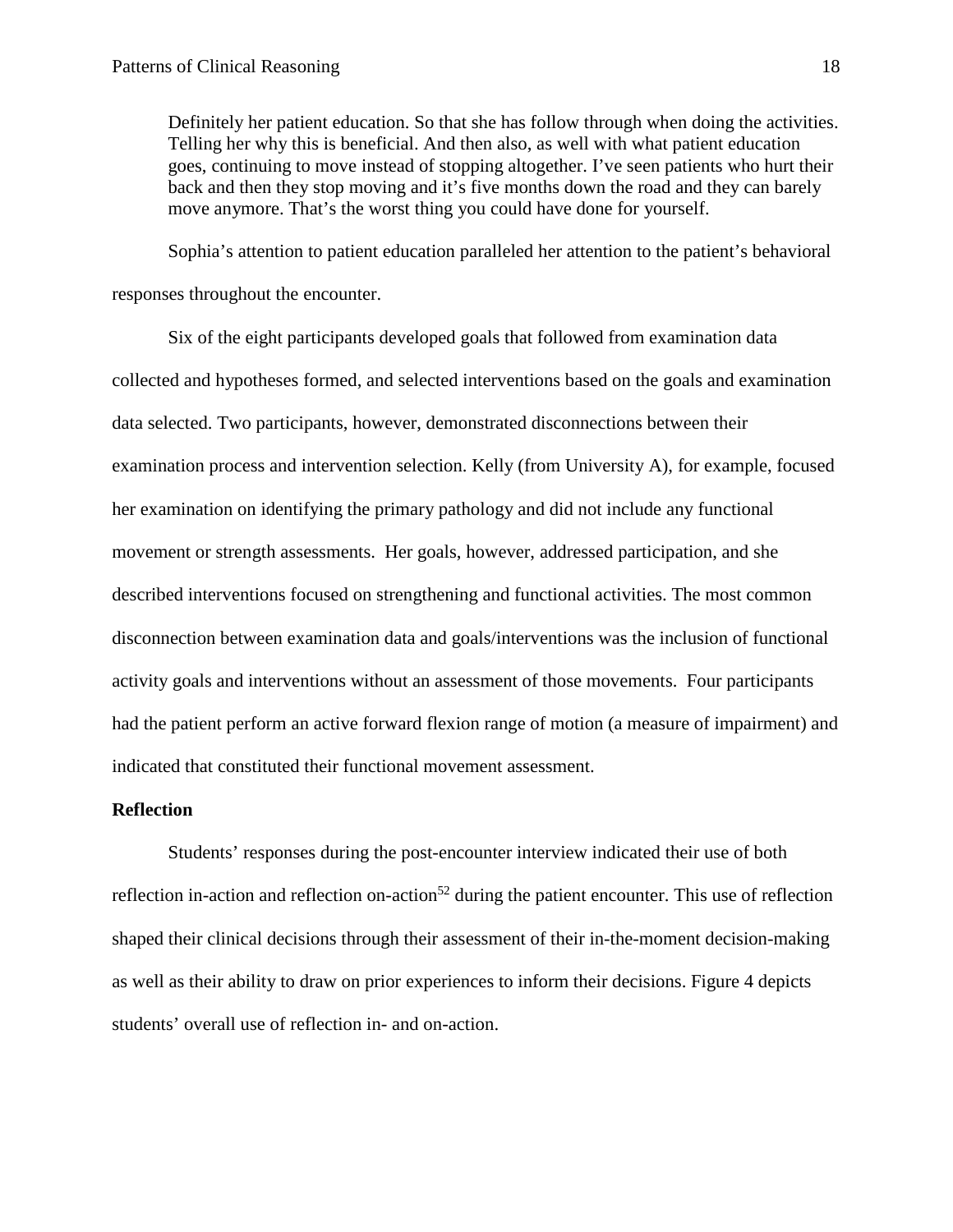**Reflection in-action.** Students demonstrated reflection in action through their assessment

and questioning of their findings and decisions during the patient session. Some used reflection

to re-evaluate conclusions they had drawn from prior tests or to consider tests they needed to re-

visit. Hannah (from University B) explained:

I wanted to see if maybe I missed something at the beginning. And based on the way that she was bending, I wanted to see if she had any anterior tilt because before I was just kind of looking at if things are even between the sides but now I wanted to see if okay if something is contributing to the way she's moving that's limiting it.

Other participants actively debated the merits of following clinical wisdom over what

they had read in research as they made decisions during their work with the patient. Lisa (from

University B) explained:

The fall, I especially wanted to see, sometimes with a fall onto one side or the other you can cause a little bit of a jarring with that SI and her pain the way she was pointing to her pain I wanted to see if there was any mal alignment there. I know that the research is all over the place with SI stuff but I've seen enough patients feel better after you do a mobilization or an MET (muscle energy technique) and I think it's worth looking at in terms of pain relief.

The participants who demonstrated reflection in action demonstrated a greater ability to

adapt their examination and evaluation process to the unfolding findings. Peter (from University

B) and Mason and Kelly (from University A) demonstrated the least reflection in action and also

demonstrated the most "linear" rule-driven approach to reasoning that is typically evident in

novices. 31,58

**Reflection on-action.** Students demonstrated reflection on action as they re-assessed

their immediate actions during the patient assessment and drew on prior experiences with

patients from classes or clinical affiliations. These patterns parallel Wainwright et al.'s<sup>51</sup> findings

of Reflection on Specific Action and Reflection on Professional Experience in novice and

experienced clinicians. The students demonstrated reflection on specific action as they re-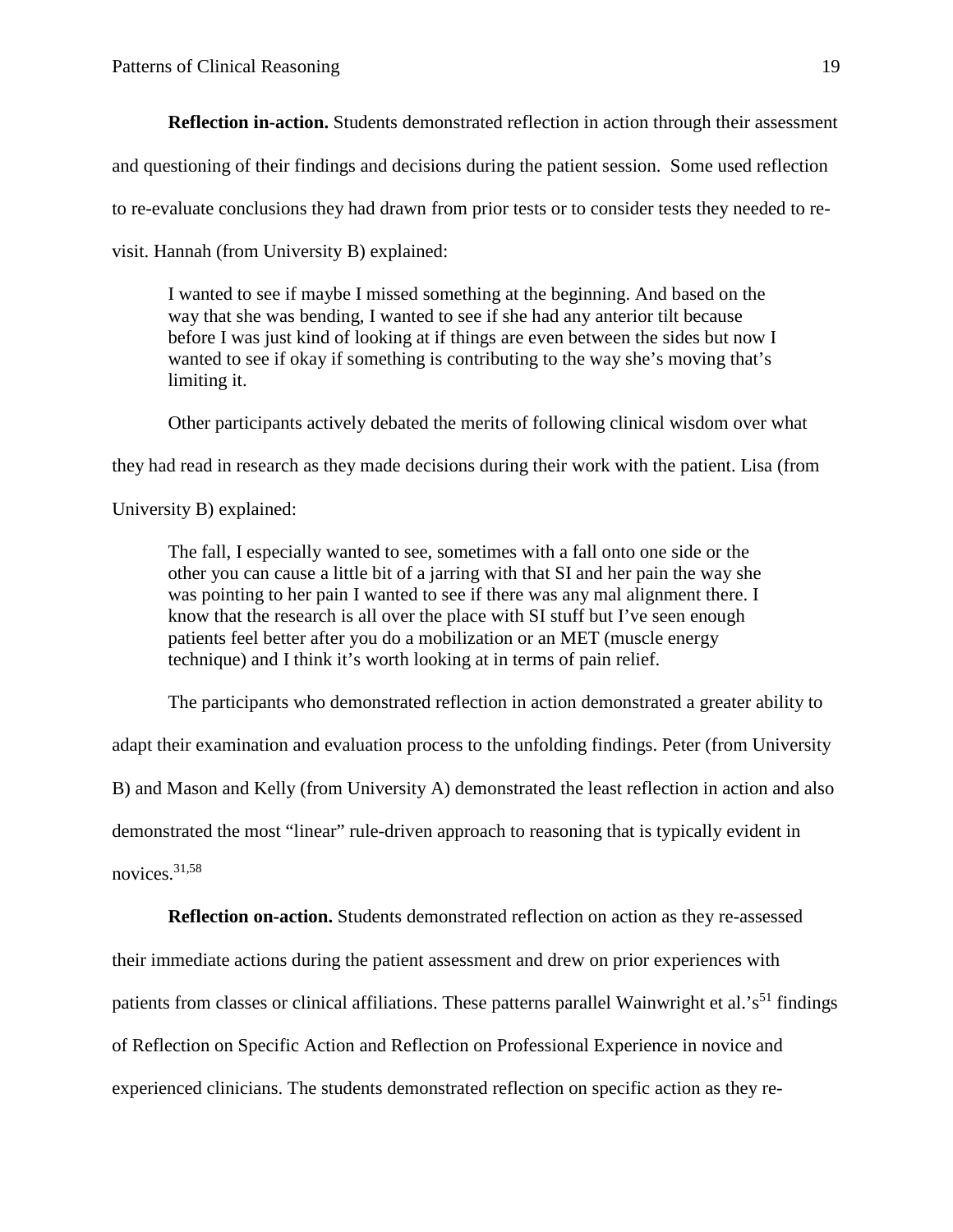evaluated decisions they had made during the immediate patient session. The students from University B who had more clinical experience demonstrated greater use of reflection on professional experience as they drew on specific prior examples of patient experiences to guide their decision-making throughout the interview and examination and to inform their selection of interventions.

Overall, students' use of reflection enabled them to draw on prior patient experiences and adapt their examination process to the specific current patient. Students' use of reflection on action demonstrated their learning from prior experiences (reflection on professional experiences) and their potential to learn from their experiences with the current patient (reflection on specific action).

#### **Discussion**

This study has described students' clinical decisions and reasoning processes during their encounter with a standardized patient. These analyses contribute to our understanding of the developmental patterns in PT students' clinical reasoning. The hypotheses the students developed represent their organization of knowledge specific to their practice.<sup>24</sup> The types of reasoning strategies the students engaged further represent their development of a physical therapists' specific scope of practice.<sup>28</sup> The analysis of the students' hypotheses, reasoning strategies, and reasoning patterns has provided insights into their foci during a patient encounter. All of the students were at the same stage of their professional education, yet they demonstrated qualitatively different foci in their clinical reasoning and decision-making. The following section discusses the relationship of the students' hypothesis generation and reasoning processes to their development of physical therapist specific reasoning. First, the students' reasoning processes suggest their progress towards physical therapist specific reasoning as well as limitations in their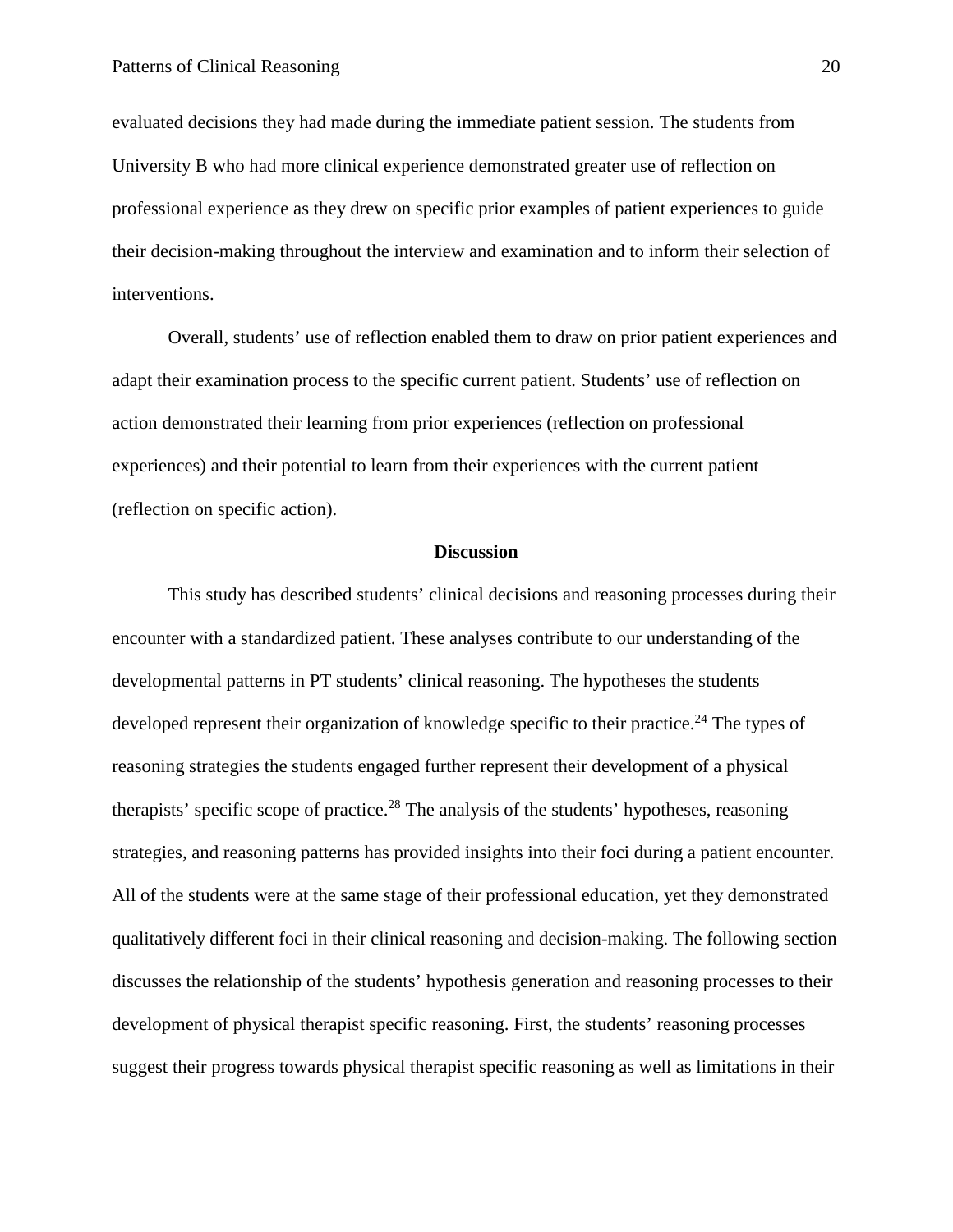development. Second, the students' demonstrated qualitatively different approaches to identifying and addressing the patient's problems suggesting different approaches to framing the clinical problems.<sup>27</sup>

#### **Development of Physical Therapy Specific Reasoning**

All of the students demonstrated two of three key characteristics of established diagnostic patterns in physical therapy: a focus on movement and the integration of a biomechanical analyses of factors contributing to injury.<sup>24</sup> The students demonstrated less explicit attention, however, to the impact of the patient's injury on her level of participation and quality of life, elements of the evaluation process highlighted in the PT CPI (Item 10).<sup>56</sup>

Seven participants demonstrated a focus on movement analysis through their examination process, hypotheses, reasoning strategies, and interventions. The students' attention to movement is likely influenced by the coursework in biomechanics, exercise science, and motor control in both programs (see Table 1B). The students' attention to movement parallels the focus on movement in the reasoning of expert and novice physical therapists.<sup>15,18</sup> The students, however, demonstrated two different approaches to their reasoning about movement suggesting that some participants held different foci for their assessment processes. Four students focused exclusively on movement at the impairment level, such as identifying limitations in a forward bend or hip abduction strength. The students' focus on impairments over functional assessments, however, suggests gaps in their understanding of the importance of functional movement in physical therapy assessment and intervention.<sup>59,60</sup> Three students, however, demonstrated greater attention to the patient's movement patterns and behaviors. These three students' attention to movement patterns suggests progress towards the development of movement scripts identified in expert therapists. <sup>15</sup> The variability in the students' perspective on movement (biomechanical or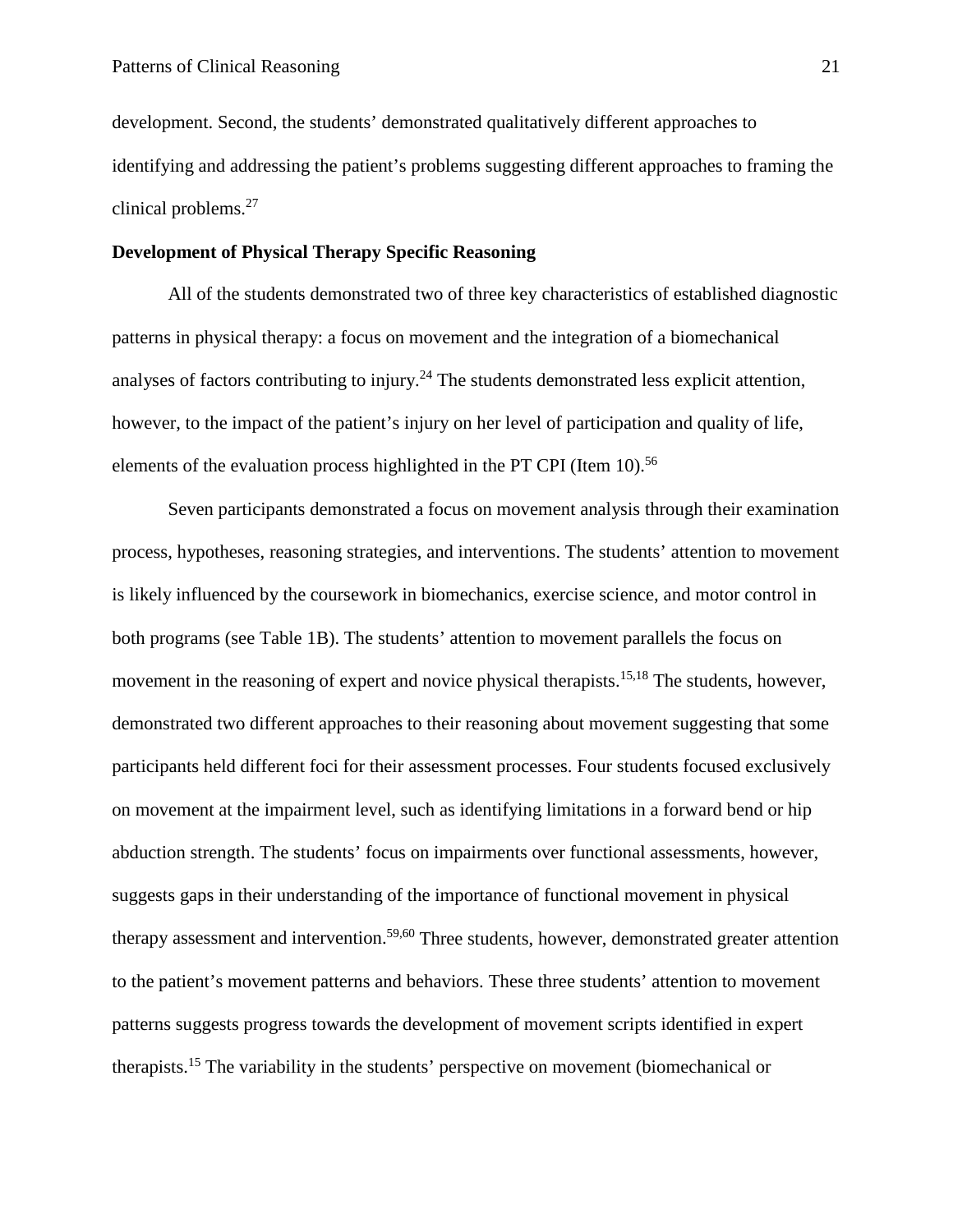#### Patterns of Clinical Reasoning 22

behavioral) within and across programs suggests factors beyond the explicit curriculum may contribute to their approaches to reasoning about movement. The absence of an organized reasoning process in the negative case exemplar illustrates the variability in development of clinical reasoning process evident in professional education.

The participant's focus on developing hypotheses identifying affected anatomical structures and movement impairments contributing to the patient's current condition (as demonstrated in the hypothesis counts in Figure 1) indicates development towards a physical therapy specific diagnostic process of identifying movement factors that contribute to the injury.<sup>11,61-64</sup> First-year DPT students in a prior study developed hypotheses almost exclusively focused on identifying anatomical structures, influenced by their recent basic sciences courses.<sup>53</sup> The trend of identifying both anatomical structures and movement impairments in the secondyear students in the current study demonstrates progress towards PT specific clinical reasoning.<sup>24</sup> The students' continued attention to identifying anatomical structures may be influenced by their academic coursework or their clinical instructors' approaches to clinical reasoning. Further, the participant's identification of movement impairments as contributing factors (as demonstrated by the co-occurrences of impairments and contributing factors noted in Table 6) enabled them to develop interventions based on the hypotheses they had formed.<sup>61</sup>

The students reasoning strategies and reasoning patterns further demonstrate their progression towards physical therapist specific reasoning. Two of the most common reasoning strategies employed were the diagnosis of movement impairments and causal factors (see Figure 2); key elements of the physical therapist's responsibility to address movement patterns (pathokinesiology) that contribute to a patient's health condition.64 The student quotations in Table 7 provide examples of the students' movement specific analysis of the patient's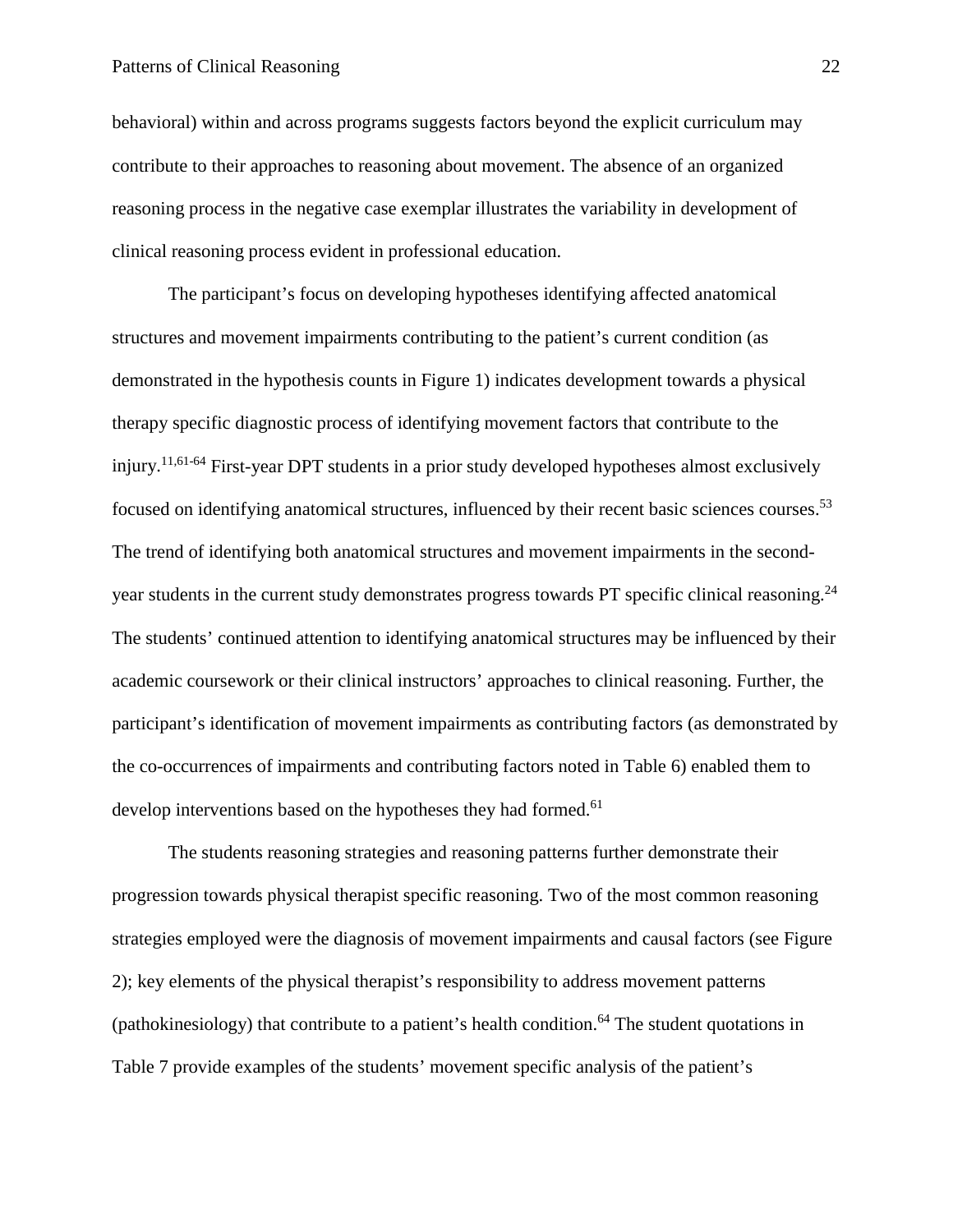impairments and causal factors. The most common patterns in the students' overall reasoning (use of protocols and the hypothetico-deductive process as illustrated in Figure 3) are also consistent with the work of novice physical therapists.<sup>30,31</sup> A higher reliance on protocols was noted in first-year DPT students in a prior study.<sup>53</sup> The students in this current study used protocols to organize their initial reasoning but demonstrated flexibility to diverge from the protocol as the case unfolded. The students' use of protocols may help the students in developing the routines necessary for well organized clinical reasoning process.<sup>2</sup> The two patterns of reasoning about pain (biomedical and behavioral) demonstrated by the students in this study are also consistent with patterns of reasoning about pain by musculoskeletal physical therapists.<sup>54</sup> The limited number of students who demonstrated a consistent pattern of reasoning about the patient's behavioral responses and psychosocial experiences (as noted in Figure 3) points to a limitation in the students' development of attention to the patient's experience of the process.<sup>65,66</sup>

The participants demonstrated less attention to the impact of the patient's injury on her life function. Physical therapists must address the consequences of the patient's disease process in addition to the pathology itself, $<sup>11</sup>$  and this process includes understanding how the effects on</sup> physical function impact a patient's ability to carry out his/her life roles. Only three students, however, developed multiple hypotheses about the impact of the pathology on the patient's life and the impact of the patient's personal characteristics on her function and prognosis (demonstrated by the low percentage of hypotheses developed about Patient Characteristics in Figure 1). Further, as demonstrated in Figure 3, only two students engaged in patterns of reasoning concerning the patient's behavioral presentation. The remaining students focused their examination, assessment and treatment on identifying the patient's health condition (pathology) and biomechanical problems. This biomedical focus of the encounter is evident in the most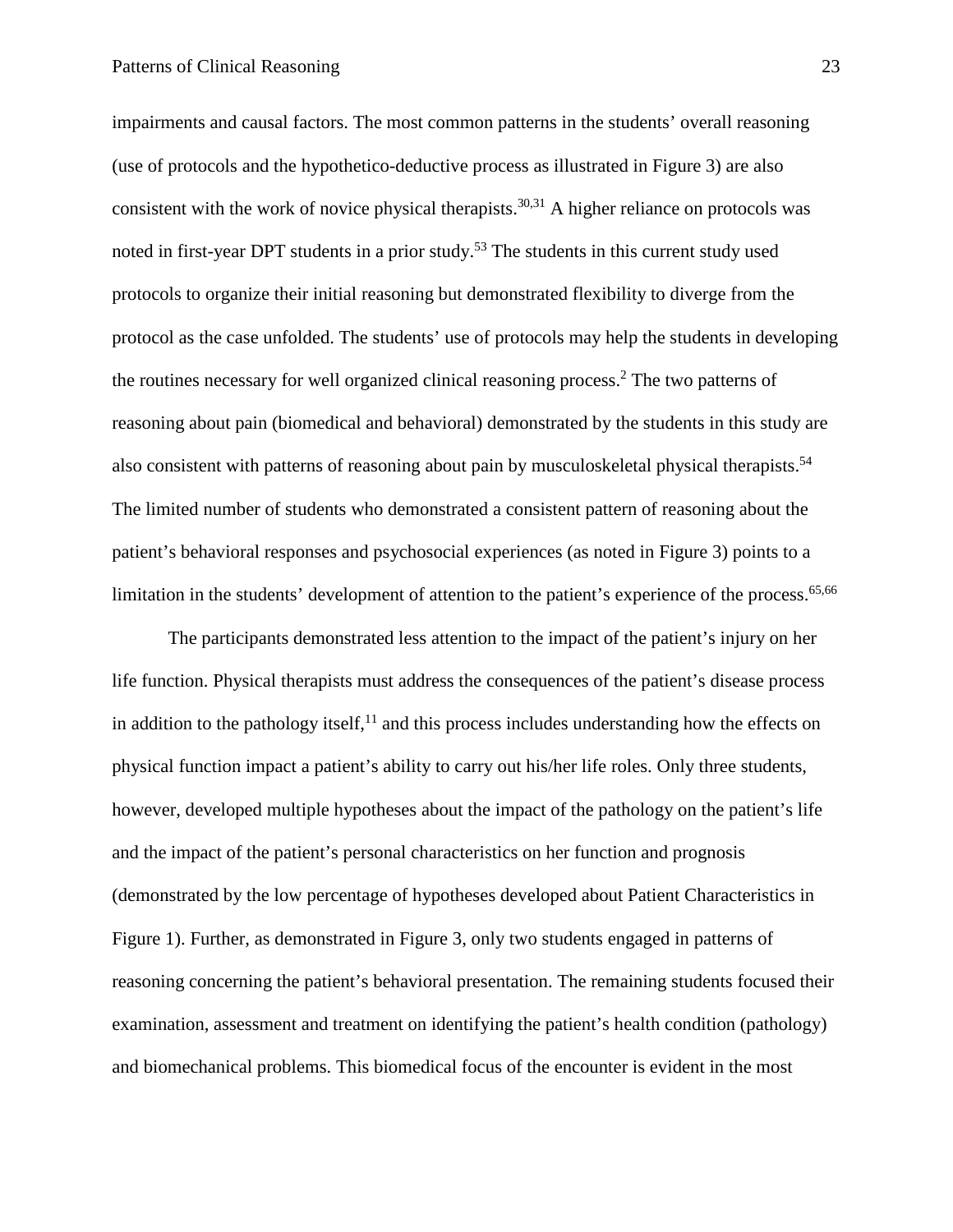common reasoning strategies (Diagnosis of Primary Pathology and Diagnosis of Movement Impairments in Figure 2) as well as five of the students' use of Biomedical Reasoning about Pain (Figure 3). For example, Mason explained that measured increases in range of motion would be his primary indication that he had been effective in treatment. "Did she get better post-test? So, if I'm doing an intervention whether it's to gain range of motion, … so post-assessment would be my best gauge." The students' attention to movement and impairments as contributing factors suggests that the students' are developing the analytical or technical aspects of the physical therapy diagnostic process, yet giving limited attention to the psychosocial components of the process. This limited attention suggests these students may have only a limited understanding of patient-centered care. Further research should investigate the relationships between students' understandings of patient-centered care and their approaches to the patient encounter.

#### **Different Approaches to the Patient Encounter**

The differences observed in students approaches to the patient encounter illustrate Schon's theory that real world problem solving involves first framing the problem, then solving it.<sup>52</sup> The two primary approaches to the patient encounter were the biomedical approach and the behavioral approach. Students demonstrating the biomedical approach focused their examination and hypothesis development around identifying the patient's primary pathology and treatment plans focused on the biomechanical and impairment levels. Three students (from University B) demonstrated a greater focus on identifying patient behavioral characteristics that impact movement and treatment, and included patient education and activity modification in their treatment plans in addition to a biomedical analysis. These students' educational approach to patient treatment suggests they may be developing some of the characteristics of more expert practitioners, even at this early stage of their education.<sup>31,32</sup> Programmatic differences may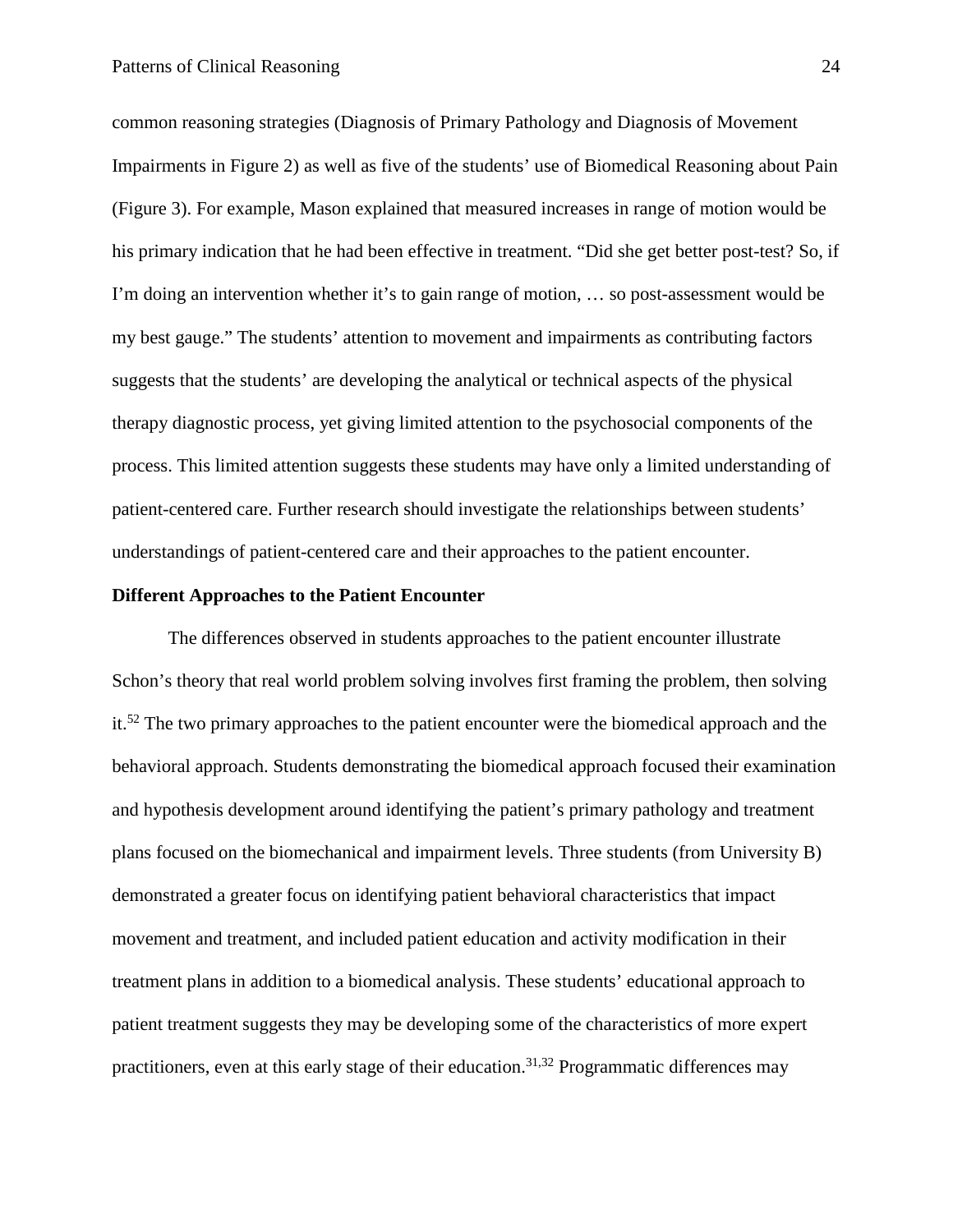contribute to the differences observed in how they learned to interpret and act on the data they collected, yet further study is necessary to draw definitive conclusions.

Although all participants collected similar data during their examinations, their interpretation and use of that data suggests different approaches to framing the clinical problem. For example, all students asked the patient to rate her levels of pain. Six students used this information as an indication of the severity of the patient's injury and a measure for progress. Two students, on the other hand, used the pain ratings to gain insight into the patient's perceptions of and behavioral responses to the injury as demonstrated through their reasoning patterns concerning pain (demonstrated in Figure 3). The students' variations in approach to the patient problem suggest that they may be operating from different models of practice (most from a biomedical model and two from a biopsychosocial model).<sup>27</sup> Further research should investigate students' conceptualizations of practice in relation to their clinical reasoning and decision-making.

**Managing Uncertainty with Reflection**. Reflection in- and on-action influenced the students' processes through the evaluation process. Each participant demonstrated use of reflection on-action at least once during the patient encounter as demonstrated in Figure 4. This use of reflection on-action has been noted in prior studies of students and novices.<sup>51,67</sup> The use of reflection-in-action was observed more frequently in some participants than previously reported in the literature.<sup>51,67</sup> Six of the students demonstrated at least one occurrence of reflection inaction. Overall, students' reflection in-action took two primary forms. Four students used reflection to re-assess their actions, re-evaluate (or re-examined) certain tests or examinations and shift course during the examination. These students demonstrated greater flexibility in their progress through the case and were able to adapt their tests and measures to the unfolding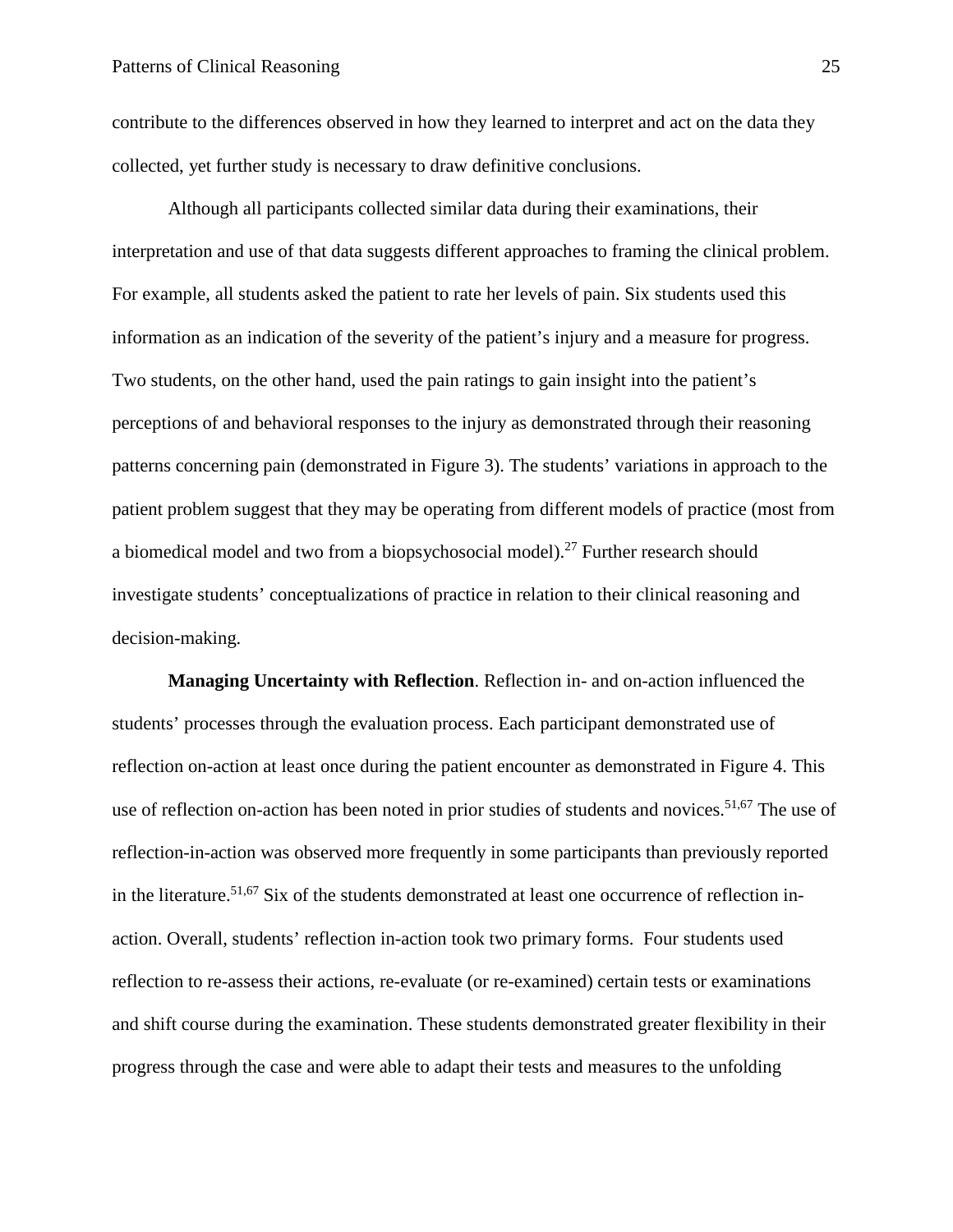situation.<sup>51,52</sup> One student who demonstrated the least knowledge regarding the case, reflected on her own limitations and indicated desire for external guidance from a clinical instructor during the examination and the interview. This use of reflection in-action to question one's confidence during clinical reasoning has also been noted in the nursing education literature.<sup>67</sup> While these comments indicate limitations in this student's own capacities for clinical reasoning, they also indicate her awareness of her limitations. Fostering a deep approach to learning may support students' development of reflective capacities as a deep approach to learning requires ongoing self-evaluation to achieve a true understanding of the matieral.<sup>68</sup> This deep approach to learning is necessary overall for clinical reasoning, as surface approaches to learning are not compatible with the skills needed for clinical reasoning.<sup>69</sup>

#### **Limitations and Future Directions**

This study has contributed to our understanding of PT students' development of clinical reasoning skills by examining the varieties of patterns of clinical reasoning in students from two different entry-level educational programs. This study has several limitations that should be addressed in future research. First, program level factors that influence the students' reasoning processes could be better examined in studies repeating the methods of this study that include more participants and more programs. The data from this current study suggest that students from University B (with greater clinical experience at the time of the study) engaged in more reflection in action and patient education; however, more in-depth analysis of the programs curricula, culture, and andragogy are necessary to draw any definitive conclusions about program level factors. Future studies should include greater breadth of program related data sources such as a review of course syllabi, observation of classes, and interviews with faculty and administration.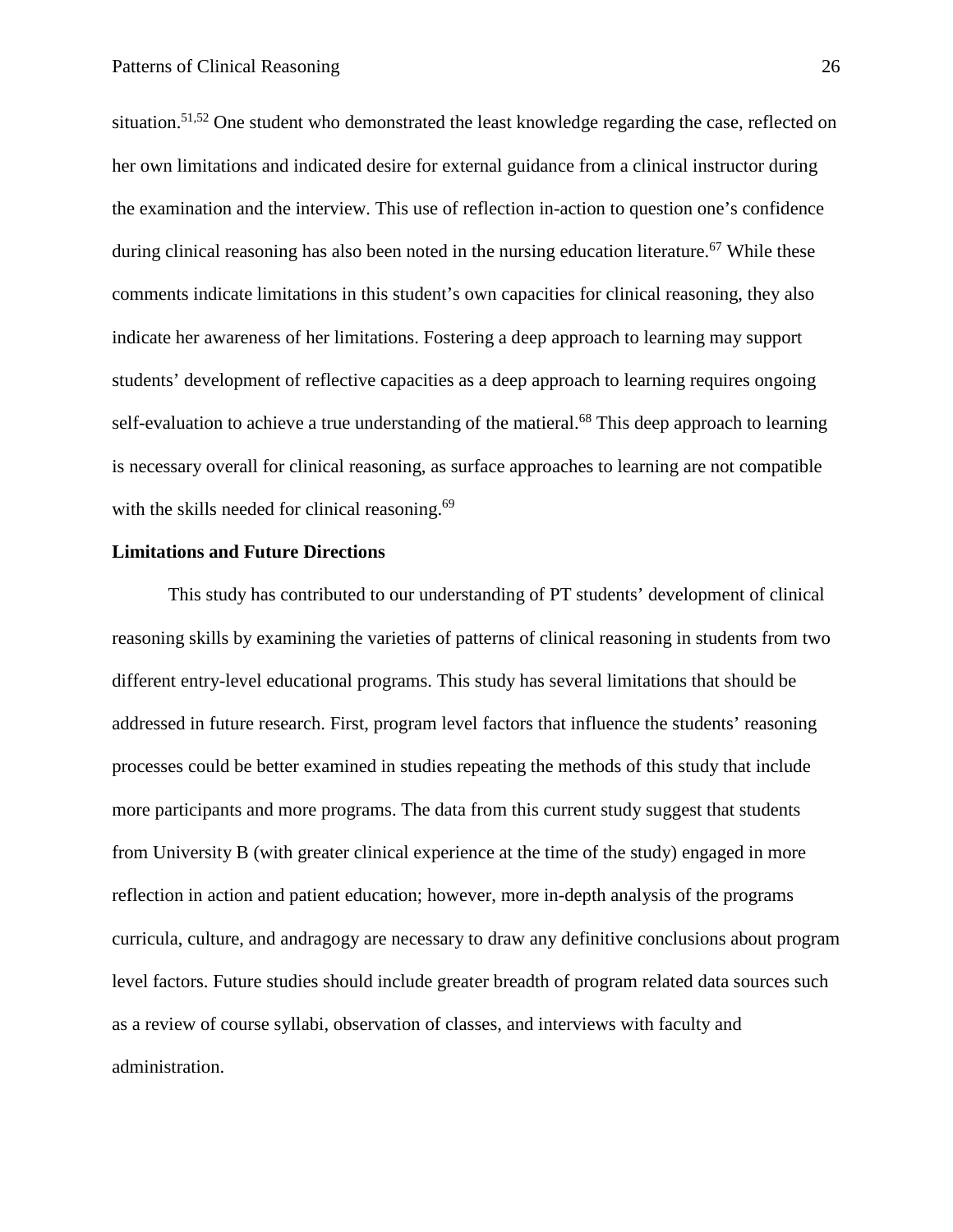Second, this study did not relate the students' clinical reasoning processes to their broader academic or cognitive abilities. Future studies could increase our understanding of the relationship between students' academic and cognitive abilities and dispositions through further analysis of the relationships between students' patterns of clinical reasoning and their academic and clinical performance within their program. Further analysis alongside established measures such as the Health Sciences Reasoning Test<sup>70</sup> of Study Processes Ouestionnaire<sup>71</sup> (assessing deep) versus superficial approaches to learning) could enhance our understanding of the cognitive and dispositional factors that underlie students' development of clinical reasoning.<sup>72</sup>

Finally, the qualitatively different approaches to clinical reasoning demonstrated by the students in this study suggest that individual level factors may also underlie these differences.<sup>73</sup> Further examination of the individual students' backgrounds (prior educational, personal and professional experiences) and their perspectives on physical therapy practice may shed more light on individual level factors that influence students' engagement in reflection and patientcentered care. The exploration of students' different approaches to clinical reasoning could also be expanded by replication of this study but using multiple standardized patient encounters representing different patient cases within and across physical therapy disciplines. The use of a multiple patient cases could provide greater confirmation of student specific patterns of reasoning versus context specificity in response to the patient case. As with any qualitative research, there are inherent limitations in the interpretive nature of qualitative coding.<sup>74</sup> Considering the limitations of the coding process, multiple methods to ensure trustworthiness were employed in this study including use of established methods and coding frames,  $49,50$ triangulation,  $38,75,76$  and reliability coding.<sup>50</sup>

#### **Conclusion**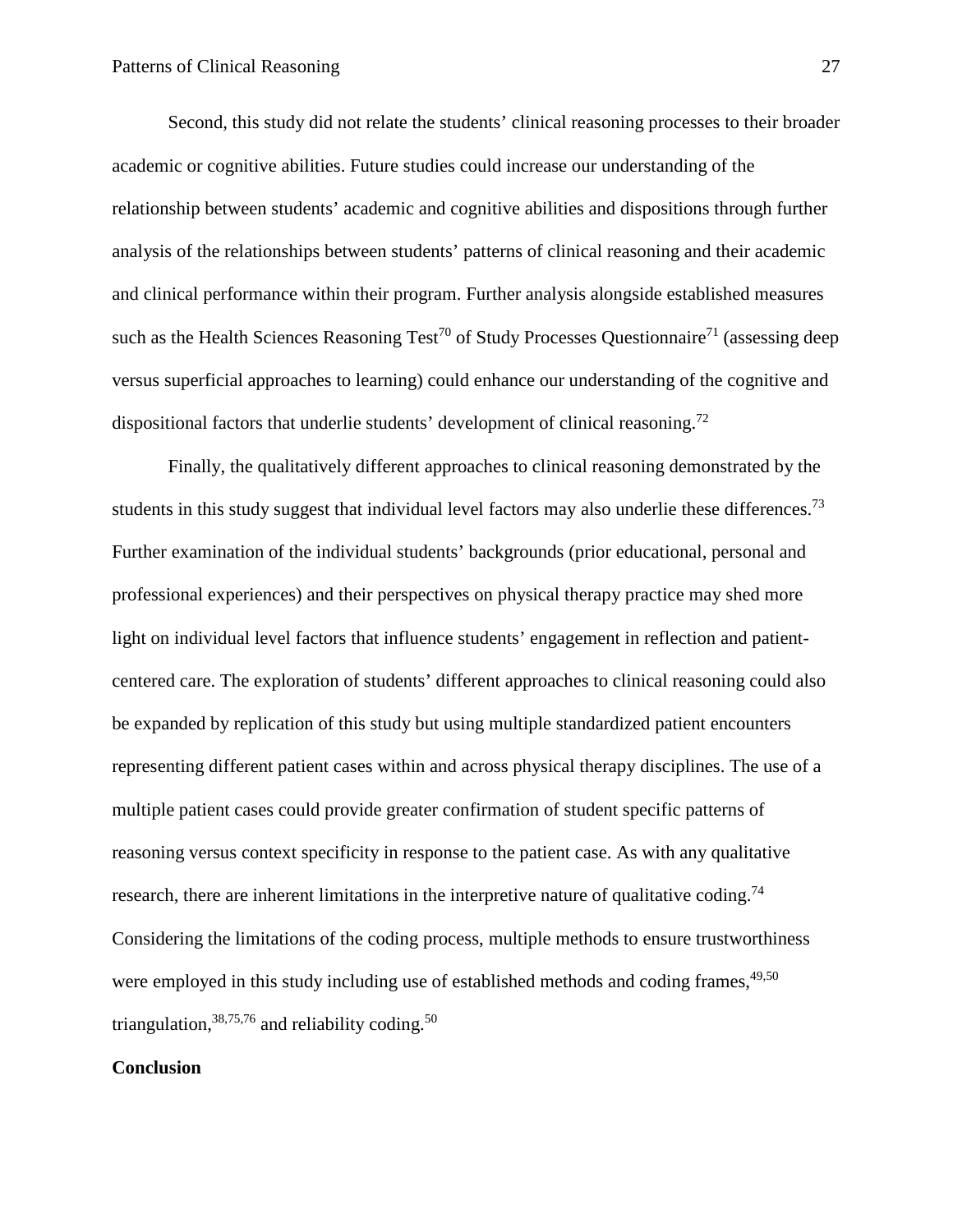This study has begun the process of describing the variations in development of clinical reasoning in physical therapist students. The findings from this study indicate that students are engaging in qualitatively different approaches to clinical problem-framing and problem solving through the types of hypotheses they develop and reasoning strategies they engage. Differences were evident both within and between programs. While the findings from this study are only preliminary, they suggest that both individual and program level factors may contribute to differences in the development of physical therapist's reasoning. This preliminary examination of students' clinical reasoning provides an initial step in linking the theories of clinical reasoning in experienced physical therapists to the developmental needs of entry-level students. Further studies should investigate the impact of programmatic factors (such as timing of clinical experiences) on students' development of clinical reasoning abilities.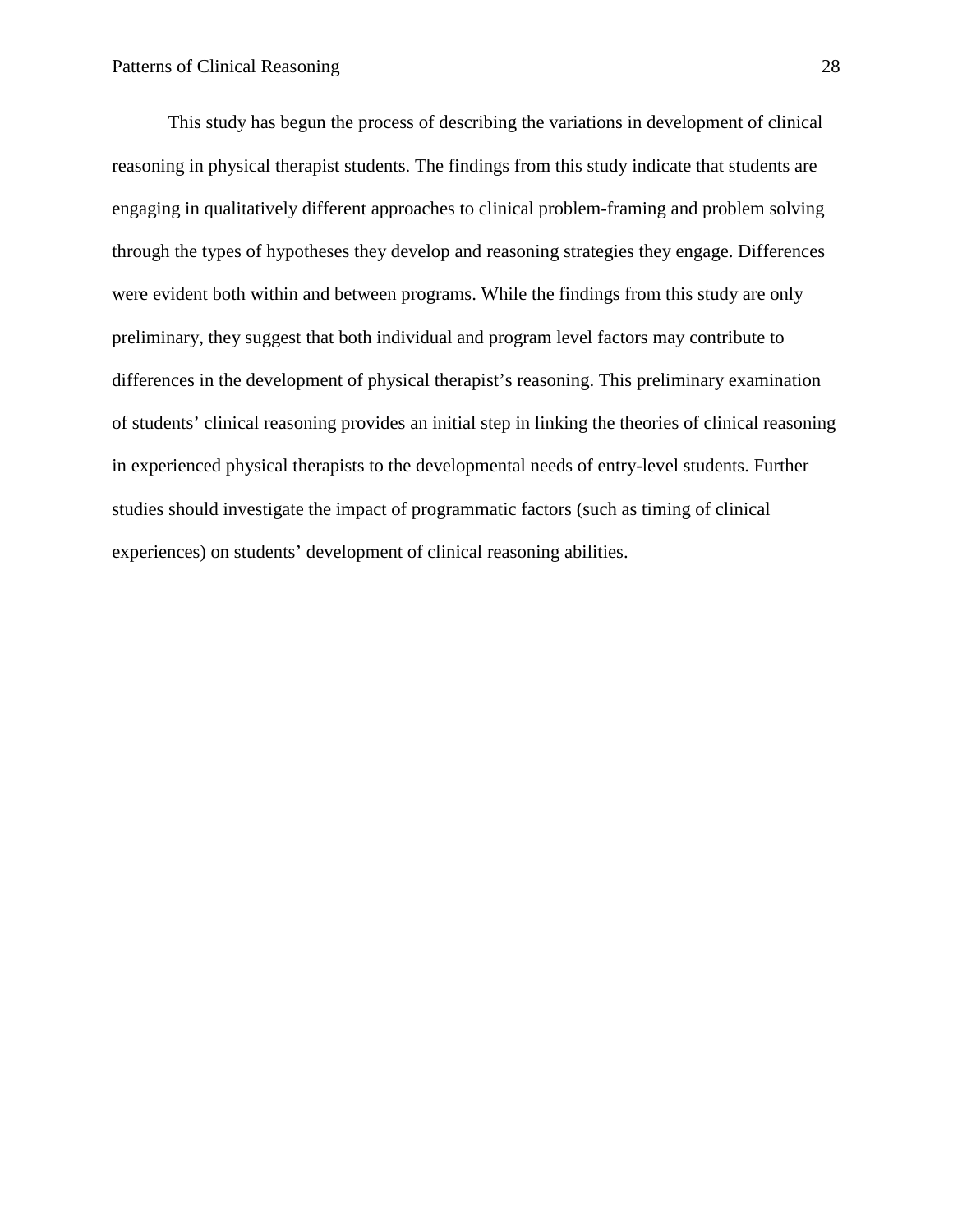## **Acknowledgements**

The authors would like to thank Judith Sandholtz, PhD (School of Education, University of California, Irvine) for her advising throughout the study design and analysis process.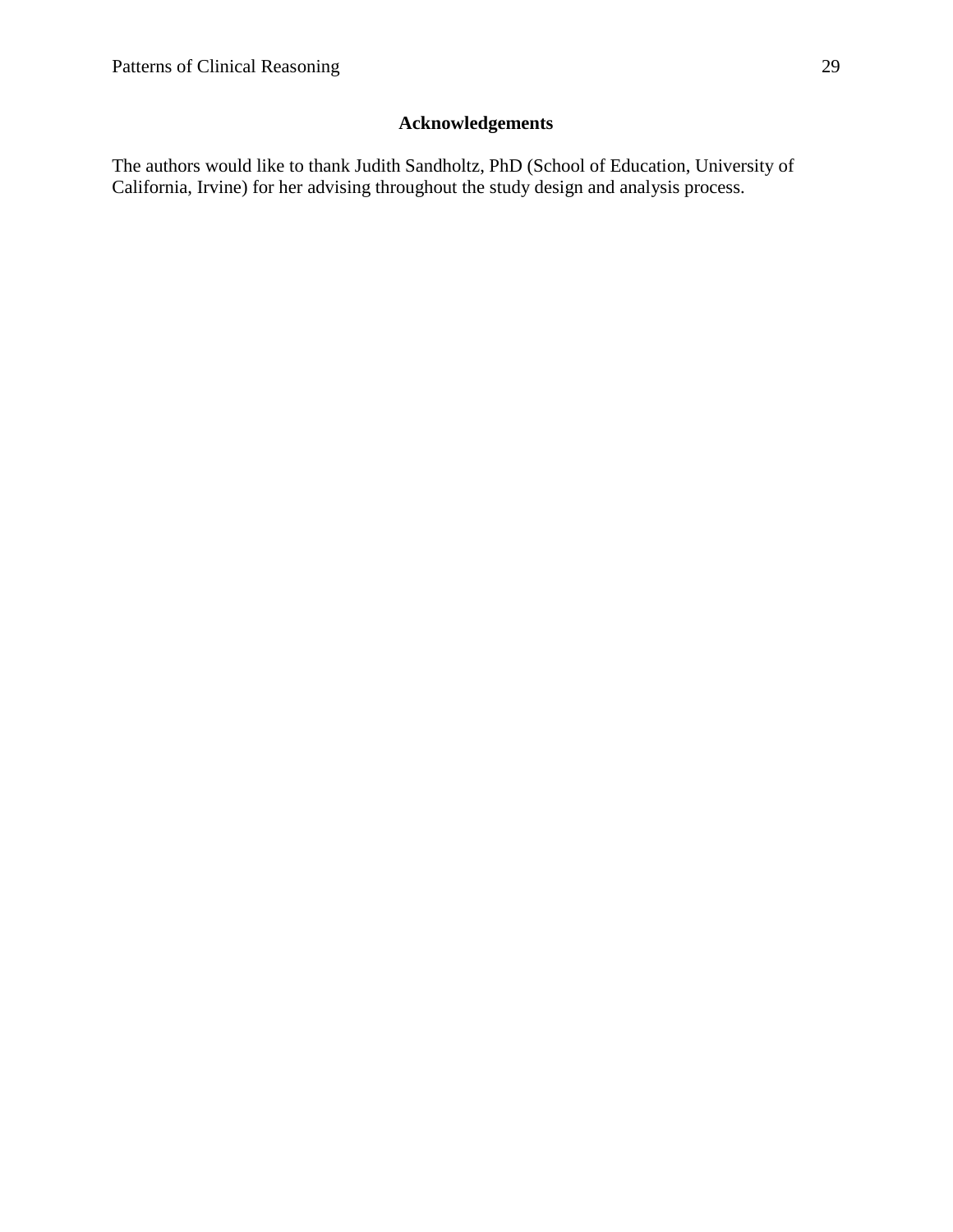## **References**

- 1. Higgs J, Jones MA. Clinical decision making and multiple problem spaces. In: Higgs J, Jones MA, Loftus S, Christensen N, eds. *Clinical reasoning in the health professions*. 3rd ed. Amsterdam: Elsevier; 2008:3-17.
- 2. Barrows HS, Feltovich PJ. The clinical reasoning process. *Med Educ.* 1987;21(2):86-91.
- 3. Schoenfeld AH. *How we think: A theory of goal-oriented decision making and its educational applications.* New York: Routledge; 2010.
- 4. Coderre S, Jenkins D, McLaughlin K. Qualitative differences in knowledge structure are associated with diagnostic performance in medical students. *Adv Health Sci Educ Theory Pract.* 2009;14(5):677-684.
- 5. Norman G. Research in clinical reasoning: Past history and current trends. *Med Educ.*  2005;39(4):418-427.
- 6. Patel VL, Groen GJ. Developmental accounts of the transition from medical student to doctor: Some problems and suggestions. *Med Educ.* 1991;25(6):527-535.
- 7. Elstein AS, Shulman LS, Sprafka SA. *Medical Problem Solving: An Analysis of Clinical Reasoning.* Cambridge, MA: Harvard University Press; 1978.
- 8. Bordage G, Grant J, Marsden P. Quantitative assessment of diagnostic ability. *Med Educ.*  1990;24(5):413-425.
- 9. Patel VL, Groen GJ. Knowledge based solution strategies in medical reasoning. *Cogn Sci.* 1986;10:91-116.
- 10. Rothstein JM, Echternach JL, Riddle DL. The Hypothesis-Oriented Algorithm for Clinicians II (HOAC II): A guide for patient management. *Phys Ther.* 2003;83(5):455- 470.
- 11. Jette AM. Diagnosis and classification by physical therapists: A special communication. *Phys Ther.* 1989;69(11):967-969.
- 12. Christensen N, Black L, Jensen GM. Physiotherapy clinical placements and learning to reason. In: Higgs J, Sheehan D, Baldly Currens J, Let's W, Jensen GM, eds. *Realising exemplary practice-based education*. Rotterdam: Sense Publishers; 2013:135-142.
- 13. Jones MA. Clinical reasoning in manual therapy. *Phys Ther.* 1992;72(12):875-884.
- 14. Jensen GM, Gwyer J, Shepard KF, Hack LM. Expert practice in physical therapy. *Phys Ther.* 2000;80(1):28-43; discussion 44-52.
- 15. Embrey DG, Guthrie MR, White OR, Dietz J. Clinical decision making by experienced and inexperienced pediatric physical therapists for children with diplegic cerebral palsy. *Phys Ther.* 1996;76(1):20-33.
- 16. Riolo L. Skill differences in novice and expert clinicians in neurologic physical therapy. *Neurology Report.* 1996;20(1):60-63.
- 17. McGinnis PQ, Hack LM, Nixon-Cave K, Michlovitz SL. Factors that influence the clinical decision making of physical therapists in choosing a balance assessment approach. *Phys Ther.* 2009;89(3):233-247.
- 18. May S, Greasley A, Reeve S, Withers S. Expert therapists use specific clinical reasoning processes in the assessment and management of patients with shoulder pain: a qualitative study. *Aust J Physiother.* 2008;54(4):261-266.
- 19. Mattingly C. What is clinical reasoning. *Am J Occup Ther.* 1991;45(11):979-986.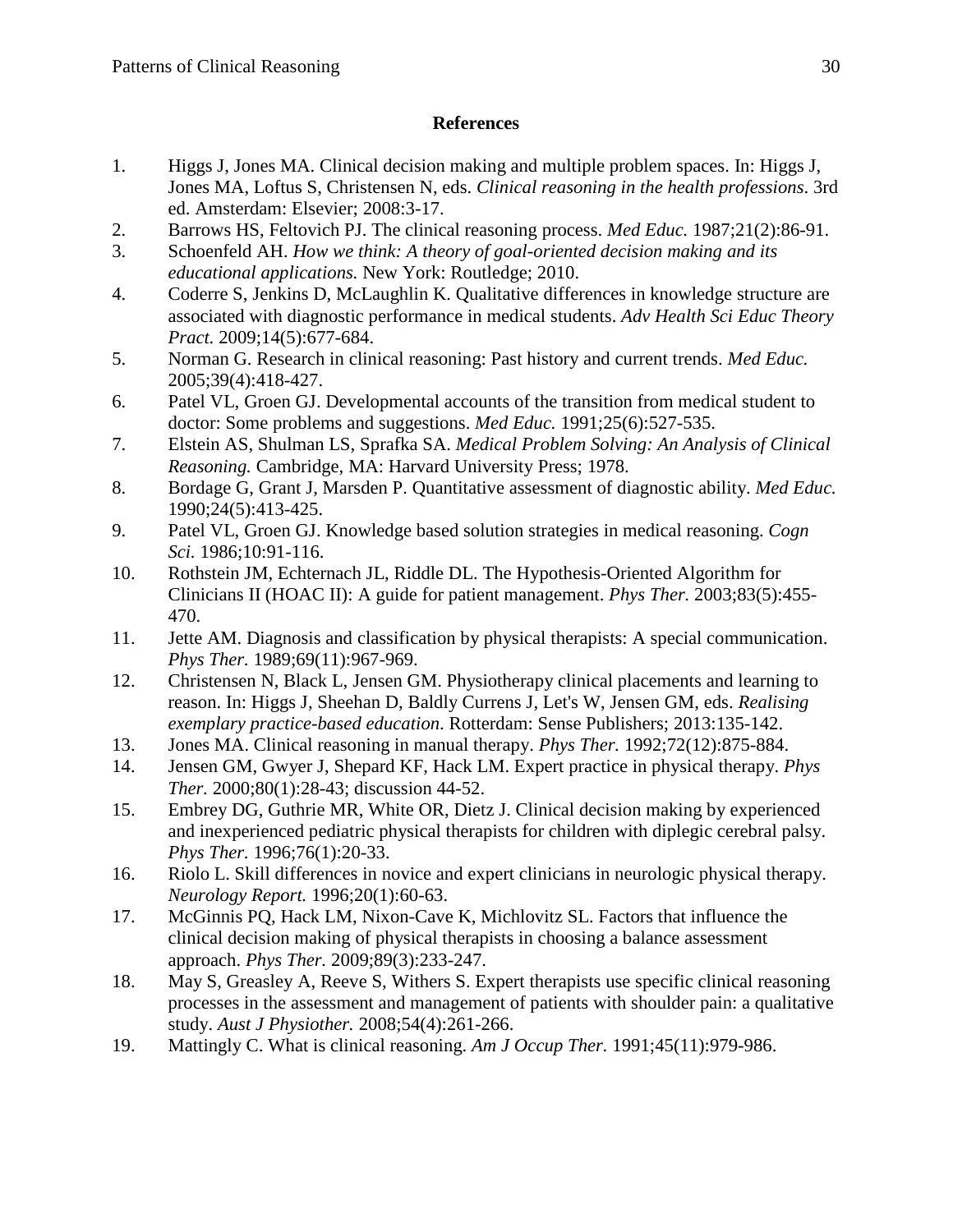- 20. Wainwright SF, McGinnis PQ. Factors that influence the clinical decision-making of rehabilitation professionals in long-term care settings. *J Allied Health.* 2009;38(3):143- 151.
- 21. Jensen GM. Learning what matters most. 2011 McMillan Lecture. *Phys Ther.*  2011;91(11):1674-1689.
- 22. Holdar U, Wallin L, Heiwe S. Why do we do as we do? Factors influencing clinical reasoning and decision-making among physiotherapists in an acute setting. *Physiother Res Int.* 2013;18(4):220-229.
- 23. Rothstein JM, Echternach JL. Hypothesis-oriented algorithm for clinicians. A method for evaluation and treatment planning. *Phys Ther.* 1986;66(9):1388-1394.
- 24. Jones MA, Jensen GM, Edwards I. Clinical reasoning in physiotherapy. In: Higgs J, Jones MA, Loftus S, Christensen N, eds. *Clinical reasoning in the health professions*. 3rd ed. Amsterdam: Elsevier; 2008:245-256.
- 25. Yeung E, Woods N, Dubrowski A, Hodges B, Carnahan H. Establishing assessment criteria for clinical reasoning in orthopedic manual physical therapy: a consensusbuilding study. *J Man Manip Ther.* 2015;23(1):27-36.
- 26. Schon DA. *Educating the reflective practitioner.* San Francisco: Jossey-Bass; 1987.
- 27. Trede F, Higgs J. Clinical reasoning and models of practice. In: Higgs J, Jones MA, Loftus S, Christensen N, eds. *Clinical reasoning in the health professions*. 3rd ed. Amsterdam: Elsevier; 2008:31-41.
- 28. Edwards I, Jones M, Carr J, Braunack-Mayer A, Jensen GM. Clinical reasoning strategies in physical therapy. *Phys Ther.* 2004;84(4):312-330; discussion 331-315.
- 29. Edwards I, Jones M, Higgs J, Trede F, Jensen GM. What is collaborative reasoning? *Adv Physiother.* 2004;6:70-83.
- 30. Jensen GM, Shepard KF, Hack LM. The novice versus the experienced clinician: insights into the work of the physical therapist. *Phys Ther.* 1990;70(5):314-323.
- 31. Jensen GM, Shepard KF, Gwyer J, Hack LM. Attribute dimensions that distinguish master and novice physical therapy clinicians in orthopedic settings. *Phys Ther.*  1992;72(10):711-722.
- 32. Resnik L, Jensen GM. Using clinical outcomes to explore the theory of expert practice in physical therapy. *Phys Ther.* 2003;83(12):1090-1106.
- 33. Norman G. Research in medical education: Three decades of progress. *Bmj.*  2002;324(7353):1560-1562.
- 34. Furze J, Gale JR, Black L, Cochran TM, Jensen GM. Clinical reasoning: Development of a grading rubric for student assessment. *Journal of Physical Therapy Education.*  2015;29(3):34-45.
- 35. Black LL, Christensen N, Furze J, Huhn K, Wainwright SF, Vendrely A. Taking our pulse: Clinical reasoning in the classroom and clinic. Paper presented at: Combined Sections Meeting of the American Physical Therapy Association; February, 2015; Indianapolis, IN.
- 36. Brookfield S. Clinical reasoning and generic thinking skills. In: Higgs J, Jones MA, Loftus S, Christensen N, eds. *Clinical reasoning in the health professions*. Amsterdam: Elsevier; 2008:65-75.
- 37. Simmons B. Clinical reasoning: Concept analysis. *J Adv Nurs.* 2010;66(5):1151-1158.
- 38. Patton MQ. *Qualitative reserach & evaluation methods.* 3rd ed. Thousand Oaks, CA: Sage Publications, Inc; 2002.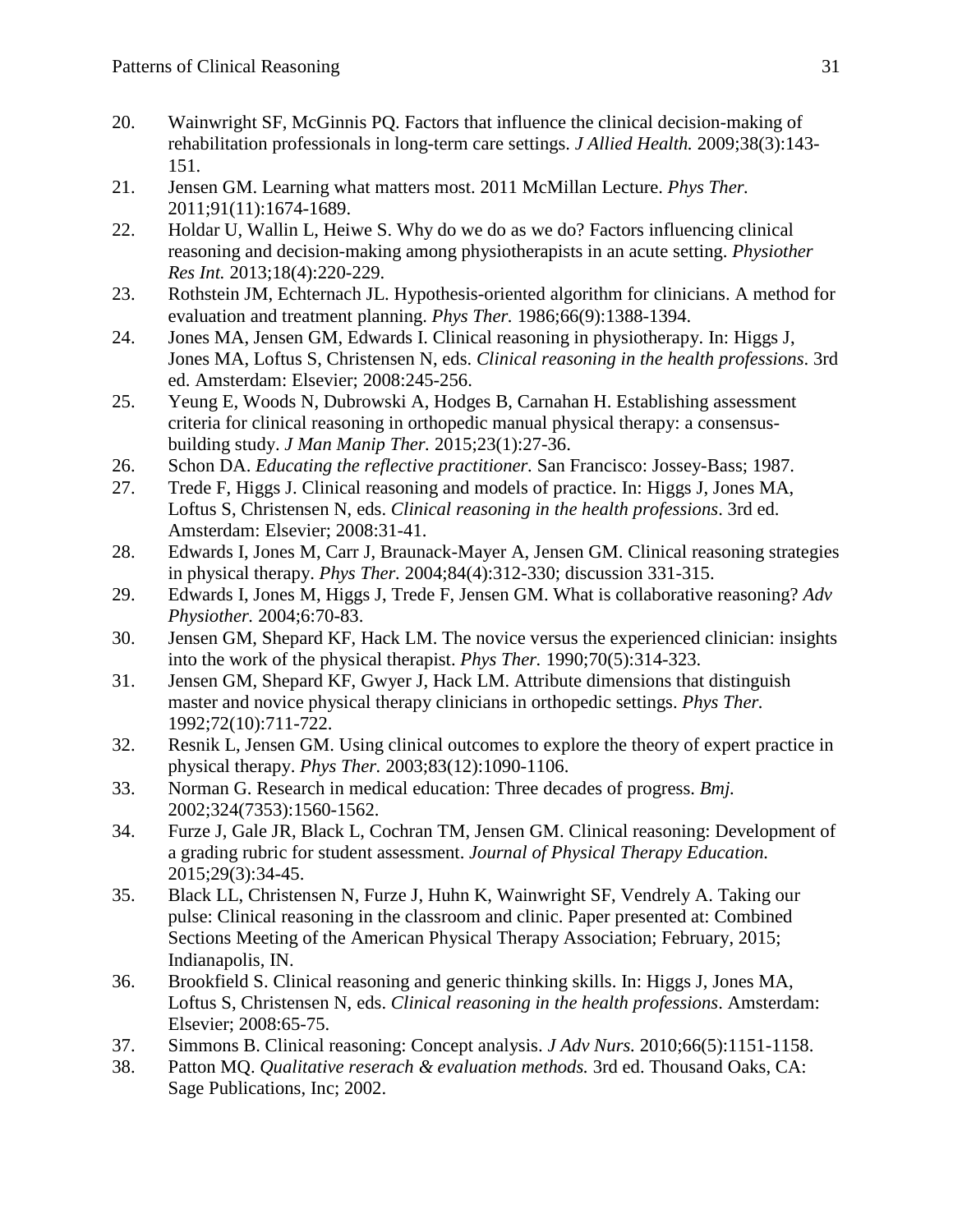- 39. Baxter P, Jack S. Qualitative case study methodology: Study design and implementation for the novice reseracher. *Qual Rep.* 2008;13(4):544-559.
- 40. Merriam SB. *Qualitative research and case study applications in education.* San Francisco: Josey-Bass Publishers; 1998.
- 41. Charmaz K, Belgrave LL. Qualitative interviewing and grounded theory analysis. In: Gubrium JF, Holstein JA, Marvasti AB, McKinner KD, eds. *The SAGE handbook of interivew research: The complexity of the craft*. 2nd ed. Thousand Oaks, CA: SAGE Publications, Inc.; 2012:347-366.
- 42. Commission on Accreditation in Physical Therapy Education. *Evaluative criteria for PT programs.* Alexandria, VA: American Physical Therapy Association;2014.
- 43. Ladyshewsky R, Baker R, Jones MA, Nelson L. Evaluating clinical performance in physical therapy with simulated patients. *Journal of Physical Therapy Education.*  2000;14(1):31-37.
- 44. Roberts LC, Whittle CT, Cleland J, Wald M. Measuring verbal communication in initial physical therapy encounters. *Phys Ther.* 2013;93(4):479-491.
- 45. Saldana JM. *The coding manual for qualitative researchers.* London: Sage Publications Ltd; 2009.
- 46. American Physical Therapy Association, ed *Guide to Physical Therapist Practice.* 2nd ed. Alexandria, VA: American Physical Therapy Association; 2003.
- 47. Doody C, McAteer M. Clinical reasoning of expert and novice physiotherapists in an outpatient orthopaedic setting. *Physiotherapy.* 2002;88(5):258-268.
- 48. World Health Organization. Towards a common language for functioning, disability and health. 2002;<http://www.who.int/classifications/icf/training/icfbeginnersguide.pdf> Accessed November 20, 2010.
- 49. Mays N, Pope C. Rigour and qualitative research. *BMJ.* 1995;311(6997):109-112.
- 50. Shenton AK. Strategies for ensuring trustworthiness in qualitative research projects. *Education for Information.* 2004;22:63-75.
- 51. Wainwright SF, Shepard KF, Harman LB, Stephens J. Novice and experienced physical therapist clinicians: A comparison of how reflection is used to inform the clinical decision-making process. *Phys Ther.* 2010;90(1):75-88.
- 52. Schon DA. *The reflective practitioner: How professionals think in action.* New York: Basic Books, Inc; 1983.
- 53. Gilliland SJ. Clinical reasoning in first- and third-year physical therapist students. *J Phys Ther Educ.* 2014;28(3):64-80.
- 54. Smart K, Doody C. The clinical reasoning of pain by experienced musculoskeletal physiotherapists. *Man Ther.* 2007;12(1):40-49.
- 55. Croskerry P. The importance of cognitive errors in diagnosis and strategies to minimize them. *Acad Med.* 2003;78(8):775-780.
- 56. American Physical Therapy Association. *Physical Therapist Clinical Performance Instrument.* Alexandria, VA: American Physical Therapy Association: 2006.
- 57. Riddle DL, Rothstein JM, Echternach JL. Application of the HOAC II: an episode of care for a patient with low back pain. *Phys Ther.* 2003;83(5):471-485.
- 58. Conger MM, Mezza I. Fostering critical thinking in nursing students in the clinical setting. *Nurse educator.* 1996;21(3):11-15.
- 59. Willy RW, Davis IS. The effect of a hip-strengthening program on mechanics during running and during a single-leg squat. *J Orthop Sports Phys Ther.* 2011;41(9):625-632.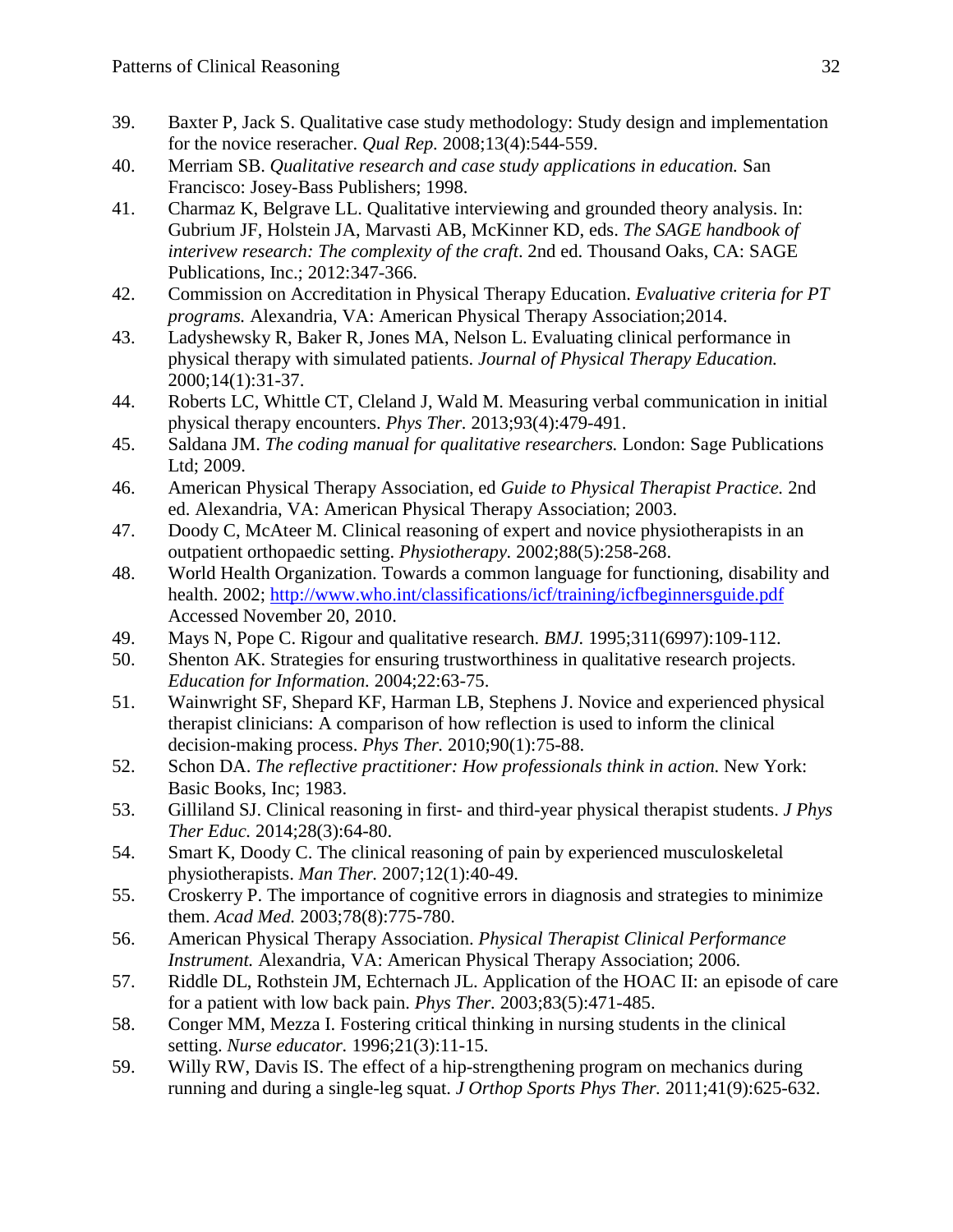- 60. de Bruin ED, Murer K. Effect of additional functional exercises on balance in elderly people. *Clinical rehabilitation.* 2007;21(2):112-121.
- 61. Sahrmann SA. Diagnosis by the physical therapist--a prerequisite for treatment. A special communication. *Phys Ther.* 1988;68(11):1703-1706.
- 62. Guccione AA. Physical therapy diagnosis and the relationship between impairments and function. *Phys Ther.* 1991;71(7):499-503; discussion 503-494.
- 63. Delitto A, Snyder-Mackler L. The diagnostic process: examples in orthopedic physical therapy. *Phys Ther.* 1995;75(3):203-211.
- 64. Sahrmann SA. The human movement system: our professional identity. *Phys Ther.*  2014;94(7):1034-1042.
- 65. Ferreira PH, Ferreira ML, Maher CG, Refshauge KM, Latimer J, Adams RD. The therapeutic alliance between clinicians and patients predicts outcome in chronic low back pain. *Phys Ther.* 2013;93(4):470-478.
- 66. Fuentes J, Armijo-Olivo S, Funabashi M, et al. Enhanced therapeutic alliance modulates pain intensity and muscle pain sensitivity in patients with chronic low back pain: an experimental controlled study. *Phys Ther.* 2014;94(4):477-489.
- 67. Burbach B, Barnason S, Thompson SA. Using "Think Aloud" to capture clinical reasoning during patient simulation. *Int. J. Nurs. Educ. Scholarsh.* 2015;12(1):1-7.
- 68. Newble DI, Entwistle NJ. Learning styles and approaches: implications for medical education. *Med Educ.* 1986;20(3):162-175.
- 69. Jensen GM, Paschal KA. Habits of mind: Student transition toward virtuous practice. *J Phys Ther Educ.* 2000;14(3):42-47.
- 70. Insight Assessment. Health Sciences Reasoning Test. 2013; [http://www.insightassessment.com/Products/Products-Summary/Critical-Thinking-Skills-](http://www.insightassessment.com/Products/Products-Summary/Critical-Thinking-Skills-Tests/Health-Sciences-Reasoning-Test-HSRT)[Tests/Health-Sciences-Reasoning-Test-HSRT.](http://www.insightassessment.com/Products/Products-Summary/Critical-Thinking-Skills-Tests/Health-Sciences-Reasoning-Test-HSRT) Accessed February 16, 2015.
- 71. Biggs J. The revised two-factor Study Process Questionnaire: R-SPQ-2F. *British Journal of Educational Psychology.* 2001;71:133-149.
- 72. Huhn K, Deutsch JE. Development and assessment of a web-based patient simulation program. *J Phys Ther Educ.* 2011;25(1):5-10.
- 73. Dall'alba G. Understanding medical practice: different outcomes of a pre-medical program. *Adv Health Sci Educ Theory Pract.* 2002;7(3):163-177.
- 74. Flick U. *An introduction to qualitative research.* London: Sage; 2009.
- 75. Lincoln Y, Guba E. *Naturalist inquiry.* Beverly Hills, CA: Sage; 1985.
- 76. Merriam SB. *Qualitative research: A guide to design and implementation.* San Francisco: Jossey-Bass; 2009.
- 77. Sandholtz JH. Preservice Teachers' Conceptions of Effective and Ineffective Teaching Practices. *Teacher Education Quarterly.* 2011;38(3):27-47.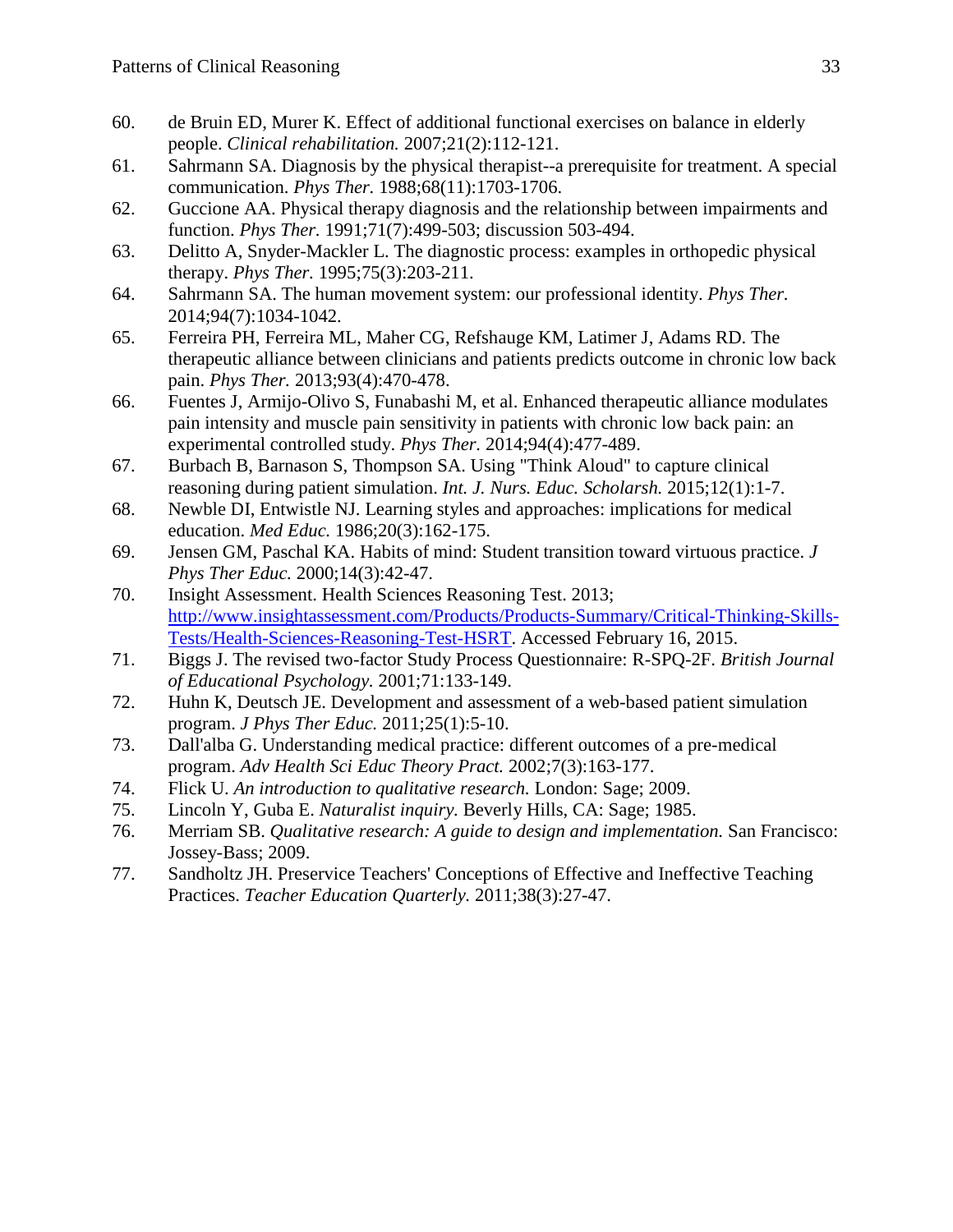|                                                       | <b>University A</b>                   | <b>University B</b>                    |  |
|-------------------------------------------------------|---------------------------------------|----------------------------------------|--|
|                                                       | First term includes course on         | First term is entirely foundational    |  |
|                                                       | professional interactions             | science                                |  |
| <b>Course</b><br><b>Sequencing</b>                    | Separate clinical courses for         | Clinical courses address examination   |  |
|                                                       | examination and intervention (in      | and intervention in same course        |  |
|                                                       | separate terms)                       |                                        |  |
|                                                       | Pre-clinical experiences are in       | Pre-clinical experiences are two week  |  |
|                                                       | integrated onsite clinic              | experiences off site                   |  |
|                                                       | Readings on expert practice included  |                                        |  |
| Clinical experiences concentrated<br><b>Timing of</b> |                                       | Clinical experiences interspersed over |  |
| during third year (Terminal<br><b>Clinical</b>        |                                       | second and third years (Integrated     |  |
| experiences)<br><b>Experiences</b>                    |                                       | experiences)                           |  |
|                                                       | Students have had 6 weeks of clinical | Students have had 2 2-week pre-        |  |
|                                                       | experience                            | clinical experiences and 12-16 weeks   |  |
|                                                       |                                       | of clinical experience                 |  |

Table 1A: Preliminary program differences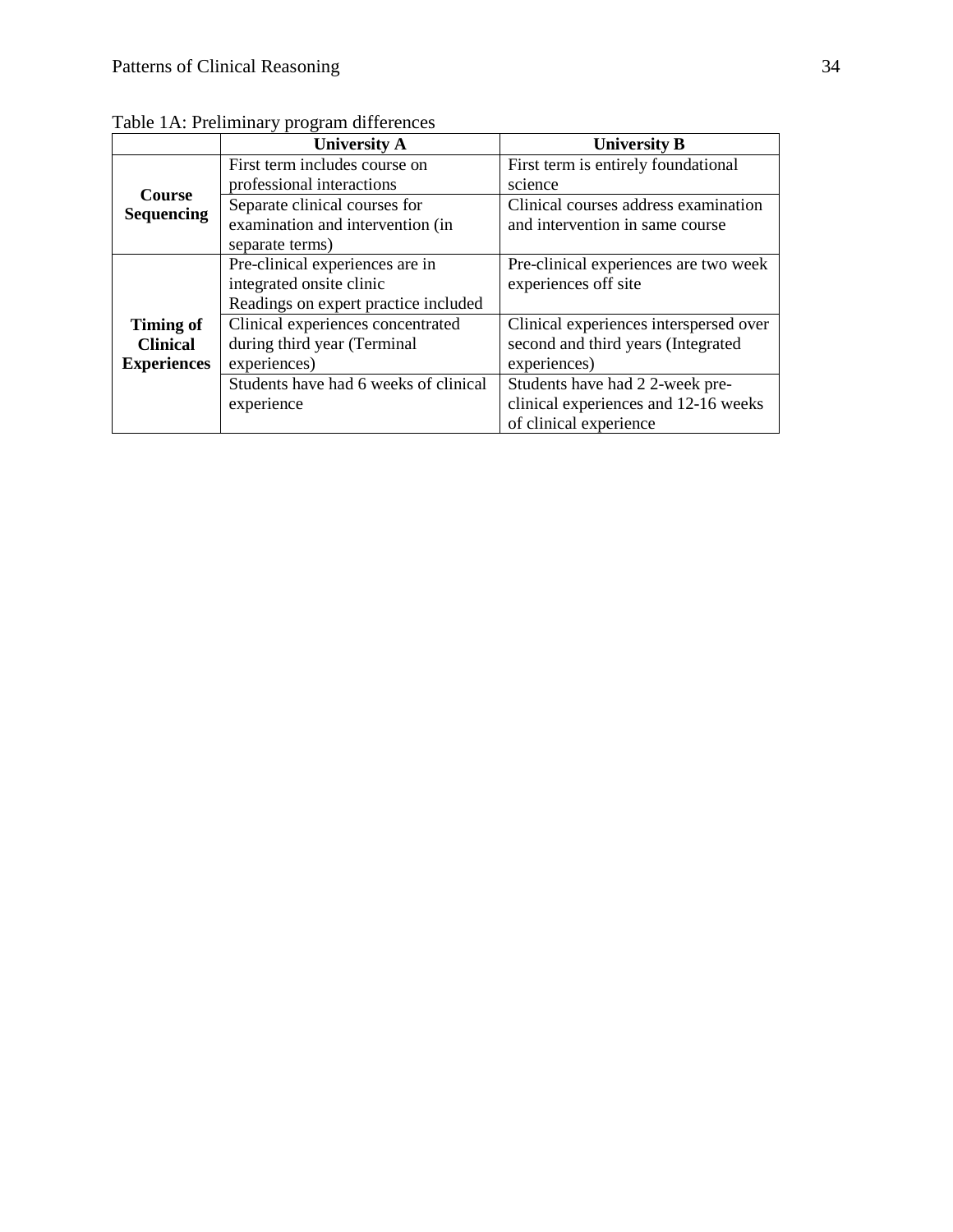Data Collection for this study occurred during Term 6 in each program

|                    | <b>Term</b>    | <b>Program A Courses</b>                  | <b>Program B Courses</b>                      |  |  |
|--------------------|----------------|-------------------------------------------|-----------------------------------------------|--|--|
|                    |                | Anatomy                                   | Anatomy                                       |  |  |
|                    |                | <b>Tissue Mechanics</b>                   | <b>Developmental Anatomy</b>                  |  |  |
|                    | $\mathbf{1}$   | Neuroanatomy                              | <b>Biomechanics</b>                           |  |  |
|                    |                | <b>Professional Interactions</b>          | Pathophysiology                               |  |  |
|                    |                |                                           | <b>Research Methods</b>                       |  |  |
| First Year         |                |                                           | <b>Current Issues in Healthcare</b>           |  |  |
|                    |                | <b>Biomechanics</b>                       | Kinesiology                                   |  |  |
|                    | $\overline{2}$ | Physiology                                | Neuroanatomy                                  |  |  |
|                    |                | Anatomy                                   | Orthopedic Pathology                          |  |  |
|                    |                | Motor Control/Learning                    | <b>Physical Therapy Examination Processes</b> |  |  |
|                    |                | <b>Professional Practice Issues</b>       | <b>Acute Care Principles</b>                  |  |  |
|                    |                |                                           | <b>Research Methods</b>                       |  |  |
|                    |                | <b>Exercise Science</b>                   | Neuroanatomy                                  |  |  |
|                    |                | Pathology                                 | Neurophysiology                               |  |  |
|                    |                | Gait                                      | Neurological Pathology                        |  |  |
|                    | 3              | Musculoskeletal Examination               | Musculoskeletal Practice (lower quarter)      |  |  |
|                    |                | Neurological Examination                  | <b>Physical Agents (Modalities)</b>           |  |  |
|                    |                | <b>Acute Care Principles</b>              | <b>2 Week Clinical Practicum</b>              |  |  |
|                    |                | Imaging                                   | Musculoskeletal Practice (upper quarter)      |  |  |
|                    |                | <b>Orthopedic Practice</b>                | Neurological Practice                         |  |  |
|                    |                | <b>Management Integration</b>             | Motor Control/Learning                        |  |  |
|                    | $\overline{4}$ | <b>Research Methods</b>                   | Psychology and Cultural Diversity             |  |  |
|                    |                | <b>Critical Thinking</b>                  | <b>Research Methods</b>                       |  |  |
|                    |                | <b>6 Week Clinical Practicum</b>          | <b>2 Week Clinical Practicum</b>              |  |  |
|                    |                | Musculoskeletal Interventions             |                                               |  |  |
|                    |                | Neurological Interventions                |                                               |  |  |
|                    |                | <b>Cardiopulmonary Practice</b>           |                                               |  |  |
|                    | 5              | <b>ENMGI</b>                              | <b>12-16 Week Clinical Practicum</b>          |  |  |
|                    |                | Pharmacology                              |                                               |  |  |
|                    |                | <b>Research Project</b>                   |                                               |  |  |
| <b>Second Year</b> |                | <b>On Campus Clinical Practicum (ICE)</b> |                                               |  |  |
|                    |                | <b>Advanced Musculoskeletal</b>           | Anatomy II                                    |  |  |
|                    |                | Pediatric Practice                        | <b>Rehabilitation Practice</b>                |  |  |
|                    |                | Neurological Practice                     | <b>Cardiopulmonary Practice</b>               |  |  |
|                    |                | Prosthetics and Orthotics                 | <b>Pediatric Practice</b>                     |  |  |
|                    | 6              | <b>ENMG II</b>                            | Diagnostic Imaging                            |  |  |
|                    |                | <b>Current Trends in Healthcare</b>       | <b>Physical Therapy Ethics</b>                |  |  |
|                    |                | Research Project                          | Research Project                              |  |  |
|                    |                | <b>On Campus Clinical Practicum (ICE)</b> |                                               |  |  |
|                    |                | Neurological Interventions II             |                                               |  |  |
|                    |                | <b>Differential Diagnosis</b>             |                                               |  |  |
|                    | $\tau$         | Current Trends in Healthcare II           | <b>12-16 Week Clinical Practicum</b>          |  |  |
|                    |                | <b>6 Week Clinical Practicum</b>          |                                               |  |  |
|                    |                | <b>Advanced Neuromuscular Practice</b>    | <b>Advanced Clinical Practice</b>             |  |  |
|                    |                | Geriatric Practice                        | Wellness and Complementary Medicine           |  |  |
| Third Year         |                | Pathophysiology                           | Geriatric Practice                            |  |  |
|                    | $\,8$          | <b>Advanced Cardiopulmonary Practice</b>  | Leadership and Administration                 |  |  |
|                    |                | <b>Orthopedic Practice II</b>             | <b>Applied Administration</b>                 |  |  |
|                    |                | <b>Research Project</b>                   | Pharmacology                                  |  |  |
|                    |                |                                           | Research Project                              |  |  |
|                    |                | <b>12 Week Clinical Practicum</b>         | <b>16 Week Clinical Practicum</b>             |  |  |
|                    | 9              | <b>12 Week Clinical Practicum</b>         |                                               |  |  |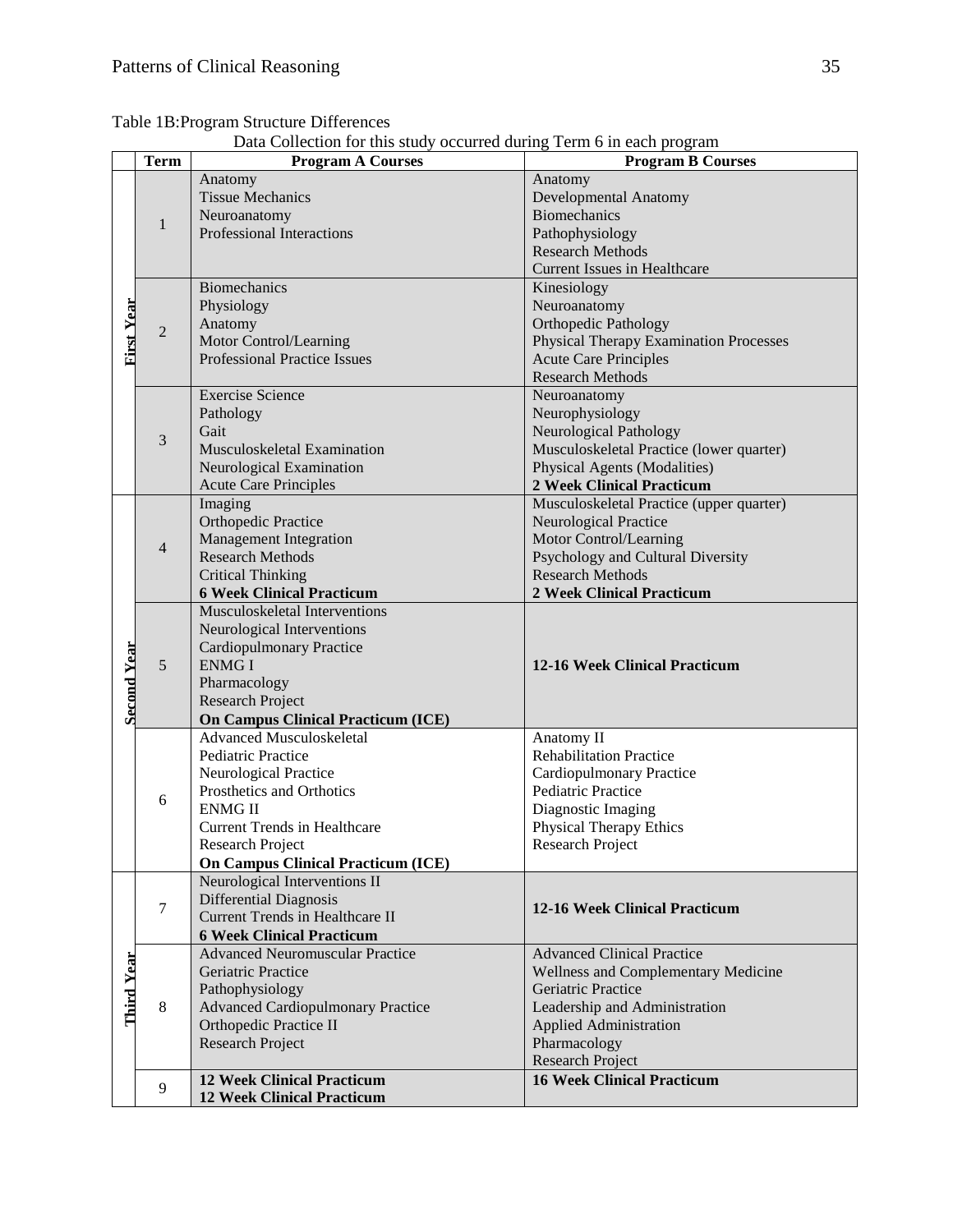|              | Pseudonym      | Age/<br>Gender | <b>Clinical Experience</b>                                                                                                                                                                  | <b>Pre-PT Clinical</b><br><b>Experience</b>                                                                                                  | <b>Other Work</b><br><b>Experience</b>                                                                                         |  |
|--------------|----------------|----------------|---------------------------------------------------------------------------------------------------------------------------------------------------------------------------------------------|----------------------------------------------------------------------------------------------------------------------------------------------|--------------------------------------------------------------------------------------------------------------------------------|--|
| University A | <b>Bethany</b> | 27<br>Female   | • Integrated neurological<br>clinic<br>Outpatient orthopedics (6<br>wks)                                                                                                                    | • Hospital/rehab<br>volunteer<br>$\bullet$ MDA camp<br>volunteer<br>• Outpatient<br>orthopedics aide (1<br>yr)                               | Restaurant service<br>$\bullet$<br>Research assistant<br>$\bullet$<br>Peer advisor<br>$\bullet$                                |  |
|              | <b>Mason</b>   | 27<br>Male     | • Integrated neurological<br>clinic<br>• Outpatient orthopedics (6<br>wks)                                                                                                                  | Outpatient<br>$\bullet$<br>orthopedics aide (6<br>years, 2 clinics)                                                                          | • Food service<br>• Retail                                                                                                     |  |
|              | <b>Kelly</b>   | 25<br>Female   | • Integrated neurological<br>clinic<br>Outpatient orthopedics (6<br>wks)                                                                                                                    | • Outpatient<br>orthopedics<br>volunteer<br>Volunteer at Rehab<br>Hospital                                                                   | • Water polo coach                                                                                                             |  |
|              | <b>Chloe</b>   | 29<br>Female   | • Integrated neurological<br>clinic<br>Inpatient hospital (6 wks)                                                                                                                           | • Outpatient<br>orthopedics aide<br>$(4.5 \text{ years})$                                                                                    | • Interior design<br>Gym coordinator<br>٠<br>Organic orchard<br>$\bullet$                                                      |  |
| University B | Peter          | 27<br>Male     | • Outpatient orthopedics $&$<br>neurology (12 wks)<br>Stroke boot camp (2 wks)<br>Outpatient orthopedics (2)<br>$\bullet$<br>wks)                                                           | Outpatient<br>$\bullet$<br>orthopedics aide (2<br>yrs, 2 clinics)                                                                            | Customer service<br>$\bullet$<br>Food service<br>$\bullet$<br>Basketball coach<br>$\bullet$                                    |  |
|              | Lisa           | 26<br>Female   | • VA outpatient orthopedics<br>$(8 \text{ wks})$<br>• Outpatient orthopedics<br>(private clinic) (8 wks)<br>• Inpatient rehabilitation (2)<br>wks)<br>$\bullet$ Pediatrics (2wks)           | Observation:<br>$\bullet$<br>orthopedics and<br>pediatrics<br>• Volunteer at<br>inpatient hospital                                           | Corporate sales<br>$\bullet$<br>Nanny/babysitting<br>$\bullet$<br>Gym front desk<br>$\bullet$<br>Event hostessing<br>$\bullet$ |  |
|              | Sophia         | 24<br>Female   | • VA outpatient orthopedics<br>$(8 \text{ wks})$<br>• Private outpatient<br>orthopedics (8 wks)<br>Outpatient orthopedics (2)<br>wks)<br>• Outpatient orthopedics $&$<br>vestibular (2 wks) | • Hospital volunteer:<br>inpatient<br>rehabilitation and<br>skilled nursing<br>• Acute care<br>volunteer<br>• Outpatient<br>orthopedics aide | • Dorm residence<br>Assistant (RA)<br>• Food service<br>• Event hostessing                                                     |  |
|              | Hannah         | 24<br>Female   | • Hospital based outpatient<br>orthopedics (12 weeks)<br>$\bullet$ Pediatrics (2 wks)<br>• Outpatient orthopedics<br>(2wks)                                                                 | Outpatient<br>$\bullet$<br>orthopedics (private<br>clinic)<br>Hospital based<br>outpatient<br>orthopedics                                    | • Kitchen work<br>Server/hostess in<br>$\bullet$<br>food service<br>• Hair and make-up<br>work                                 |  |

Table 2: Participant demographic information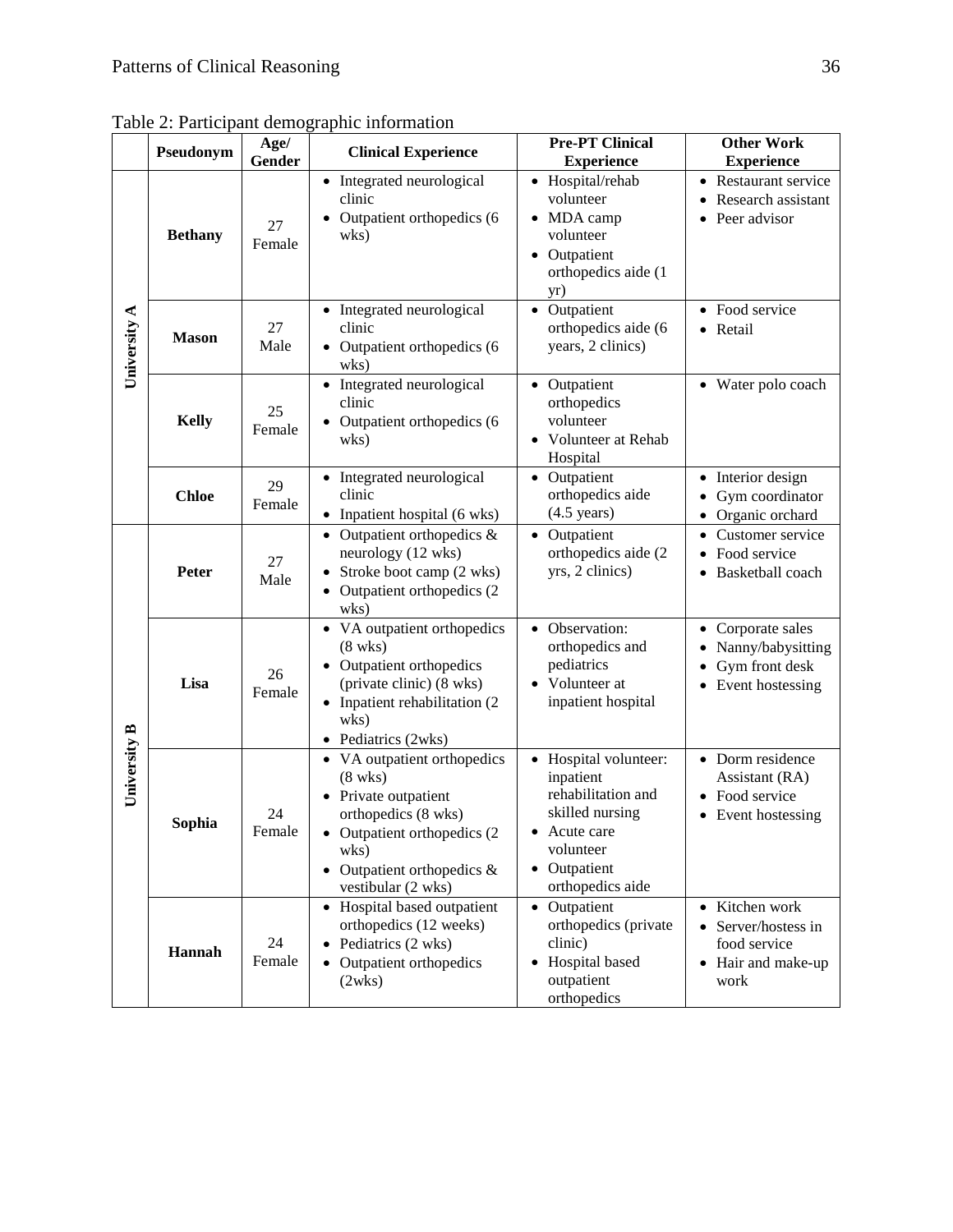| Table 3: Hypotheses <sup>24</sup> |  |
|-----------------------------------|--|
|-----------------------------------|--|

| Code                                       | <b>Description and Subcodes</b>                                                                                                                                                                                                                                                                                                       |  |  |  |
|--------------------------------------------|---------------------------------------------------------------------------------------------------------------------------------------------------------------------------------------------------------------------------------------------------------------------------------------------------------------------------------------|--|--|--|
|                                            | Physiological or biomechanical function (i.e.: ROM, Strength,<br>Sensation, Pain)                                                                                                                                                                                                                                                     |  |  |  |
| Impairment (body function)                 | Subcode: Pain Irritability Level (Assessing how irritable the<br>pain level is, Factors that affect the pain)                                                                                                                                                                                                                         |  |  |  |
| Pathology/Medical<br>Diagnosis             | Tissue healing processes, pain mechanisms (inflammation<br>etc.), using medical terminology (i.e.: tendonitis, muscle<br>strain, arthritis, joint sprain etc.)                                                                                                                                                                        |  |  |  |
|                                            | Subcode: Phase of Healing (acute, chronic)                                                                                                                                                                                                                                                                                            |  |  |  |
| Participation<br>ability/restriction       | Abilities or limitations in involvement with life<br>situations/activities                                                                                                                                                                                                                                                            |  |  |  |
| Examination Planning*                      | Generating an idea for further examination                                                                                                                                                                                                                                                                                            |  |  |  |
| Precautions<br>Contraindications to PT     | Activities, tests or interventions to avoid or proceed with<br>caution                                                                                                                                                                                                                                                                |  |  |  |
| <b>Contributing Factors</b>                | Identifying factors that contribute to the development and<br>continuation of the problem                                                                                                                                                                                                                                             |  |  |  |
| Prognosis                                  | Making a prediction about expected functional outcomes or<br>expected response to treatment                                                                                                                                                                                                                                           |  |  |  |
| Unsure*                                    | Participant indicates he/she is unsure about what is going on<br>for the patient, or may make a hypothesis but indicates<br>uncertainty about that idea                                                                                                                                                                               |  |  |  |
| Patient Perspective/Impact<br>of Pathology | Hypothesizing about how the pathology is affecting the<br>patient's life experience, Commenting on impacts on patient<br>activities (i.e.: comment on pain interfering with occupation,<br>or impairments limiting ability to play with kids etc.), also<br>any comment about how the patient might feel/think about the<br>situation |  |  |  |
| Structure                                  | Body structure or tissue source, anatomical structure                                                                                                                                                                                                                                                                                 |  |  |  |
| PT Success*                                | PT states findings confirm what he/she was thinking, or PT is<br>please with self that he/she is making progress in the dx                                                                                                                                                                                                            |  |  |  |
| Patient Characteristics*                   | Assessment of the patient's interactive style/ personality,<br>assessing patient's likelihood of compliance/follow through                                                                                                                                                                                                            |  |  |  |
|                                            | <b>Subcode:</b> Movement Characteristics (patient movement<br>behaviors or patterns)                                                                                                                                                                                                                                                  |  |  |  |
| Management and Treatment                   | Developing ideas for management                                                                                                                                                                                                                                                                                                       |  |  |  |
| Activity ability/ restriction              | Abilities or difficulties in executing activities (ICF)                                                                                                                                                                                                                                                                               |  |  |  |
| Ruling Out*                                | Determining the structure, pathology or activity is not the<br>problem                                                                                                                                                                                                                                                                |  |  |  |
| Measure of Progress*                       | Data is used to assess progress or change                                                                                                                                                                                                                                                                                             |  |  |  |

\* Not part of Jones' et al. original list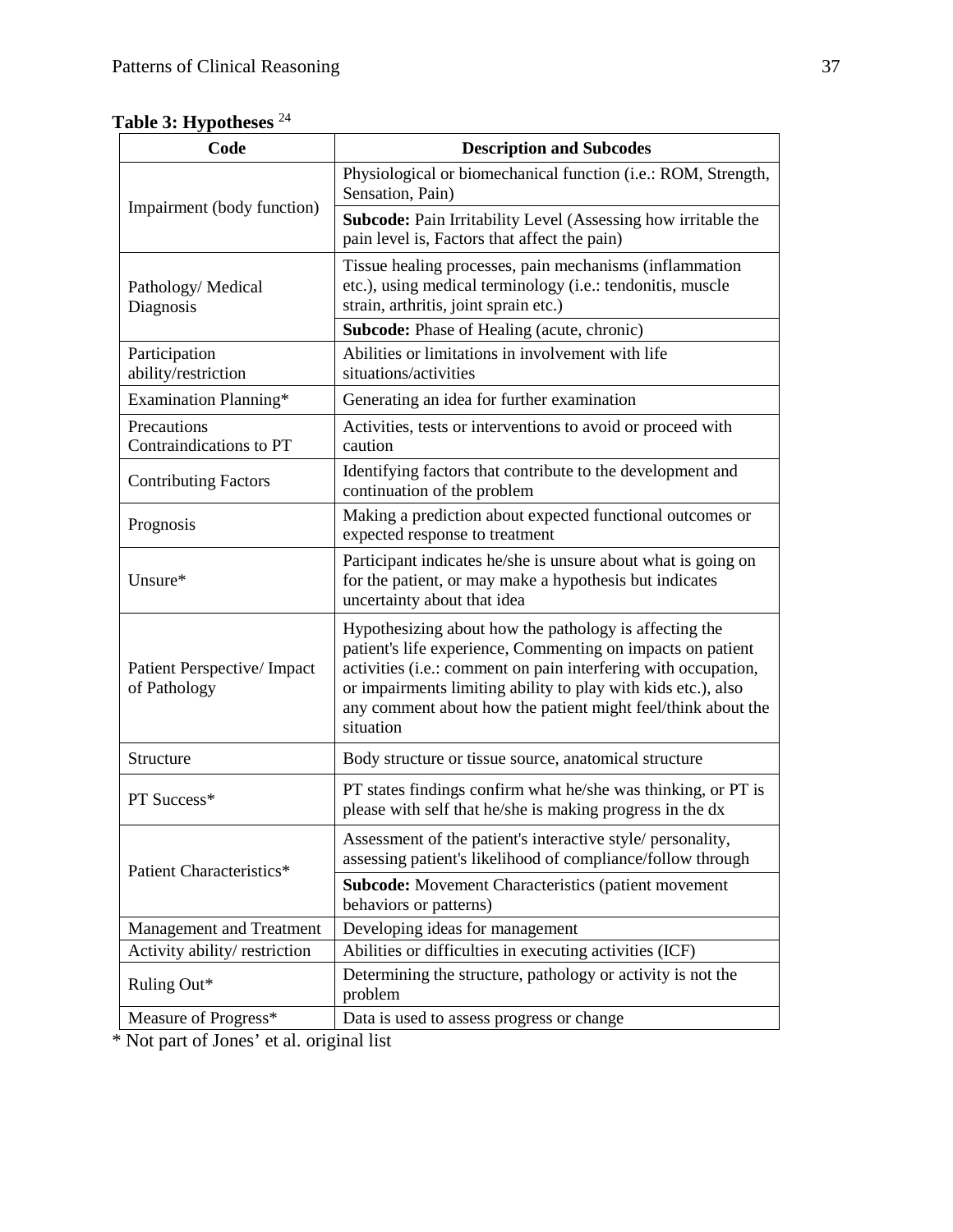| Table 4: Reasoning strategies <sup>28</sup> |  |
|---------------------------------------------|--|
|---------------------------------------------|--|

| Code                                       | <b>Description and Subcodes</b>                                                                                                                                                                                                         |  |  |
|--------------------------------------------|-----------------------------------------------------------------------------------------------------------------------------------------------------------------------------------------------------------------------------------------|--|--|
| <b>Ethical Reasoning</b>                   | Considering dilemmas that impinge on treatment and<br>assessing the best action                                                                                                                                                         |  |  |
| <b>Interactive Reasoning</b>               | Establishing and maintaining the patient-practitioner<br>relationship                                                                                                                                                                   |  |  |
| Reasoning about Teaching                   | Determining content and approach to patient education<br>and assessing outcomes of education, rationale for<br>teaching/explaining to patient                                                                                           |  |  |
| Reasoning about Patient<br>Personal Needs* | Considering what the specific patient may want/ need                                                                                                                                                                                    |  |  |
| Reasoning about Procedures                 | Determining and carrying out the appropriate<br>interventions                                                                                                                                                                           |  |  |
| Reasoning about Goal<br>Setting*           | Developing ideas for treatment goals                                                                                                                                                                                                    |  |  |
| Organizing/Planning<br>Examination*        | Organizing thoughts for the next set of tests to conduct                                                                                                                                                                                |  |  |
| Managing Uncertainty*                      | Trying to make sense of unclear findings                                                                                                                                                                                                |  |  |
| <b>Predictive Reasoning</b>                | Envisioning and evaluating future scenarios and the role<br>of patient and PT choices                                                                                                                                                   |  |  |
| <b>Collaborative Reasoning</b>             | Building a consensual approach towards goal setting and<br>treatment planning                                                                                                                                                           |  |  |
| Protocol*                                  | Attempting to follow instructions from class or<br>evaluation sheets from clinic                                                                                                                                                        |  |  |
| Narrative Reasoning                        | Seeking to understand the patient's understanding of<br>his/her condition                                                                                                                                                               |  |  |
|                                            | Determining the active pathology, impairments,<br>functional limitations, and contributing factors                                                                                                                                      |  |  |
| Diagnostic Reasoning                       | <b>Subcodes:</b> Diagnosis of Causal Factors, Diagnosis of<br>Precautions/ Contraindications, Diagnosis of Movement<br>Impairments, Diagnosis of Primary Pathology, Diagnosis<br>of Functional/ Activity Impacts, Diagnosis of Severity |  |  |

\* Not part of Edwards original list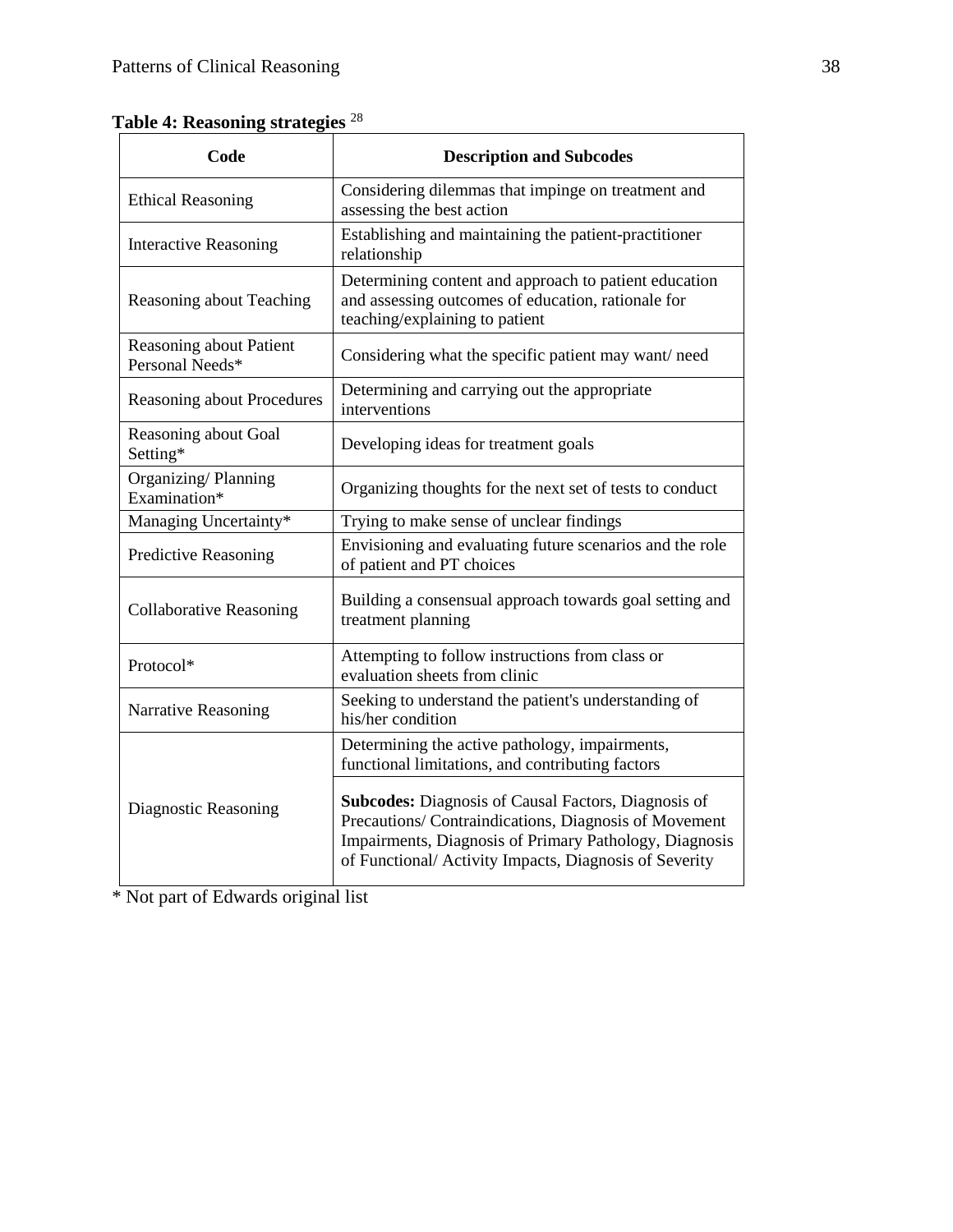**Code Examples Quotations** Structure Just furthering if I'm really in or out of SI and so she did have aggravation with compression and alleviation with distraction so that's leading me a little bit more towards SI. (Sophia) It supported my hypothesis that it was, the pain was coming from her muscle because the fact that she was tender and she said that was the pain that she was complaining of. (Peter) I was thinking maybe SIJ or maybe facet. (Chloe) Impairment (body function) So that's sort of a modified Thomas test that I picked up in the clinic and it's not going to give you a number, but it's going to give you an idea if there is some tightness. And she was tight through the front of her hip. At least on that left side, and was getting a little bit of pain, and it was really easy to feel that if I got to that end, she was immediately going into some lumbar extension. So it was pretty quickly pushing her in, causing that kind of excessive lordosis. That psoas and rectus, both of them. (Lisa) Pain: "Just to have a, like I said from a 0% to a 100%. 0% would be a 1/10 and a 100% pain would be an 8/10 and so if she gets into a 4, that's already halfway through her tolerance. Just to see her tolerance and to see it's irritability." (Bethany) Contributing Factors "She was really tight. She was very tight uhm, I had, for somebody that tight anytime you bend would be strenuous if you don't have that give through your hips" (Hannah) Pathology/ Medical Diagnosis "The mechanism of injury, the trauma, it was a fall, it was two weeks ago, there were no x-rays, I have to rule out fracture if and I think I put that on my hypothesis list if there was a fracture or a possibly a small fracture to the pelvis." (Mason) Phase of Healing: "It's probably – it's furthering my idea that this is an inflammatory response so that's where a lot of this pain was coming from." (Sophia) Ruling Out\* "Well, achiness didn't really, it drove me away from thinking nerve because a nerve I would think that would be more described as a numbness or tingling or radiating" (Peter) Patient Characteristics\* "See where she is at with that, sometimes they're not taking medications because they are in denial that there's an issue or maybe she's not taking medication because it's not as severe as you know, if she did need to take medication. It seemed like I didn't get the sense she was in denial of it. It felt more of it wasn't as severe as it needed to be." (Sophia) Movement characteristics: "So I wanted to see how willing she was to move for one thing. Not very willing to move. Very cautious with bending forward, which is always an interesting thing with somebody who says they are crouching things to pick up pots and pans from underneath." (Lisa)

**Table 5: Examples of hypotheses**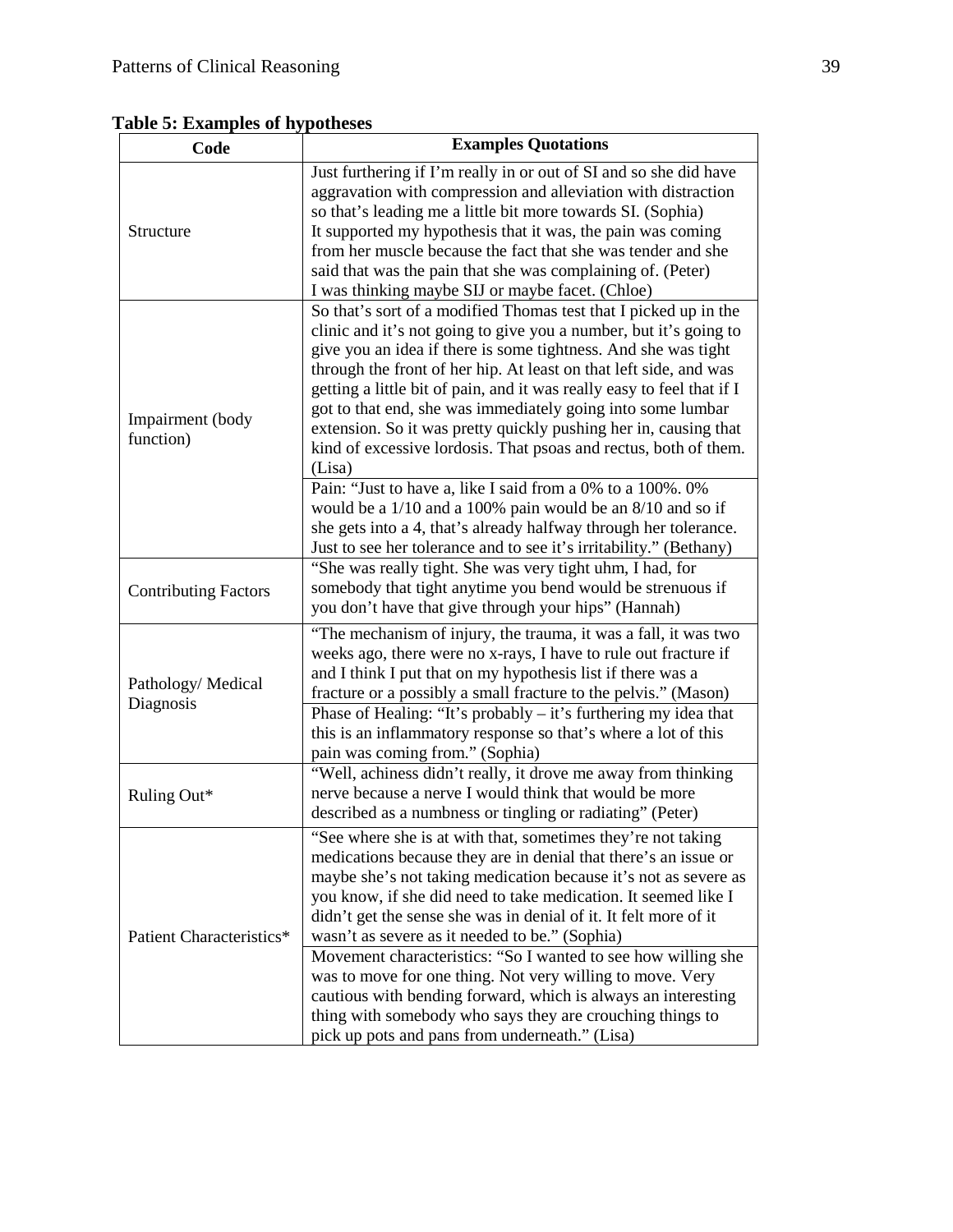|                                     | <b>Ruling Out</b> | Contributing<br>Factors | Activity<br>ability/<br>restriction | Impairment<br>(body<br>function) | Pathology/<br>Medical<br>Diagnosis | Structure |
|-------------------------------------|-------------------|-------------------------|-------------------------------------|----------------------------------|------------------------------------|-----------|
| <b>Ruling Out</b>                   |                   | 3                       |                                     | 10                               | 9                                  | 22        |
| Contributing<br>Factors             | $\overline{3}$    |                         | 9                                   | 18                               | 6                                  | 8         |
| Activity<br>ability/<br>restriction |                   | 9                       |                                     |                                  |                                    |           |
| Impairment<br>(body)<br>function)   | 10                | 18                      |                                     |                                  | 6                                  | 7         |
| Pathology/<br>Medical<br>Diagnosis  | 9                 | 6                       |                                     | $\sigma$                         |                                    | 16        |
| Structure                           | 22                | 8                       |                                     | 7                                | 16                                 |           |

Table 6: Code co-occurrences of hypothesis codes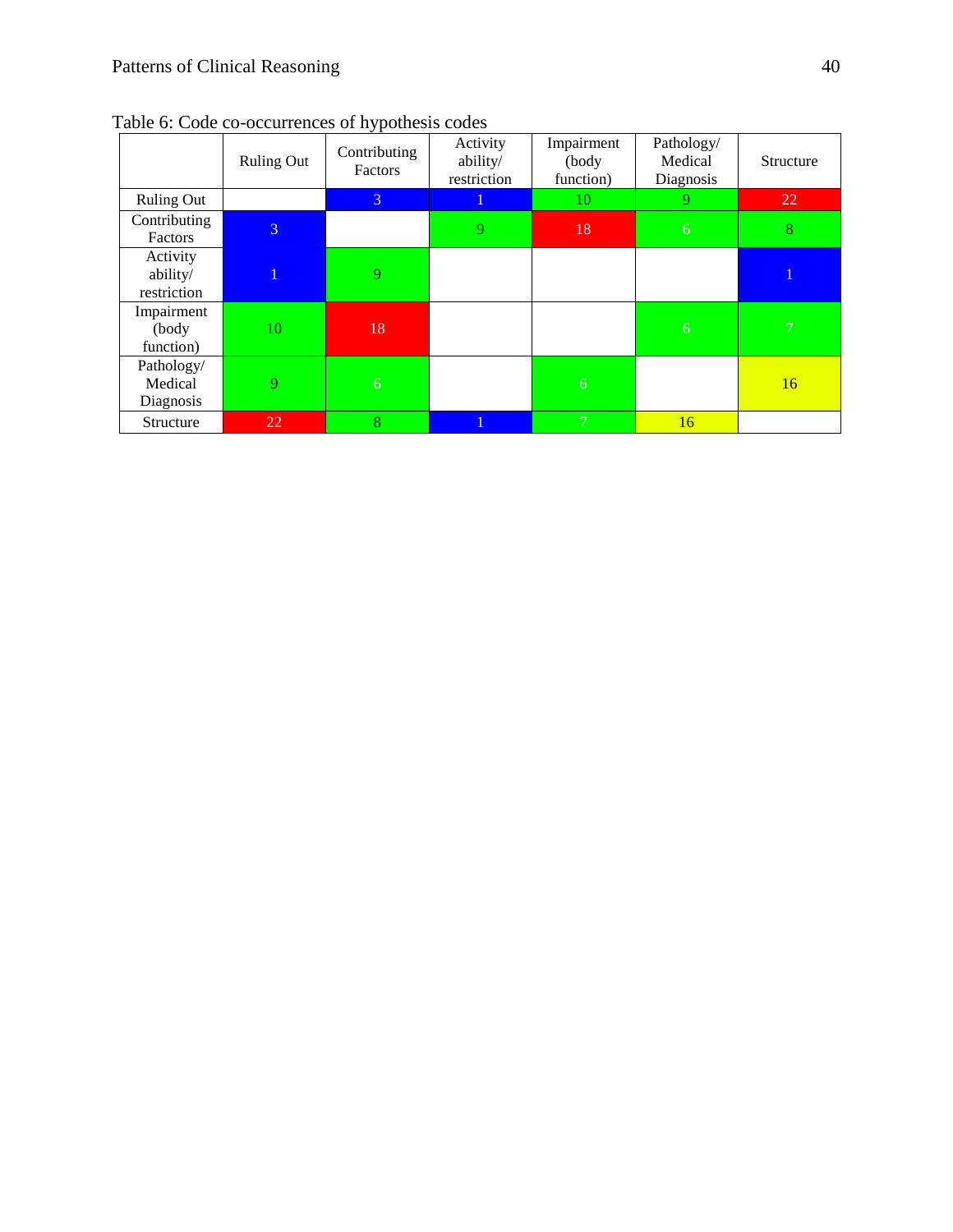| <b>Strategy</b>                | <b>Example</b>                                                       |  |  |
|--------------------------------|----------------------------------------------------------------------|--|--|
| Diagnosis of Primary           | That can kind of tell if there is facet issue versus quadrant. So    |  |  |
| Pathology                      | facet versus maybe nerve. Just to kind of rule that out. And she     |  |  |
|                                | had a lot of pain with it but teamed with flexion and the pain       |  |  |
|                                | with extension it's still probably not, I mean the location of pain  |  |  |
|                                | might be facet but it's like she has mixed everything (Kelly)        |  |  |
| Diagnosis of Movement          | So I was looking at Thomas test a little bit just sort of hip flexor |  |  |
| Impairments                    | length. So that's sort of a modified Thomas test that I picked up    |  |  |
|                                | in the clinic and it's not going to give you a number, but it's      |  |  |
|                                | going to give you an idea if there is some tightness. And she        |  |  |
|                                | was tight through the front of her hip. At least on that left side,  |  |  |
|                                | and was getting a little bit of pain, and it was really easy to feel |  |  |
|                                | that if I got to that end, she was immediately going into some       |  |  |
|                                | lumbar extension. So it was pretty quickly pushing her in,           |  |  |
|                                | causing that kind of excessive lordosis. (Lisa)                      |  |  |
| Reasoning about                | You gotta know the aggs (aggravating factors) and eases you          |  |  |
| Procedures                     | gotta know what makes it worse, what makes it better, if you         |  |  |
|                                | don't then I kind of feel like the therapist is just blindly sort of |  |  |
|                                | guiding, that's how I guide my interventions, if I know that         |  |  |
|                                | backward bending and forward bending make it worse, I wanna          |  |  |
|                                | try to limit that as much as possible and if side bending and        |  |  |
|                                | rotation don't really bring it on, I'll be a little less concerned   |  |  |
|                                | about those positions or movements, or whatever it may be.           |  |  |
|                                | (Mason)                                                              |  |  |
| Diagnosis of Causal Factors    | Because posture can affect low back pain, again, those               |  |  |
|                                | mechanics, bad posture could put strain on certain areas. (Peter)    |  |  |
| <b>Reasoning about Patient</b> | Just to know where she is heading to and make sure we're on          |  |  |
| <b>Personal Needs</b>          | the same page. Obviously I want her to get better, I want to not     |  |  |
|                                | have pain. I want her to know there are a million things we want     |  |  |
|                                | patients to do, but we can only prioritize so much. I know she       |  |  |
|                                | wants to get back to work without pain and then go back to           |  |  |
|                                | hiking. Just no pain, able to go hiking, and increase productivity   |  |  |
|                                | since her back pain, her work productivity decreased, so just        |  |  |
|                                | three goals. (Bethany)                                               |  |  |

**Table 7: Reasoning strategies examples** (Most commonly employed strategies)

٦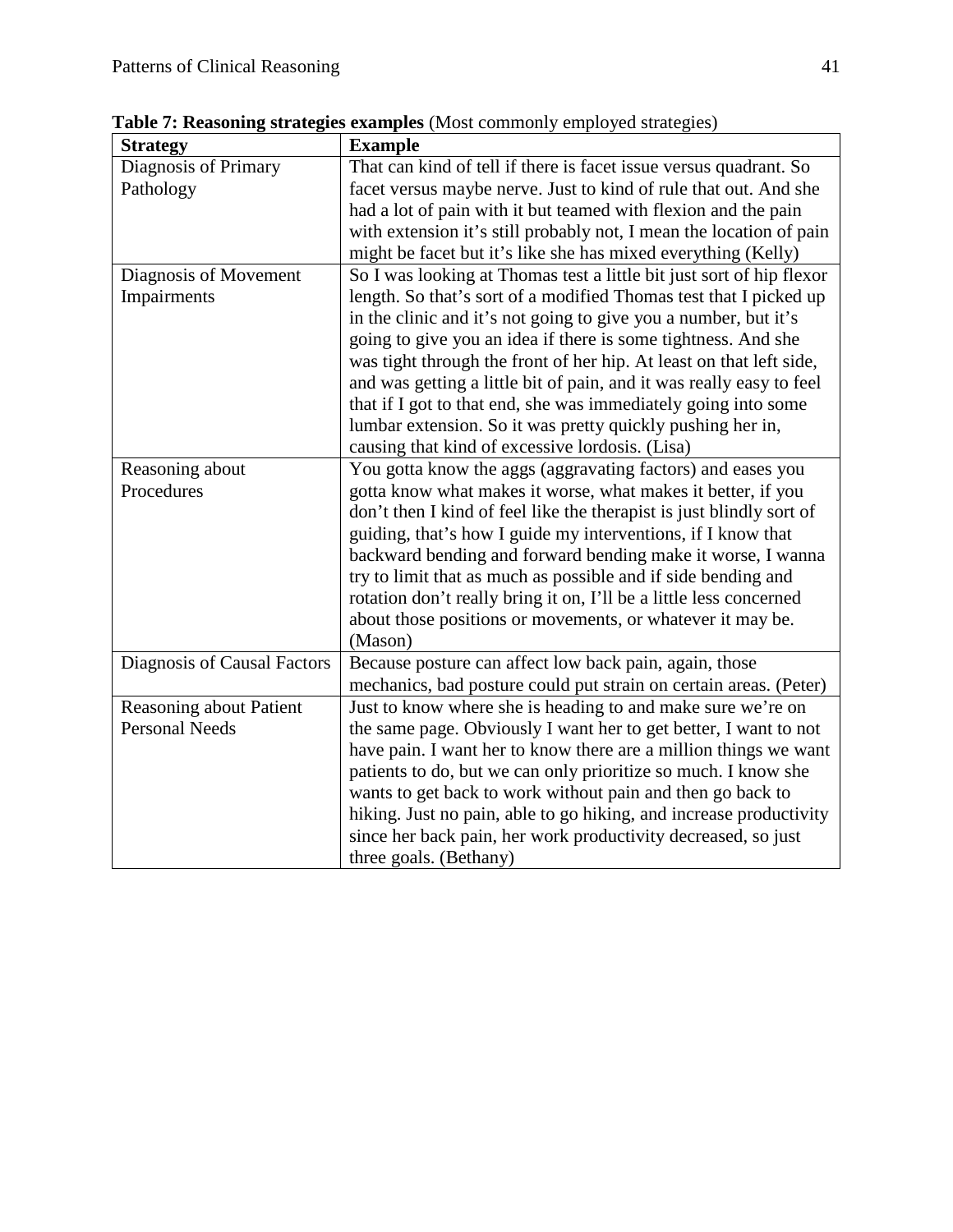

Figure 1: Most common hypotheses generated by participants

Figure 2: Reasoning strategies employed

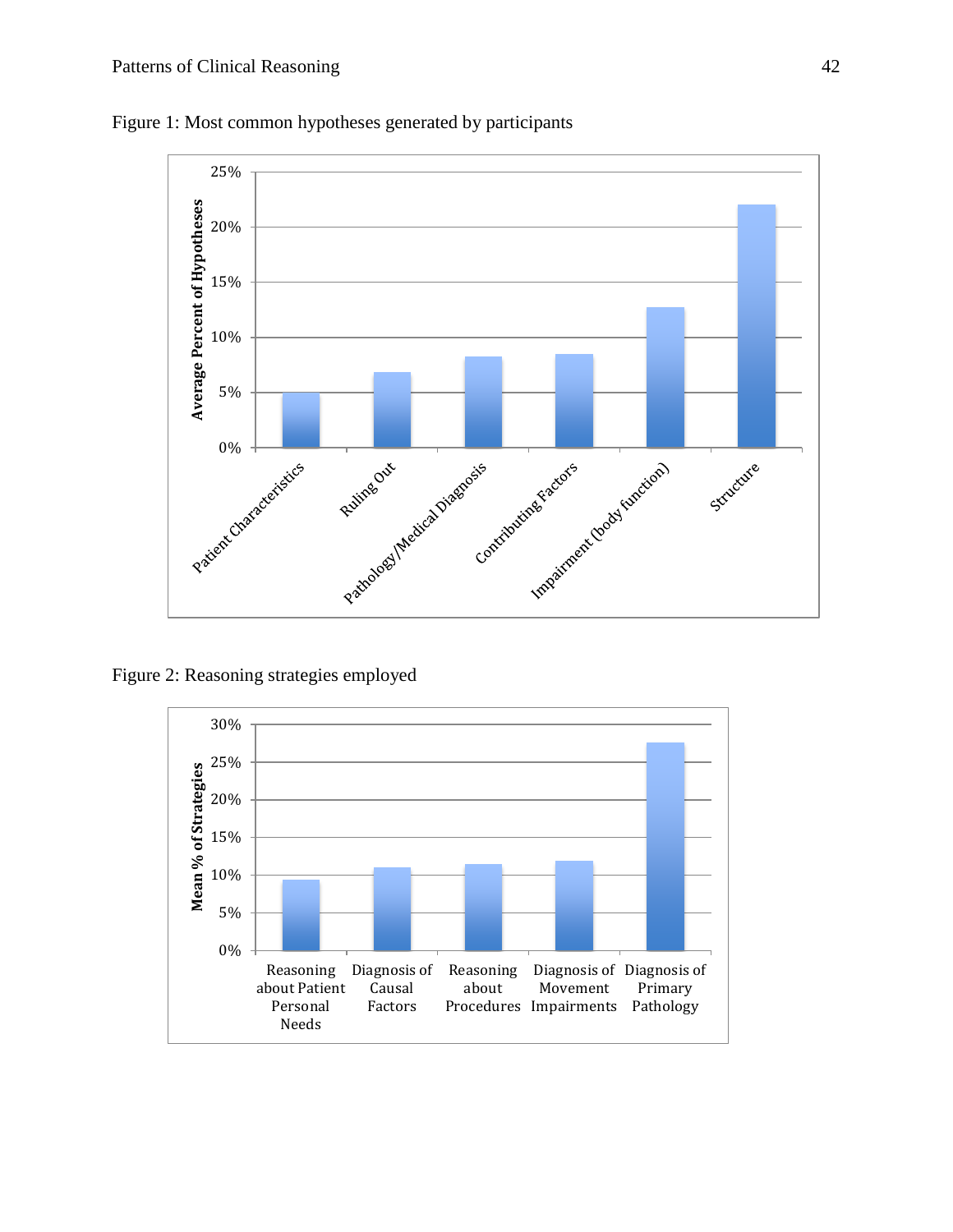## Patterns of Clinical Reasoning 43

Figure 3: Reasoning patterns



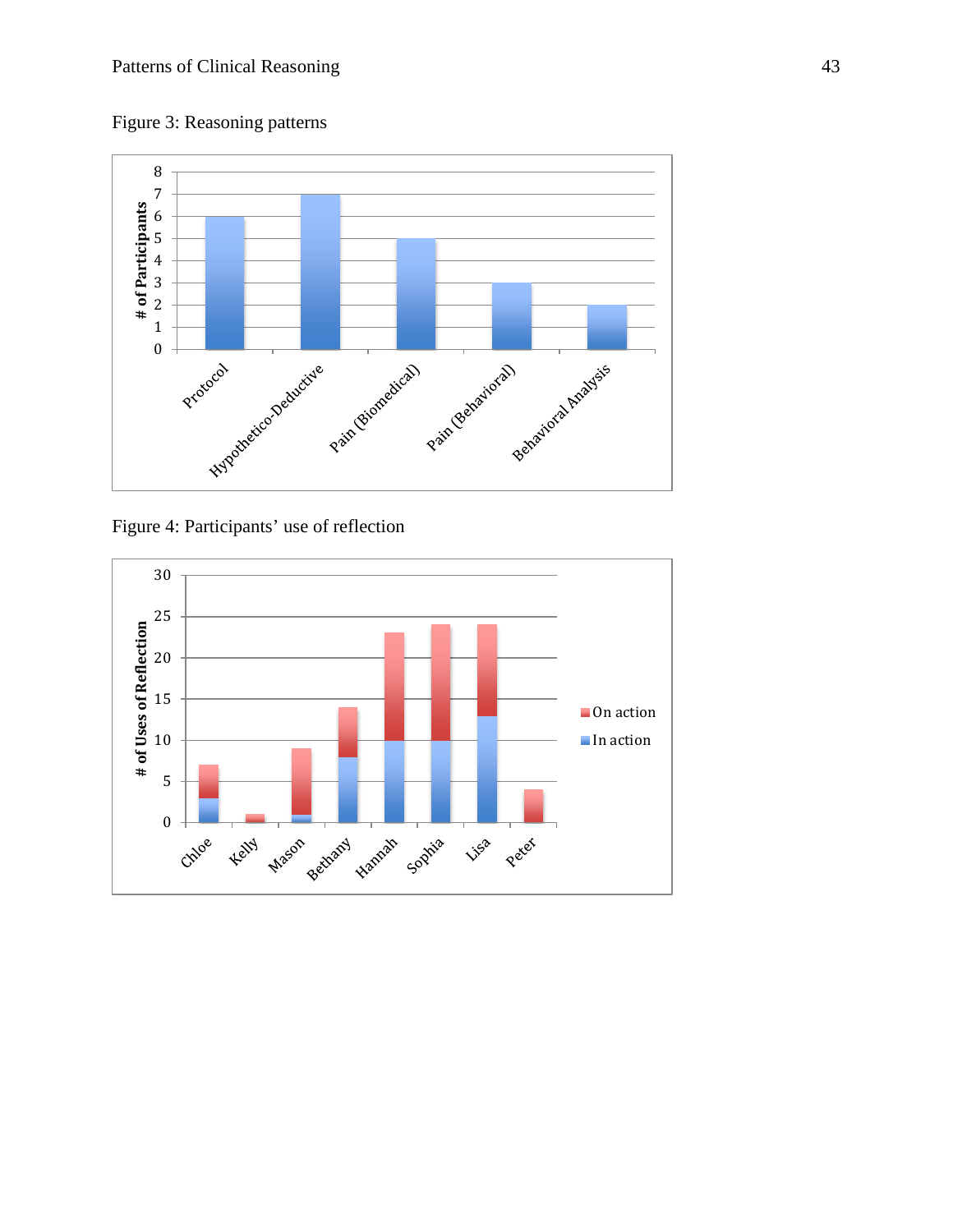## **Appendix 1: Standardized Patient Encounter Instructions to Participant**

- 1. The Patient Encounter
	- a. You will receive the referral information for your new patient. You may have up to 5 minutes to plan your examination. You may write yourself notes as you want.
	- b. You will conduct your physical therapy interview and examination as if you were conducting your initial evaluation of the patient in the clinic. Throughout the process, you may write any notes that you need to, as you would in the clinic.
	- c. When you have completed the examination and assessment, you should move into the first treatment intervention, just as you would in the clinic.
	- d. After you begin the treatment, the researcher will instruct you to proceed to the conclusion of the session.
	- e. Use the final 5 minutes to wrap up the session as you would in the clinic.
	- f. If you have not initiated treatment 35 minutes into the session, the researcher will instruct you to conclude your examination and proceed to treatment.
	- g. Throughout the process you should speak to the patient as you would in the clinic. Do not address the camera or researcher.
- 2. Interview
	- a. After you have completed the patient session, the researcher will interview you about your work with the patient.
	- b. Part of the interview will focus on explaining your thought process during the patient encounter.
- 3. Referral information (provided to participant prior to encounter)
	- a. MD referral: Low Back Pain, evaluate and treat
	- b. Vitals (taken by PTA): BP: 135/85, HR: 75
	- c. Insurance information: approved for 10 visits.
		- i. Copay for initial visit is \$75
		- ii. Copay for follow up visits is \$60 each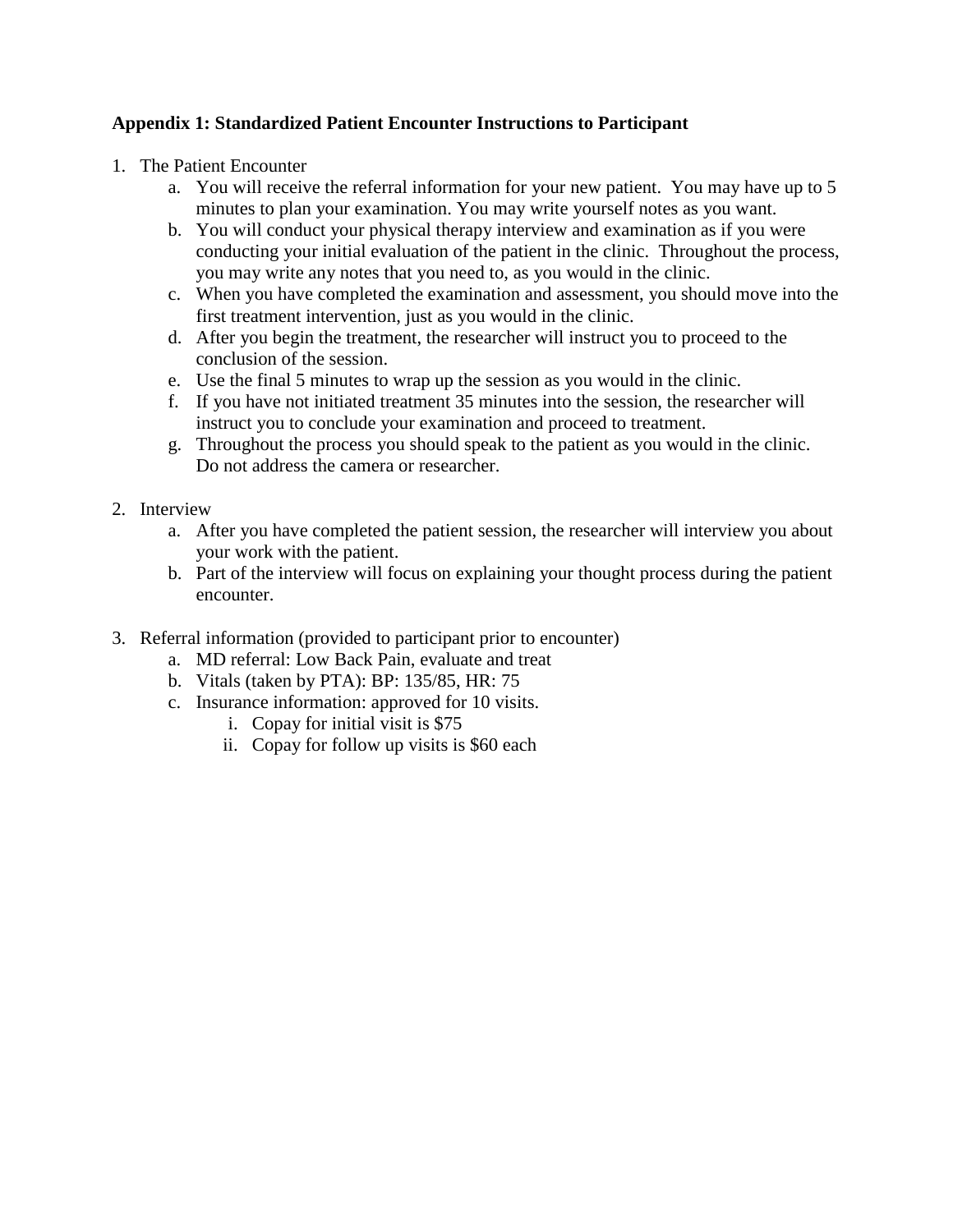## **Appendix 2: Interview Questions for Post Encounter Interview**

**Interview Guide Development:** A key aim of this study was to extend the work of Jensen et al<sup>31</sup> and Wainwright et  $a^{51}$  to examine the clinical reasoning and use of reflection in PT students, thus the interview process probed for similar elements of their clinical reasoning processes. Jensen's work $30,31$  set the stage and laid the foundation for the study of expertise and clinical reasoning in physical therapy. Wainwright et al further built our understanding of how PT clinicians think by bringing greater attention to the role of reflection. Thus the interview methods used in these studies provides a foundation for the study of clinical reasoning in PT students. The work of Sandholtz<sup>77</sup> brings attention to an additional factor in professional development regarding what the student views as effective and ineffective practice.

- 1. Prior to patient encounter: What is your goal for this patient session? What do you hope to accomplish? (prompting: what would be an ideal outcome?)
- 2. Prior to video review: What were your first thoughts when you first started to work with the patient?
- 3. Session/Video Review: Prompted by researcher's notes from patient encounter and review of the video:
	- a. What are you thinking here?
	- b. Why did you ask  $\int$  (or why did you do  $\int$ ) here?
	- c. What did you make of the response/finding?
	- d. How did this information help you?
- 4. How did you arrive at your assessment <sup>31</sup>?
- 5. Describe your approach to treatment for this patient?<sup>31</sup>
	- a. What is the highest priority?
	- b. Explain what all you would have done during this first session with the patient.
	- c. Explain what you would do on ensuing sessions.
	- d. What do you think will be most challenging?
- 6. How would you know if you have been effective in your treatment?<sup>31</sup>
- 7. What experiences most influenced your work with this patient?<sup>51</sup>